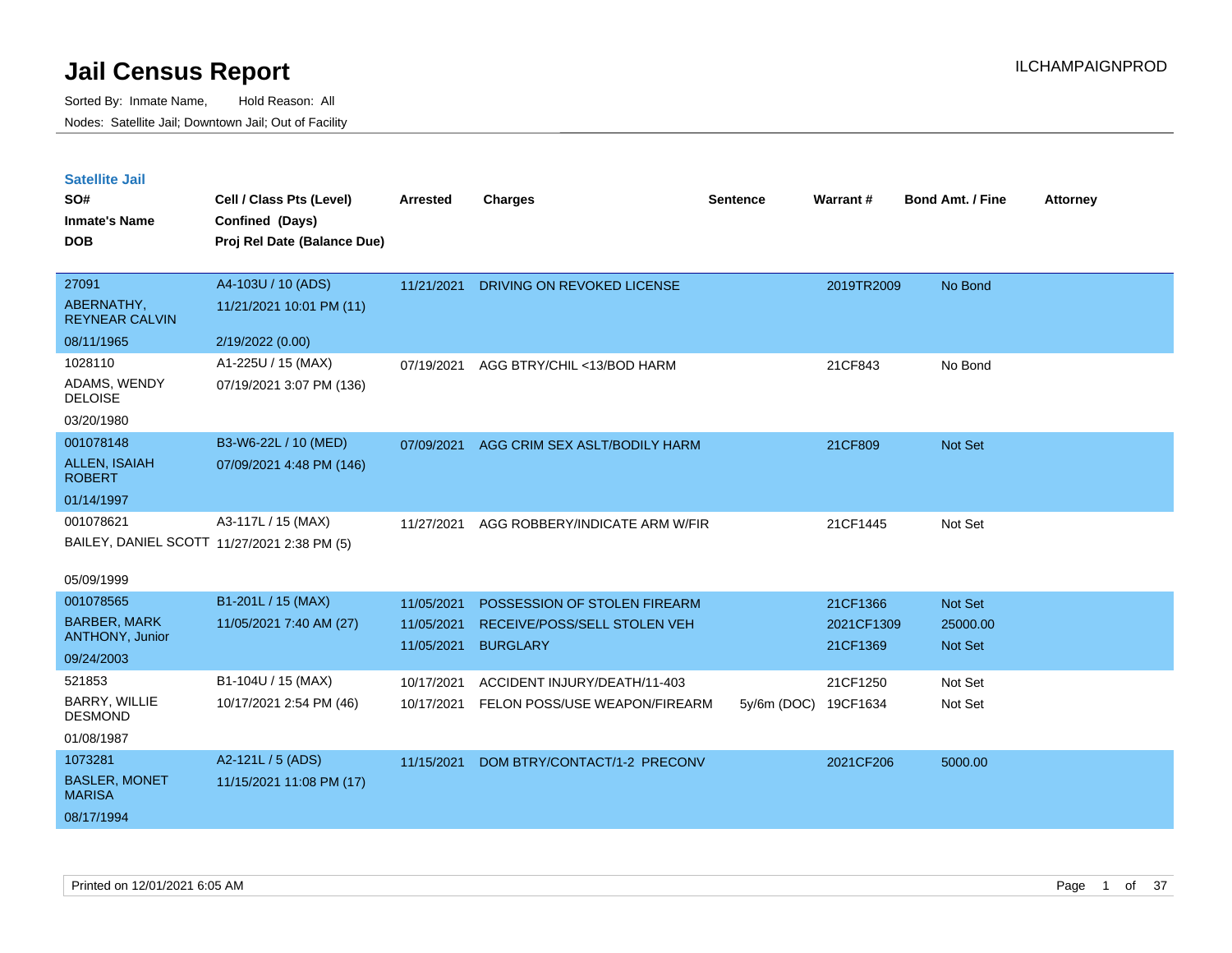| roaco. Catolino dall, Downtown dall, Out of Fability |                                                                            |                 |                                        |                 |            |                         |                 |  |
|------------------------------------------------------|----------------------------------------------------------------------------|-----------------|----------------------------------------|-----------------|------------|-------------------------|-----------------|--|
| SO#<br><b>Inmate's Name</b><br><b>DOB</b>            | Cell / Class Pts (Level)<br>Confined (Days)<br>Proj Rel Date (Balance Due) | <b>Arrested</b> | Charges                                | <b>Sentence</b> | Warrant#   | <b>Bond Amt. / Fine</b> | <b>Attorney</b> |  |
| 001078595<br><b>BEADLES, KIERA</b><br><b>RENEE</b>   | A2-221L / 10 (ADS)<br>11/20/2021 1:54 AM (12)                              |                 | 11/20/2021 AGGRAVATED DOMESTIC BATTERY |                 | 21CF1426   | No Bond                 |                 |  |
| 01/23/1991                                           |                                                                            |                 |                                        |                 |            |                         |                 |  |
| 55826                                                | B1-102L / 15 (MAX)                                                         | 10/22/2021      | MFG/DEL 100<400 GR COCA/ANLG           |                 | 21CF1284   | Not Set                 |                 |  |
| BEAUREGARD,<br>MAURICE RONALD,                       | 10/22/2021 7:57 AM (41)                                                    |                 |                                        |                 |            |                         |                 |  |
| 06/19/1982                                           |                                                                            |                 |                                        |                 |            |                         |                 |  |
| 1059371                                              | A3-217L / 15 (MAX)                                                         | 11/15/2021      | <b>RESIDENTIAL BURGLARY</b>            | 10y (DOC)       | 2021CF154  | No Bond                 |                 |  |
| <b>BECKETT, ANQWAUN</b><br>JAWAUN                    | 11/15/2021 11:01 AM (17)                                                   | 11/15/2021      | AGG BATTERY/PEACE OFFICER              | 5y (DOC)        | 2021CF154  | No Bond                 |                 |  |
| 11/14/1996                                           |                                                                            |                 |                                        |                 |            |                         |                 |  |
| 969121                                               | BOOKH-6 / 15 (MAX)                                                         | 11/25/2021      | <b>CRIM TRESPASS TO RESIDENCE</b>      |                 | 21CF1444   | Not Set                 |                 |  |
| <b>BECKLEY, ANTHONY</b><br><b>PATRICK</b>            | 11/25/2021 7:16 PM (7)                                                     |                 |                                        |                 |            |                         |                 |  |
| 06/30/1989                                           |                                                                            |                 |                                        |                 |            |                         |                 |  |
| 1045344                                              | <b>BOOKF-1 / 5 (MIN)</b>                                                   | 11/27/2021      | POSSESSION OF METH<5 GRAMS             |                 | 2021CF1037 | 10000.00                |                 |  |
| BERNARD, KIMBERLY<br>RAE                             | 11/27/2021 11:34 AM (5)                                                    |                 |                                        |                 |            |                         |                 |  |
| 06/23/1965                                           |                                                                            |                 |                                        |                 |            |                         |                 |  |
| 001078535                                            | B2-T2-07U / 15 (SPH)                                                       | 10/26/2021      | CRIM SEX ASSAULT/FORCE                 |                 | 21CF1305   | Not Set                 |                 |  |
| BERRY, DAVID ISAAC                                   | 10/26/2021 10:52 AM (37)                                                   |                 |                                        |                 |            |                         |                 |  |
| 09/23/2000                                           |                                                                            |                 |                                        |                 |            |                         |                 |  |
| 1057334                                              | B4-221U / 15 (MAX)                                                         | 10/27/2021      | MURDER/INTENT TO KILL/INJURE           |                 |            | No Bond                 |                 |  |
| BEVERLY, DAVID<br><b>BENJAMIN</b>                    | 10/27/2021 1:42 PM (36)                                                    |                 |                                        |                 |            |                         |                 |  |
| 03/31/1987                                           |                                                                            |                 |                                        |                 |            |                         |                 |  |
| 57176                                                | B3-W3-10L / 5 (MIN)                                                        | 11/04/2021      | DRIVING ON REVOKED LICENSE             |                 | 2021CF92   | Not Set                 |                 |  |
| BICKERS, LARRY RAY                                   | 11/04/2021 4:37 PM (28)                                                    |                 |                                        |                 |            |                         |                 |  |
| 03/03/1966                                           | 11/3/2021 (0.00)                                                           |                 |                                        |                 |            |                         |                 |  |
| Printed on 12/01/2021 6:05 AM                        |                                                                            |                 |                                        |                 |            |                         | Page 2 of 37    |  |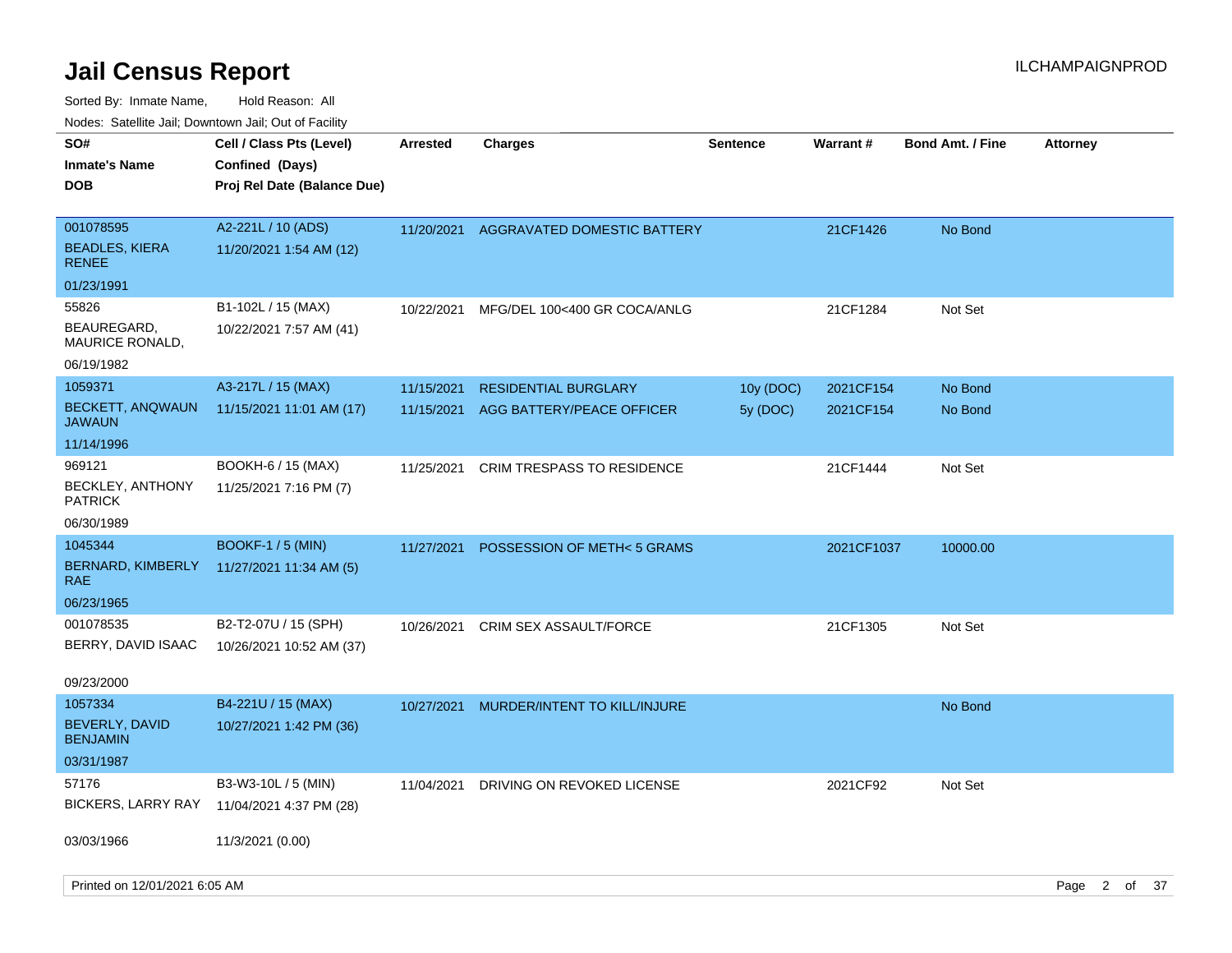| Nudes. Satellite Jali, Downtown Jali, Out of Facility |                             |            |                                |          |                 |                         |                 |
|-------------------------------------------------------|-----------------------------|------------|--------------------------------|----------|-----------------|-------------------------|-----------------|
| SO#                                                   | Cell / Class Pts (Level)    | Arrested   | <b>Charges</b>                 | Sentence | <b>Warrant#</b> | <b>Bond Amt. / Fine</b> | <b>Attorney</b> |
| Inmate's Name                                         | Confined (Days)             |            |                                |          |                 |                         |                 |
| <b>DOB</b>                                            | Proj Rel Date (Balance Due) |            |                                |          |                 |                         |                 |
|                                                       |                             |            |                                |          |                 |                         |                 |
| 29626                                                 | B1-105U / 10 (MED)          | 11/09/2021 | MFG/DEL 15<100 GR COCA/ANALOG  |          | 21CF1387        | <b>Not Set</b>          |                 |
| <b>BISHOP, DARRELL</b><br><b>EDWARD</b>               | 11/09/2021 4:46 PM (23)     |            |                                |          |                 |                         |                 |
| 07/18/1968                                            |                             |            |                                |          |                 |                         |                 |
| 51247                                                 | B1-202U / 10 (MED)          | 04/15/2021 | FELON POSS/USE WEAPON/FIREARM  |          | 21CF411         | Not Set                 |                 |
| <b>BROWN, DANTE</b><br>MAURICE                        | 04/15/2021 6:24 PM (231)    |            |                                |          |                 |                         |                 |
| 04/19/1979                                            |                             |            |                                |          |                 |                         |                 |
| 1067476                                               | A4-106L / 10 (MED)          | 11/13/2021 | AGG DOMESTIC BATTERY/STRANGLE  |          | 20CF575         | 5000.00                 |                 |
| <b>BROWN, JAMES</b><br><b>BRONELL</b>                 | 11/13/2021 2:35 AM (19)     | 11/13/2021 | <b>RESIDENTIAL BURGLARY</b>    |          | 21CF385         | 25000.00                |                 |
| 01/08/1996                                            |                             |            |                                |          |                 |                         |                 |
| 1035923                                               | B3-W3-12L / 10 (MED)        | 08/23/2021 | POSS STOLEN VEHICLE > \$25,000 |          | 21CF1029        | Not Set                 |                 |
| <b>BROWN, KYRELL</b><br>NAJUAN                        | 08/23/2021 9:46 AM (101)    |            |                                |          |                 |                         |                 |
| 06/14/1993                                            |                             |            |                                |          |                 |                         |                 |
| 29957                                                 | A3-116L / 15 (MAX)          | 11/13/2021 | FELON POSS/USE WEAPON/FIREARM  |          | 21CF1390        | <b>Not Set</b>          |                 |
| <b>BROWN, RODNEY</b><br>Louis                         | 11/13/2021 8:57 PM (19)     | 11/13/2021 | AGG CRIM SX AB/>5 YR OLDER VIC |          | 2019CF0718      | 250000.00               |                 |
| 01/07/1968                                            |                             |            |                                |          |                 |                         |                 |
| 001077945                                             | A1-227L / 10 (MED)          | 11/13/2021 | AGG ASLT PEACE OFF/FIRE/ER WRK |          | 2021CF637       | 1000.00                 |                 |
| BROWN, SIDREA                                         | 11/13/2021 10:49 AM (19)    | 11/13/2021 | <b>BURGLARY</b>                |          | 2021CF543       | 50000.00                |                 |
| RENEIA                                                |                             | 11/17/2021 | <b>BURGLARY</b>                |          | 21CF1264        | 1000.00                 |                 |
| 07/23/1992                                            |                             |            |                                |          |                 |                         |                 |
| 1071534                                               | B2-T2-08L / 10 (SPH)        | 09/18/2020 | AGG BATTERY/DISCHARGE FIREARM  |          | 20CF1049        | <b>Not Set</b>          |                 |
| BRYANT, KETONE<br>LEVELL                              | 09/18/2020 1:19 PM (440)    |            |                                |          |                 |                         |                 |
| 04/07/2000                                            |                             |            |                                |          |                 |                         |                 |
| 39474                                                 | B1-101U / 10 (ADS)          | 07/06/2021 | MFG/DEL 15<100 GR HEROIN/ANLG  |          | 21CF792         | Not Set                 |                 |
| CAMPBELL, AARON<br><b>JACOB</b>                       | 07/06/2021 11:56 PM (149)   |            |                                |          |                 |                         |                 |
| 07/18/1974                                            |                             |            |                                |          |                 |                         |                 |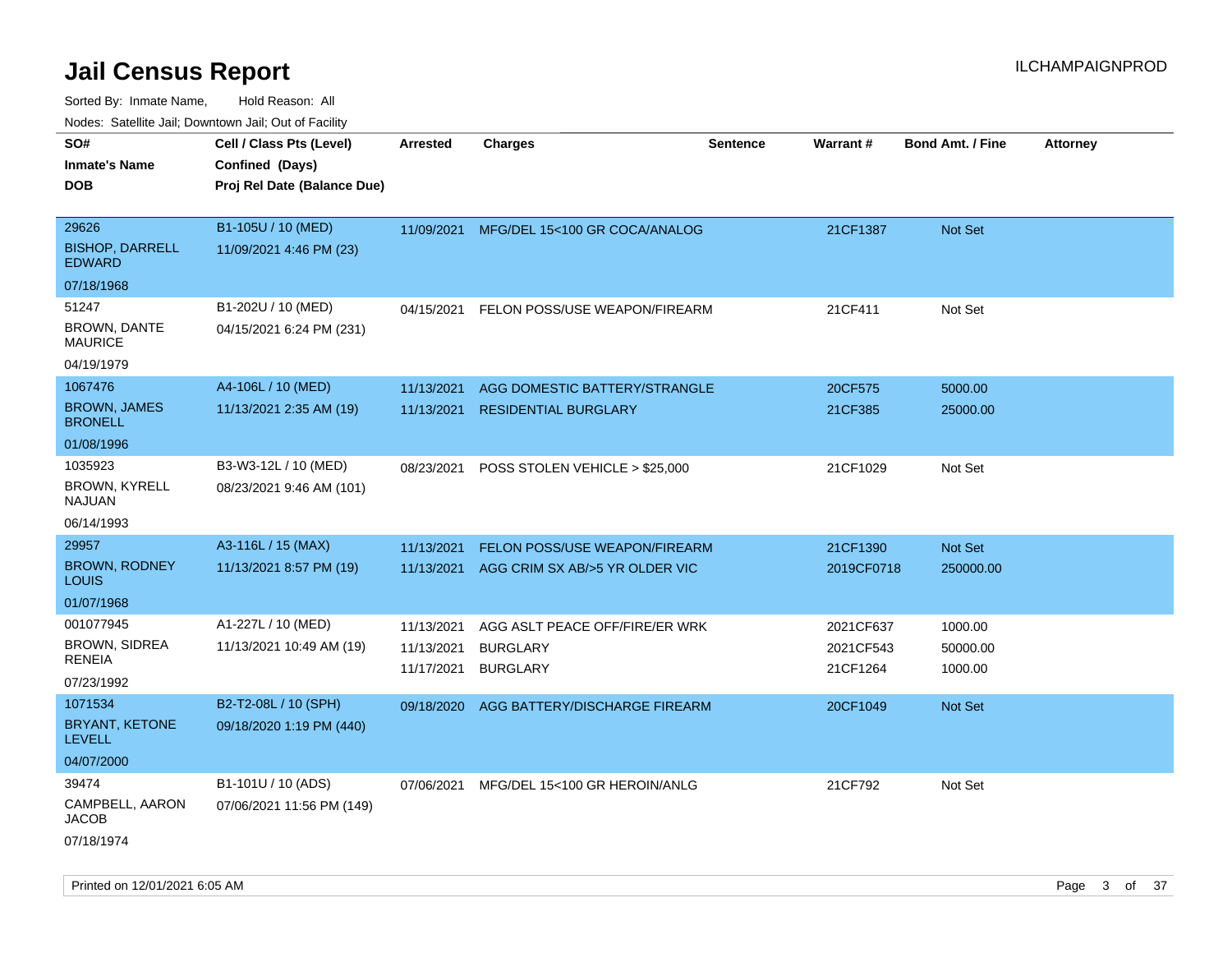| rouce. Calcinic Jan, Downtown Jan, Out or Facility |                             |                 |                                         |                 |            |                         |                 |
|----------------------------------------------------|-----------------------------|-----------------|-----------------------------------------|-----------------|------------|-------------------------|-----------------|
| SO#                                                | Cell / Class Pts (Level)    | <b>Arrested</b> | <b>Charges</b>                          | <b>Sentence</b> | Warrant#   | <b>Bond Amt. / Fine</b> | <b>Attorney</b> |
| <b>Inmate's Name</b>                               | Confined (Days)             |                 |                                         |                 |            |                         |                 |
| <b>DOB</b>                                         | Proj Rel Date (Balance Due) |                 |                                         |                 |            |                         |                 |
|                                                    |                             |                 |                                         |                 |            |                         |                 |
| 996275                                             | A4-104L / 10 (ADS)          | 11/15/2021      | FELON POSS/USE WEAPON/FIREARM           |                 | 21CF1398   | Not Set                 |                 |
| CAMPBELL, JOHNNIE<br>LEE, Third                    | 11/15/2021 8:37 AM (17)     | 11/15/2021      | <b>UNLICENSED</b>                       |                 | 21TR9796   | Not Set                 |                 |
| 04/02/1992                                         |                             |                 |                                         |                 |            |                         |                 |
| 958898                                             | A3-211U / 15 (ADS)          | 11/18/2021      | AGGRAVATED DOMESTIC BATTERY             |                 | 21CF1409   | Not Set                 |                 |
| CHAMBERS, GARY<br>DANTE                            | 11/18/2021 5:10 AM (14)     |                 |                                         |                 |            |                         |                 |
| 05/24/1973                                         |                             |                 |                                         |                 |            |                         |                 |
| 34805                                              | B4-226L / 15 (MAX)          | 10/01/2021      | <b>DOMESTIC BATTERY</b>                 |                 | 21CF1183   | Not Set                 |                 |
| CONERLY, KIN JOSEPH 10/01/2021 1:53 AM (62)        |                             | 10/01/2021      | ARMED HABITUAL CRIMINAL                 |                 | 21CF1184   | Not Set                 |                 |
|                                                    |                             | 10/06/2021      | POSS STOLEN VEHICLE > \$25,000          |                 | 19CF1786   | Not Set                 |                 |
| 11/16/1971                                         |                             |                 |                                         |                 |            |                         |                 |
| 1074319                                            | B2-DR / 15 (SPH)            | 10/12/2021      | AGGRAVATED CRUELTY TO ANIMALS           |                 | 21CF1238   | Not Set                 |                 |
| <b>CRAIG, DAVUCCI</b><br><b>DAVION</b>             | 10/12/2021 11:36 AM (51)    | 10/14/2021      | <b>MURDER</b>                           |                 | 21CF1239   | Not Set                 |                 |
| 08/02/2001                                         |                             |                 |                                         |                 |            |                         |                 |
| 001077549                                          | B2-T3-10L / 10 (SPH)        | 12/22/2020      | <b>PRED CRIM SEX ASLT/VICTIM &lt;13</b> |                 | 2020CF1469 | Not Set                 |                 |
| CRISTOBAL-MATEO,<br><b>CRISTOBAL</b>               | 12/22/2020 1:17 PM (345)    |                 |                                         |                 |            |                         |                 |
| 12/02/1988                                         |                             |                 |                                         |                 |            |                         |                 |
| 001077536                                          | B2-T1-03U / 10 (SPH)        | 12/20/2020      | <b>ROBBERY</b>                          |                 | 20CF1446   | Not Set                 |                 |
| DAVIS, ARTRE LAVAE                                 | 12/20/2020 1:38 PM (347)    |                 |                                         |                 |            |                         |                 |
| 06/26/2002                                         |                             |                 |                                         |                 |            |                         |                 |
| 1023587                                            | B1-203U / 15 (MAX)          | 09/24/2021      | MFG/DEL CANNABIS/2.5-10 GRAMS           |                 | 21CF1155   | Not Set                 |                 |
| <b>DAVIS, MARTIN</b><br><b>DENNIS</b>              | 09/24/2021 9:38 PM (69)     |                 | 09/24/2021 ARMED HABITUAL CRIMINAL      |                 | 2021-CF681 | 500000.00               |                 |
| 12/02/1994                                         |                             |                 |                                         |                 |            |                         |                 |
| 001077634                                          | A2-223L / 5 (ADS)           | 09/23/2021      | OBSTRUCT JUST/DESTROY EVIDENCE          |                 | 21CF887    | 25000.00                |                 |
| DAVIS, TAMIKA                                      | 09/23/2021 12:30 AM (70)    |                 |                                         |                 |            |                         |                 |
| 03/11/1974                                         |                             |                 |                                         |                 |            |                         |                 |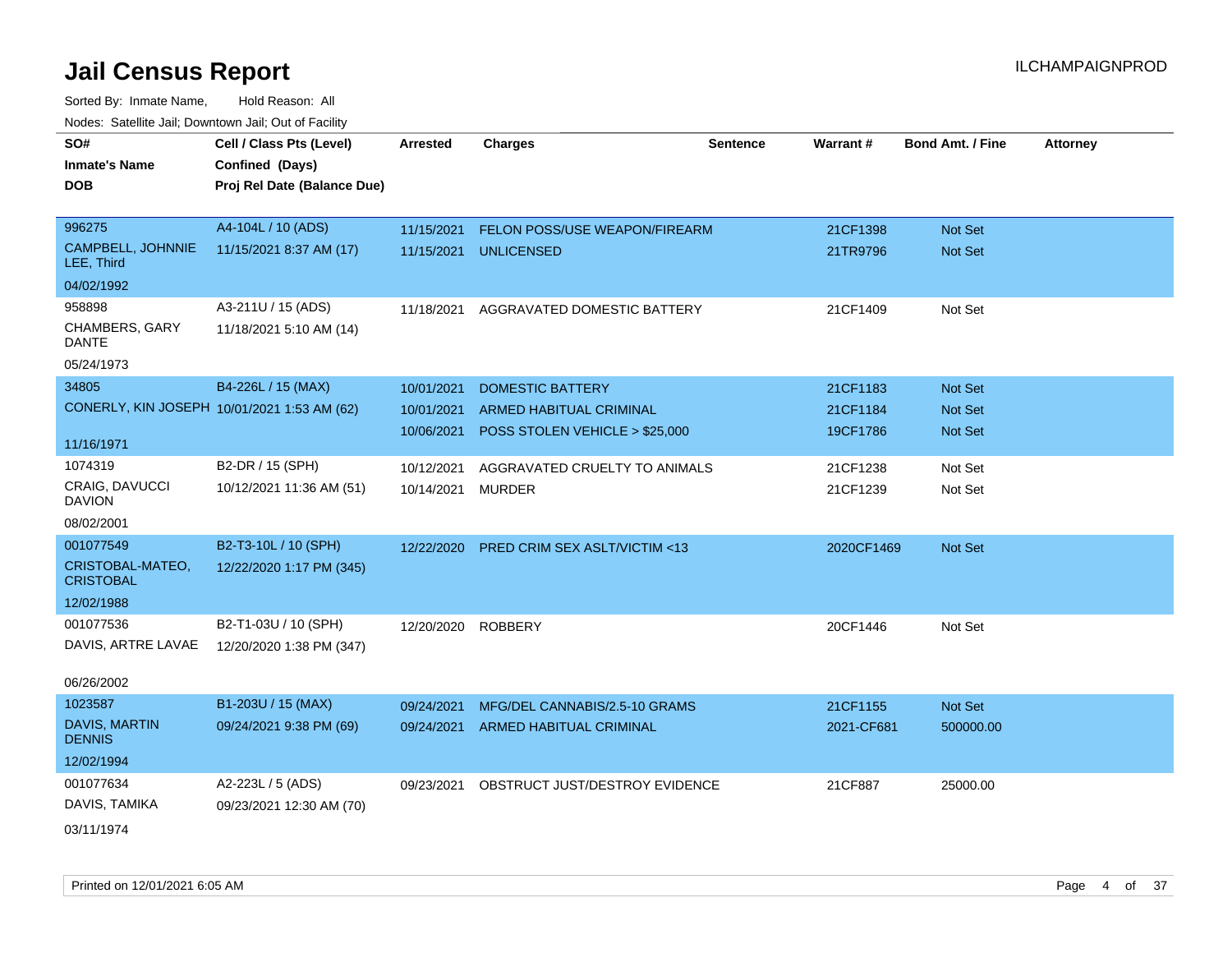| SO#                             | Cell / Class Pts (Level)    | <b>Arrested</b> | <b>Charges</b>                       | <b>Sentence</b> | Warrant#    | <b>Bond Amt. / Fine</b> | <b>Attorney</b> |
|---------------------------------|-----------------------------|-----------------|--------------------------------------|-----------------|-------------|-------------------------|-----------------|
| <b>Inmate's Name</b>            | Confined (Days)             |                 |                                      |                 |             |                         |                 |
| <b>DOB</b>                      | Proj Rel Date (Balance Due) |                 |                                      |                 |             |                         |                 |
|                                 |                             |                 |                                      |                 |             |                         |                 |
| 56972                           | B4-227U / 10 (MED)          | 08/30/2021      | POSS STOLEN VEHICLE > \$25,000       |                 | 21CF1044    | Not Set                 |                 |
| DAY, DANIEL JOSEPH              | 08/30/2021 3:07 PM (94)     |                 | 09/04/2021 BURGLARY                  |                 | 21CF1054    | Not Set                 |                 |
| 10/16/1982                      |                             |                 |                                      |                 |             |                         |                 |
| 522497                          | A4-203U / 10 (MED)          | 11/28/2021      | RESIST/OBSTRUCTING A PEACE OFFICEI   |                 | 21CM265     | 1000.00                 |                 |
| DELANEY, KEANDRE                | 11/28/2021 2:06 AM (4)      | 11/28/2021      | <b>FELON POSS/USE WEAPON/FIREARM</b> |                 | 21CF1447    | Not Set                 |                 |
|                                 |                             |                 |                                      |                 |             |                         |                 |
| 11/27/1986                      |                             |                 |                                      |                 |             |                         |                 |
| 989143                          | B3-W2-06L / 10 (MED)        | 09/27/2021      | STALKING/CAUSE PERSON DISTRESS       | 2y (DOC)        | 21CF1149    | 50000.00                |                 |
| DIAL, CLAYTON COLE              | 09/27/2021 4:12 PM (66)     | 09/27/2021      | <b>VIOLATE ORDER PROTECTION</b>      | 65d (DOC)       | 21CM440     | 25000.00                |                 |
|                                 |                             | 09/27/2021      | POSSESSION OF METH<5 GRAMS           | 3y (DOC)        |             | 9430.00                 |                 |
| 07/28/1991                      |                             |                 |                                      |                 |             |                         |                 |
| 515892                          | A4-107U / 15 (ADS)          | 11/18/2021      | AGG DOMESTIC BATTERY/STRANGLE        |                 | 15CF1432    | No Bond                 |                 |
| DISHMAN, BYRON<br><b>EUJEAN</b> | 11/18/2021 2:33 PM (14)     |                 |                                      |                 |             |                         |                 |
| 07/30/1983                      |                             |                 |                                      |                 |             |                         |                 |
| 25659                           | B4-125L / 15 (MAX)          | 06/15/2021      | RESIDENTIAL BURGLARY                 |                 | 2020CF1218  | 50000.00                |                 |
| DORRIS, LORENZO                 | 06/15/2021 6:17 AM (170)    | 06/15/2021      | <b>BURGLARY</b>                      |                 | 21CF689     | Not Set                 |                 |
| 07/19/1966                      |                             |                 |                                      |                 |             |                         |                 |
| 56768                           | BOOKH-1 / 10 (ADS)          | 11/28/2021      | <b>DOMESTIC BATTERY</b>              |                 | 21CF1441    | Not Set                 |                 |
| DUNCAN, GARY<br>ALLEN, Junior   | 11/29/2021 12:08 AM (3)     |                 |                                      |                 |             |                         |                 |
| 09/30/1982                      |                             |                 |                                      |                 |             |                         |                 |
| 45194                           | B3-W1-01U / 10 (MED)        | 10/20/2021      | DOMESTIC BATTERY/OTHER PRIOR         |                 | 21CF1265    | Not Set                 |                 |
| <b>FALLS, ANDREW</b>            | 10/20/2021 12:59 AM (43)    |                 |                                      |                 |             |                         |                 |
| 08/15/1976                      |                             |                 |                                      |                 |             |                         |                 |
| 527081                          | B3-W6-24L / 10 (MED)        | 09/06/2021      | ARSON/REAL/PERSONAL PROP>\$150       |                 | 2021 CF 797 | 25000.00                |                 |
| FERGUSON,<br><b>CHRISTOPHER</b> | 09/06/2021 1:18 PM (87)     |                 |                                      |                 |             |                         |                 |
| 12/21/1981                      |                             |                 |                                      |                 |             |                         |                 |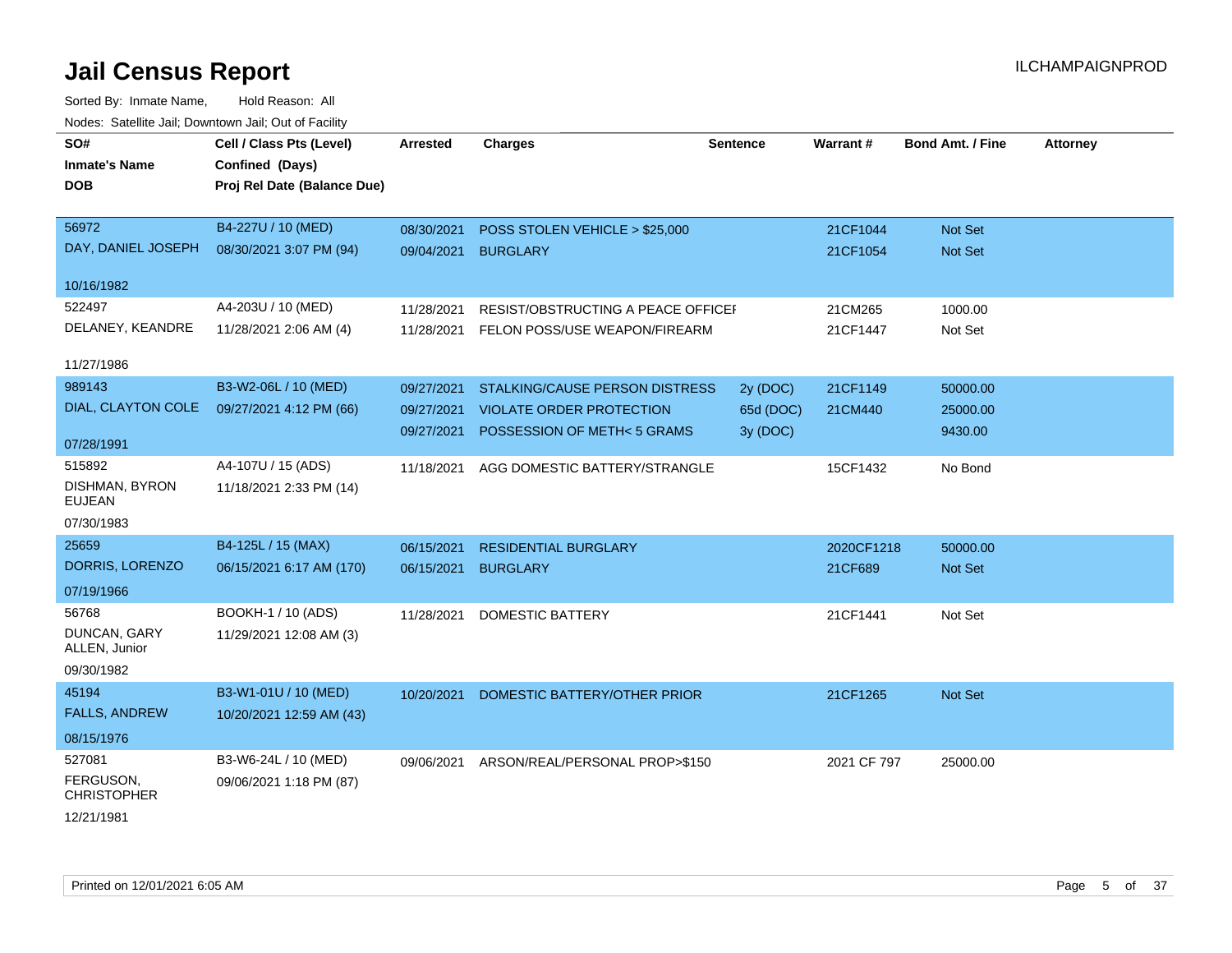| SO#<br><b>Inmate's Name</b><br><b>DOB</b> | Cell / Class Pts (Level)<br>Confined (Days)<br>Proj Rel Date (Balance Due) | <b>Arrested</b> | <b>Charges</b>                    | <b>Sentence</b> | <b>Warrant#</b> | <b>Bond Amt. / Fine</b> | <b>Attorney</b> |
|-------------------------------------------|----------------------------------------------------------------------------|-----------------|-----------------------------------|-----------------|-----------------|-------------------------|-----------------|
| 54397                                     | A4-102L / 10 (ADS)                                                         | 11/23/2021      | <b>DISORDERLY CONDUCT</b>         |                 | 21CM538         | 100.00                  |                 |
| <b>FICKLIN, GORDON</b><br><b>RAYMOND</b>  | 11/23/2021 10:22 AM (9)                                                    | 11/23/2021      | FELON POSS/USE WEAPON/FIREARM     |                 | 21CF859         | 50000.00                |                 |
|                                           |                                                                            | 11/23/2021      | <b>HRSMT/THREATEN PERSON/KILL</b> |                 | 21CF767         | 50000.00                |                 |
|                                           |                                                                            | 11/23/2021      | DRIVING ON SUSPENDED LICENSE      |                 | 21TR10075       | 2500.00                 |                 |
|                                           |                                                                            | 11/23/2021      | <b>RECKLESS DRIVING</b>           |                 | 21TR10074       | Not Set                 |                 |
| 11/03/1973                                |                                                                            |                 |                                   |                 |                 |                         |                 |
| 518395                                    | B2-T3-12L / 15 (SPH)                                                       | 07/07/2020      | CRIMINAL SEXUAL ASSAULT           |                 | 2020-CF735      | 250000.00               |                 |
|                                           | FRANDLE, MARK RYAN 07/07/2020 3:42 PM (513)                                |                 |                                   |                 |                 |                         |                 |
| 09/10/1985                                |                                                                            |                 |                                   |                 |                 |                         |                 |
| 001078583                                 | A3-212L / 15 (MAX)                                                         | 11/14/2021      | AGG UNLAWFUL USE WEAPON/PERSON    |                 | 21CF1392        | Not Set                 |                 |
| FRAZIER, RICHARD<br><b>EMOND</b>          | 11/14/2021 3:12 AM (18)                                                    |                 |                                   |                 |                 |                         |                 |
| 04/19/2001                                |                                                                            |                 |                                   |                 |                 |                         |                 |
| 001077934                                 | A1-224L / 10 (MED)                                                         | 08/22/2021      | AGG DUI/ACCIDENT/DEATH            |                 | 21CF1024        | Not Set                 |                 |
| FREED, LOGAN<br><b>SUZANNE</b>            | 08/22/2021 11:45 PM (102)                                                  | 08/22/2021      | <b>DOMESTIC BATTERY</b>           |                 | 21 CM 172       | 10000.00                |                 |
| 08/18/1996                                |                                                                            |                 |                                   |                 |                 |                         |                 |
| 001078290                                 | A1-125U / 10 (ADS)                                                         | 08/19/2021      | MACHINE GUN/AUTO WEAPON/VEH       |                 | 21CF1012        | Not Set                 |                 |
| FREEMAN, ANGEL<br><b>JANILA KAY</b>       | 08/19/2021 1:26 AM (105)                                                   |                 |                                   |                 |                 |                         |                 |
| 12/25/1995                                |                                                                            |                 |                                   |                 |                 |                         |                 |
| 001078450                                 | B3-W2-05U / 10 (MED)                                                       | 10/26/2021      | AGGRAVATED BATTERY                |                 |                 | Not Set                 |                 |
| GAMBLE, HAKEEM<br><b>DARION</b>           | 10/26/2021 1:01 PM (37)                                                    | 10/26/2021      | BURGLARY W/O CAUSING DAMAGE       |                 |                 | No Bond                 |                 |
| 12/17/1999                                | 12/23/2021 (0.00)                                                          |                 |                                   |                 |                 |                         |                 |
| 001078607                                 | A3-113L / 15 (ADS)                                                         | 11/22/2021      | FELON POSS/USE FIREARM/PAROLE     |                 | 21CF1437        | <b>Not Set</b>          |                 |
| <b>GRAY, WILLIAM</b><br>DA'VON            | 11/22/2021 2:57 PM (10)                                                    | 11/22/2021      | ATTEMPT (FIRST DEGREE MURDER)     |                 | 21CF1435        | Not Set                 |                 |
| 04/18/1984                                |                                                                            |                 |                                   |                 |                 |                         |                 |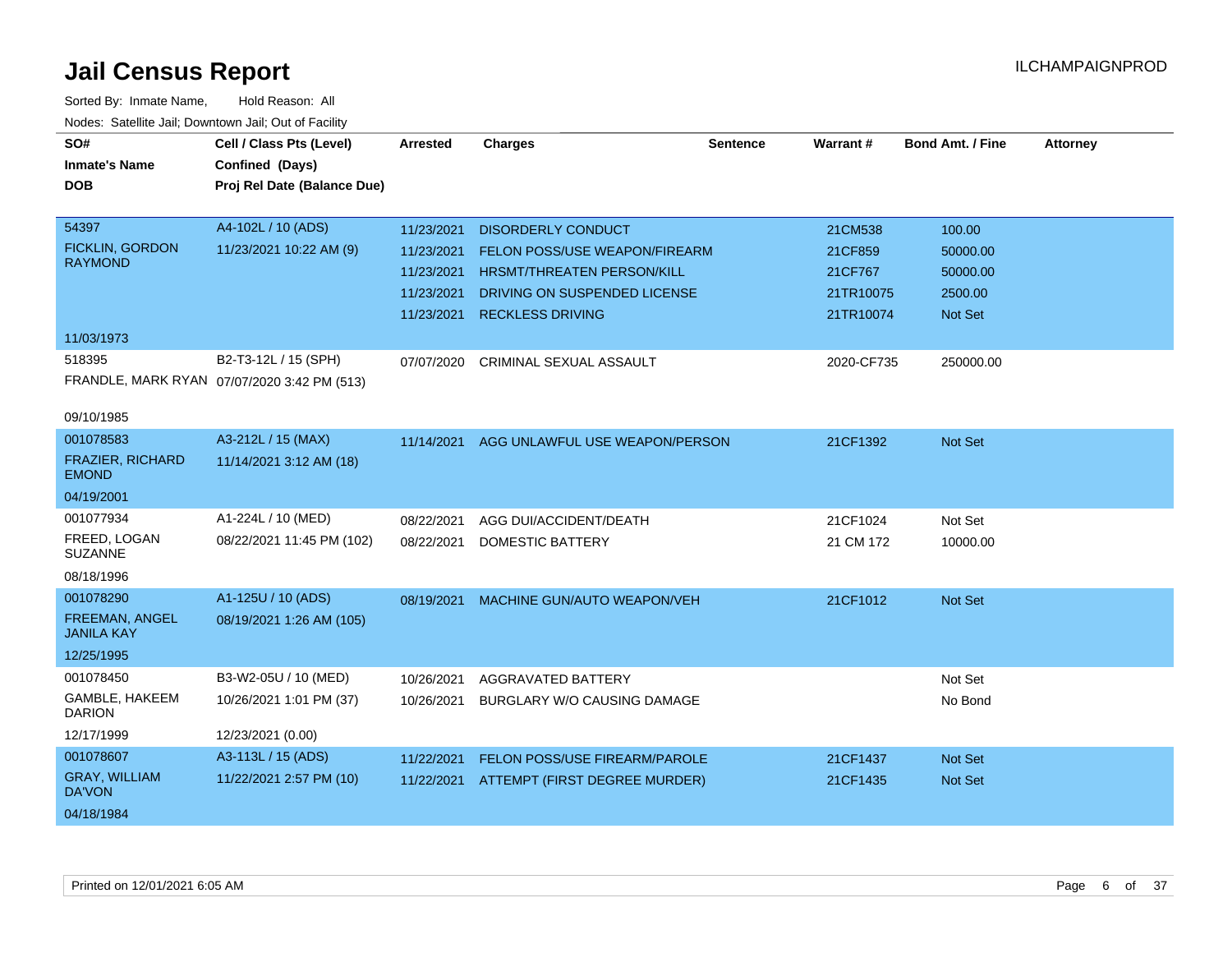| SO#                                    | Cell / Class Pts (Level)                   | <b>Arrested</b> | <b>Charges</b>                     | <b>Sentence</b> | Warrant#   | <b>Bond Amt. / Fine</b> | <b>Attorney</b> |
|----------------------------------------|--------------------------------------------|-----------------|------------------------------------|-----------------|------------|-------------------------|-----------------|
| <b>Inmate's Name</b>                   | Confined (Days)                            |                 |                                    |                 |            |                         |                 |
| <b>DOB</b>                             | Proj Rel Date (Balance Due)                |                 |                                    |                 |            |                         |                 |
|                                        |                                            |                 |                                    |                 |            |                         |                 |
| 1069726                                | A3-216L / 5 (ADS)                          | 11/17/2021      | POSS AMT CON SUB EXCEPT(A)/(D)     |                 | 21CF472    | 10000.00                |                 |
| <b>GREER, CONNOR JAY</b>               | 11/17/2021 5:26 PM (15)                    | 11/17/2021      | <b>BURGLARY W/O CAUSING DAMAGE</b> |                 | 19CF1421   | 10000.00                |                 |
| 02/22/1994                             |                                            |                 |                                    |                 |            |                         |                 |
| 56342                                  | B1-205L / 10 (MED)                         | 10/21/2021      | ARMED HABITUAL CRIMINAL            |                 | 21CF1279   | Not Set                 |                 |
| <b>GRIFFIN, NATHAN</b>                 | 10/21/2021 4:20 PM (42)                    | 10/21/2021      | THEFT CONTROL INTENT <\$500        |                 | 17CF1451   | 10000.00                |                 |
| <b>EUGENE</b>                          |                                            | 10/21/2021      | DRIVING ON REVOKED LICENSE         |                 | 20TR1979   | 3000.00                 |                 |
| 02/24/1969                             |                                            |                 |                                    |                 |            |                         |                 |
| 977825                                 | A4-201U / 5 (ADS)                          | 11/25/2021      | RET THEFT/DISP MERCH/>\$300        | 4y (DOC)        | 21CF203    | Not Set                 |                 |
| <b>GWIN, RAYMOND</b><br><b>CHARLES</b> | 11/27/2021 12:19 AM (5)                    |                 |                                    |                 |            |                         |                 |
| 09/30/1989                             |                                            |                 |                                    |                 |            |                         |                 |
| 1038973                                | B4-225L / 10 (MED)                         | 11/05/2021      | AGG DOMESTIC BATTERY/STRANGLE      |                 | 21CF1365   | Not Set                 |                 |
|                                        | HAYS, DAMIEN CLYDE 11/05/2021 8:59 PM (27) |                 |                                    |                 |            |                         |                 |
|                                        |                                            |                 |                                    |                 |            |                         |                 |
| 03/19/1994                             |                                            |                 |                                    |                 |            |                         |                 |
| 965829                                 | <b>BOOKH-4 / 10 (ADS)</b>                  | 09/09/2021      | HRSMT/NO CONVERSATION/KILL         |                 | 2021CF1072 | 25000.00                |                 |
| HEINZ, ANDREW<br><b>MICHAEL</b>        | 09/09/2021 5:21 PM (84)                    | 09/13/2021      | <b>PROBATION VIOLATION</b>         |                 | 21CF7      | Not Set                 |                 |
| 07/01/1987                             |                                            |                 |                                    |                 |            |                         |                 |
| 001078488                              | B2-T3-11U / 15 (SPH)                       | 10/14/2021      | PRED CRIM SEX ASLT/VICTIM <13      |                 | 21CF1232   | 500000.00               |                 |
| HERNANDEZ-LOPEZ,<br><b>ERNESTO</b>     | 10/14/2021 3:15 PM (49)                    | 10/14/2021      | <b>FUGITIVE FROM JUSTICE</b>       |                 | 21CF1246   | Not Set                 |                 |
| 11/28/1975                             |                                            |                 |                                    |                 |            |                         |                 |
| 1041135                                | B1-107U / 15 (MAX)                         | 10/19/2021      | ARMED VIOLENCE/CATEGORY I          |                 | 21CF1266   | No Bond                 |                 |
| <b>HILL, DEONANCE</b><br><b>JAMES</b>  | 10/19/2021 5:46 PM (44)                    |                 |                                    |                 |            |                         |                 |
| 04/28/1992                             |                                            |                 |                                    |                 |            |                         |                 |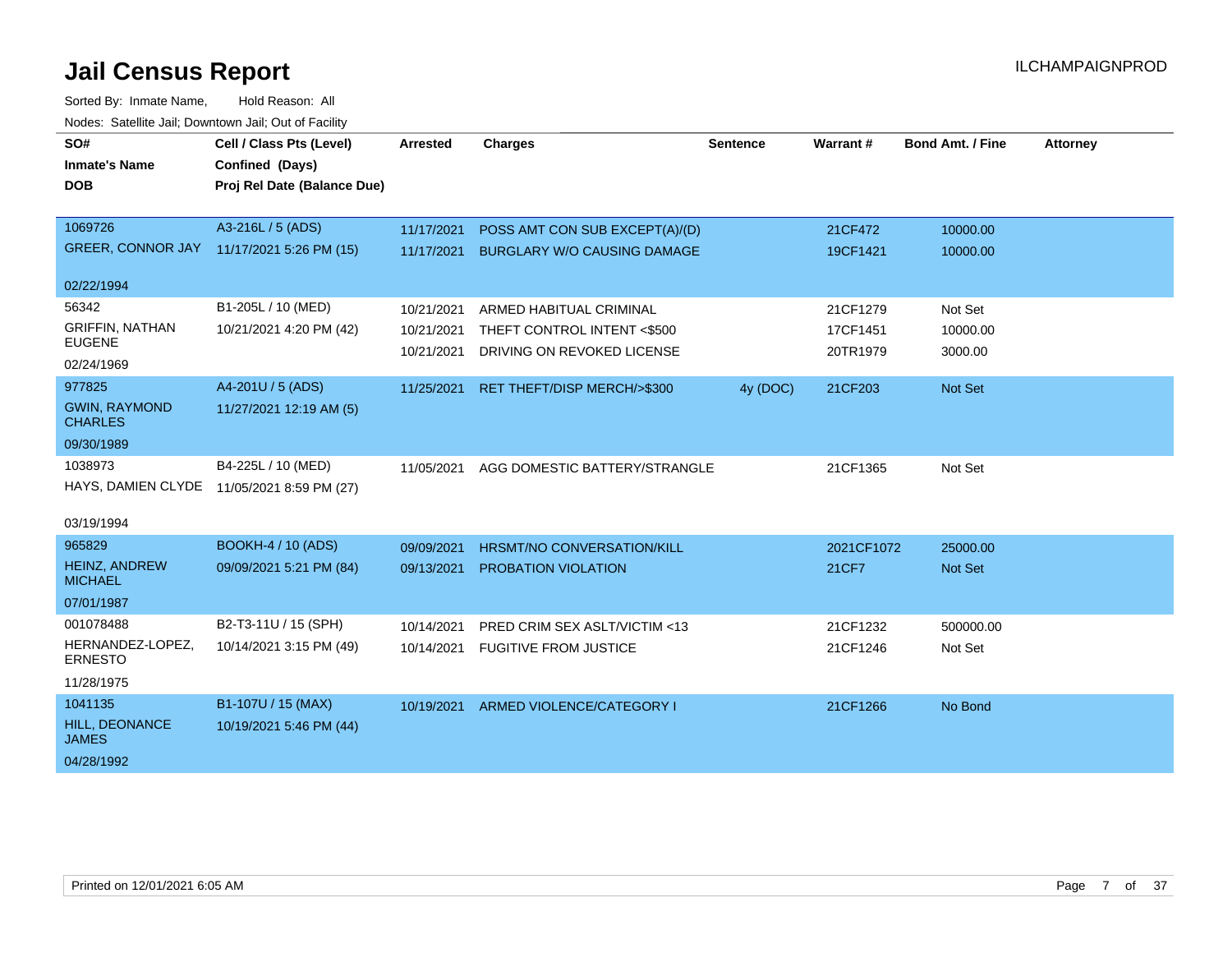| roaco. Catolino cali, Domntonn cali, Out of Facility |                             |                 |                                          |                 |            |                         |                 |
|------------------------------------------------------|-----------------------------|-----------------|------------------------------------------|-----------------|------------|-------------------------|-----------------|
| SO#                                                  | Cell / Class Pts (Level)    | <b>Arrested</b> | <b>Charges</b>                           | <b>Sentence</b> | Warrant#   | <b>Bond Amt. / Fine</b> | <b>Attorney</b> |
| <b>Inmate's Name</b>                                 | Confined (Days)             |                 |                                          |                 |            |                         |                 |
| <b>DOB</b>                                           | Proj Rel Date (Balance Due) |                 |                                          |                 |            |                         |                 |
|                                                      |                             |                 |                                          |                 |            |                         |                 |
| 975293                                               | B2-T4-14L / 10 (SPH)        | 07/21/2021      | <b>STALKING</b>                          |                 | 2021CF863  | Not Set                 |                 |
| HILL, JACOB MILES                                    | 07/21/2021 8:43 PM (134)    | 07/21/2021      | VIO ORDER/PRIOR VIO OF ORDER             |                 | 21CF914    | No Bond                 |                 |
|                                                      |                             | 07/25/2021      | <b>PAROLE REVOCATION</b>                 |                 | CH2104646  | <b>Not Set</b>          |                 |
| 02/06/1988                                           |                             | 08/18/2021      | <b>HARASS WITNESS/FAMILY MBR/REP</b>     |                 | 21CF992    | <b>Not Set</b>          |                 |
|                                                      |                             |                 | 09/09/2021 AGG STALKING/BODILY HARM      |                 | 21CF1073   | Not Set                 |                 |
| 48471                                                | B1-207L / 15 (MAX)          | 08/08/2021      | AGG BATTERY/DISCHARGE FIREARM            |                 | 21CF946    | Not Set                 |                 |
| HILL, RAMESH<br><b>JERMAINE</b>                      | 08/08/2021 4:45 AM (116)    |                 |                                          |                 |            |                         |                 |
| 12/11/1978                                           |                             |                 |                                          |                 |            |                         |                 |
| 1043704                                              | B4-223L / 15 (MAX)          | 07/13/2021      | PROBATION VIOLATION                      |                 | 18CF1697   | 25000.00                |                 |
| <b>HOUSTON, STEVEN</b>                               | 07/13/2021 5:56 AM (142)    | 07/13/2021      | PROBATION VIOLATION                      |                 | 19CF1295   | 25000.00                |                 |
| <b>CORDELL</b>                                       |                             | 07/13/2021      | ARMED ROBBERY/ARMED W/FIREARM            |                 | 21CF815    | Not Set                 |                 |
| 01/24/1989                                           |                             |                 |                                          |                 |            |                         |                 |
| 999198                                               | A4-206L / 15 (MAX)          | 11/30/2021      | FELON POSS/USE FIREARM PRIOR             |                 | 21CF1377   | 500000.00               |                 |
| HOWARD, BRION LIN                                    | 11/30/2021 10:41 AM (2)     |                 |                                          |                 |            |                         |                 |
| 06/10/1992                                           |                             |                 |                                          |                 |            |                         |                 |
| 1061996                                              | A1-124L / 5 (MIN)           | 10/30/2021      | <b>THEFT</b>                             |                 | 21CF1321   | No Bond                 |                 |
| HUBBARD, REBEKIAH                                    | 10/30/2021 1:37 PM (33)     | 10/30/2021      | DRVG UNDER INFLUENCE OF DRUG             |                 | 2021DT71   | 7500.00                 |                 |
| <b>DIONA</b>                                         |                             | 10/30/2021      | CRIM DAMAGE TO PROPERTY <\$500           |                 | 2021CM156  | 660.00                  |                 |
| 04/08/1998                                           |                             | 10/30/2021      | <b>RETAIL THEFT/DISP MERCH/&lt;\$300</b> |                 | 2018CF1302 | 20000.00                |                 |
|                                                      |                             | 10/31/2021      | USE FORGED CR/DEBIT CARD/<\$300          | 2y (DOC)        | 2020CF670  | No Bond                 |                 |
| 953555                                               | B4-122L / 15 (MAX)          | 03/10/2021      | <b>CRIM TRESPASS TO RESIDENCE</b>        |                 | 21CF272    | Not Set                 |                 |
| HUNT, TAVARIS EARL                                   | 03/10/2021 4:58 AM (267)    | 04/14/2021      | AGG FLEEING POLICE/21 MPH OVER           | 3y (DOC)        | 2020CF94   | 10000.00                |                 |
|                                                      |                             |                 |                                          |                 |            |                         |                 |
| 12/29/1987                                           |                             |                 |                                          |                 |            |                         |                 |
| 38993                                                | B4-126L / 15 (MAX)          |                 | 02/13/2021 ATTEMPT (FIRST DEGREE MURDER) |                 | 21CF181    | Not Set                 |                 |
| JACKSON, LAMONT<br><b>JEREMIE</b>                    | 02/13/2021 7:45 AM (292)    |                 |                                          |                 |            |                         |                 |
| 07/31/1973                                           |                             |                 |                                          |                 |            |                         |                 |
|                                                      |                             |                 |                                          |                 |            |                         |                 |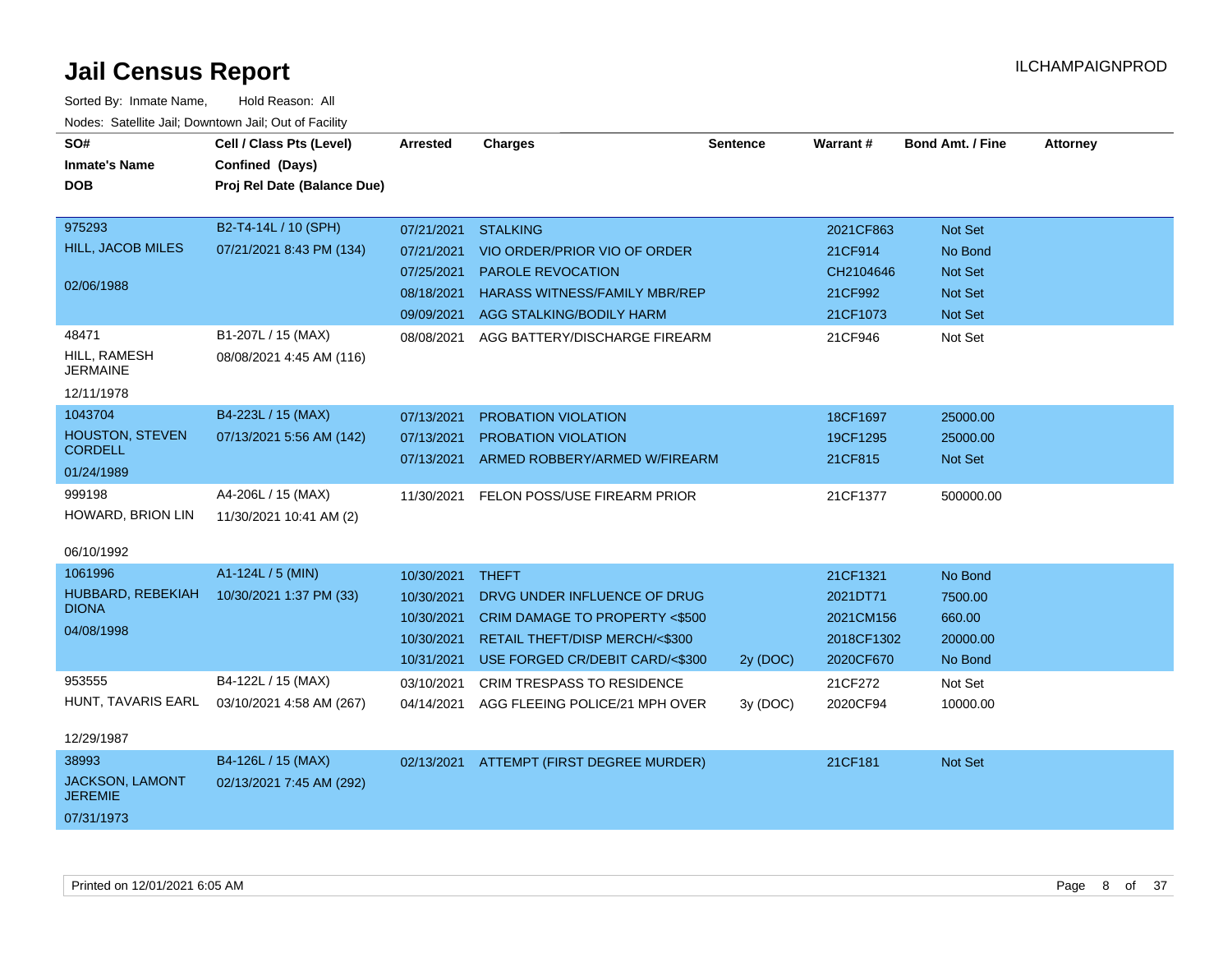| SO#                                       | Cell / Class Pts (Level)                   | Arrested   | <b>Charges</b>                       | <b>Sentence</b> | Warrant#    | <b>Bond Amt. / Fine</b> | <b>Attorney</b> |
|-------------------------------------------|--------------------------------------------|------------|--------------------------------------|-----------------|-------------|-------------------------|-----------------|
| <b>Inmate's Name</b>                      | Confined (Days)                            |            |                                      |                 |             |                         |                 |
| DOB                                       | Proj Rel Date (Balance Due)                |            |                                      |                 |             |                         |                 |
|                                           |                                            |            |                                      |                 |             |                         |                 |
| 001077487                                 | B3-W8-30L / 10 (MED)                       | 12/03/2020 | <b>FELON POSS/USE WEAPON/FIREARM</b> |                 | 20CF1377    | <b>Not Set</b>          |                 |
| <b>JACKSON, TERREL</b><br><b>DANDRE</b>   | 12/03/2020 10:18 AM (364)                  | 11/09/2021 | AGG DISCHARGE FIREARM/OCC VEH        |                 | 21CR0331401 | No Bond                 |                 |
| 08/11/1990                                |                                            |            |                                      |                 |             |                         |                 |
| 001077864                                 | B1-103L / 15 (MAX)                         | 04/18/2021 | FELON POSS/USE WEAPON/FIREARM        |                 | 21CF428     | Not Set                 |                 |
| D                                         | JAMERSON, ANTHONY 04/18/2021 7:21 PM (228) |            |                                      |                 |             |                         |                 |
| 01/26/1990                                |                                            |            |                                      |                 |             |                         |                 |
| 001077437                                 | B3-W4-16L / 10 (MED)                       | 08/23/2021 | DOM BTRY/CONTACT/1-2 PRECONV         |                 | 21CF1025    | Not Set                 |                 |
| <b>JOHNSON, ANTONIO</b><br><b>LASHAUN</b> | 08/23/2021 7:48 PM (101)                   |            |                                      |                 |             |                         |                 |
| 01/06/1980                                |                                            |            |                                      |                 |             |                         |                 |
| 1071536                                   | B1-206U / 15 (MAX)                         | 06/17/2021 | ATTEMPT (FIRST DEGREE MURDER)        |                 | 21CF702     | Not Set                 |                 |
| JOHNSON, ZACHERY<br><b>EDWARD</b>         | 06/17/2021 2:00 AM (168)                   |            |                                      |                 |             |                         |                 |
| 10/30/1987                                |                                            |            |                                      |                 |             |                         |                 |
| 956822                                    | A4-203L / 15 (MAX)                         | 11/25/2021 | AGGRAVATED DOMESTIC BATTERY          |                 | 21CF1442    | <b>Not Set</b>          |                 |
| <b>JONES, MARIO</b>                       | 11/25/2021 10:37 AM (7)                    | 11/25/2021 | <b>PAROLE REVOCATION</b>             |                 | CH2106361   | No Bond                 |                 |
| <b>NATHANIEL</b>                          |                                            | 11/25/2021 | UNLAWFUL RESTRAINT                   |                 | 21CF1443    | Not Set                 |                 |
| 10/27/1987                                |                                            |            |                                      |                 |             |                         |                 |
| 506244                                    | B1-204L / 15 (MAX)                         | 07/15/2021 | ARMED ROBBERY/ARMED W/FIREARM        |                 | 2021CF791   | 250000.00               |                 |
| JOSLIN, JASON LEE                         | 07/15/2021 4:38 AM (140)                   |            |                                      |                 |             |                         |                 |
|                                           |                                            |            |                                      |                 |             |                         |                 |
| 12/22/1985                                |                                            |            |                                      |                 |             |                         |                 |
| 1070011                                   | B4-124U / 15 (MAX)                         | 08/03/2021 | AGG DISCH FIREARM/1ST AID PERS       |                 | 21CF929     | <b>Not Set</b>          |                 |
| LAWS, WILLIAM<br>ZARAK, Third             | 08/03/2021 3:53 PM (121)                   |            |                                      |                 |             |                         |                 |
| 07/06/1999                                |                                            |            |                                      |                 |             |                         |                 |
| 548089                                    | B1-204U / 15 (MAX)                         | 12/04/2020 | ATTEMPT (FIRST DEGREE MURDER)        |                 | 20CF1378    | Not Set                 |                 |
| LEWIS, LAWRENCE                           | 12/04/2020 4:42 AM (363)                   | 12/04/2020 | METH DELIVERY/100<400 GRAMS          |                 | 20CF1481    | Not Set                 |                 |
| PAUL, Third                               |                                            | 12/04/2020 | AGG DOMESTIC BATTERY/STRANGLE        |                 | 18CF1507    | 10000.00                |                 |
| 02/08/1993                                |                                            |            |                                      |                 |             |                         |                 |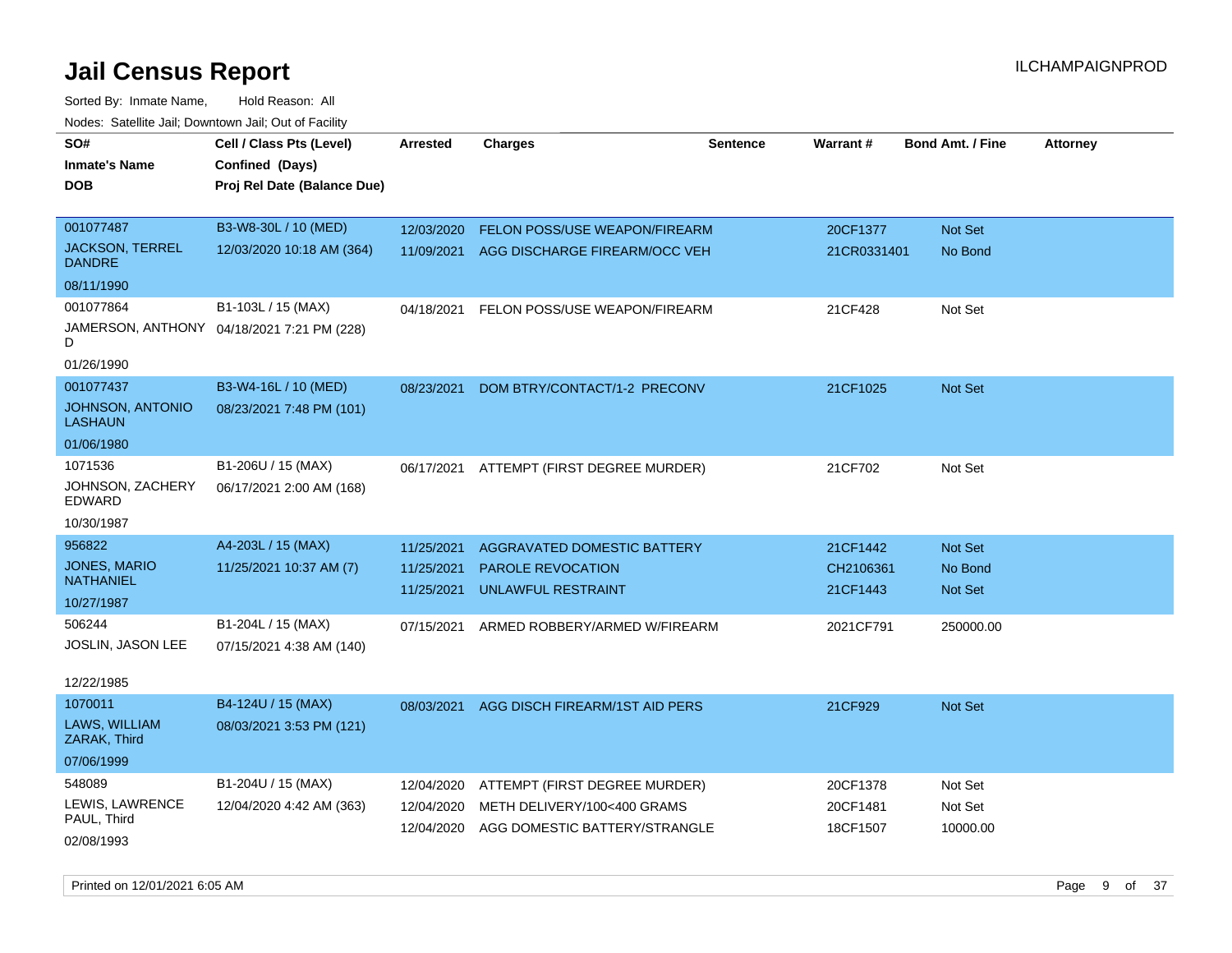| SO#<br><b>Inmate's Name</b><br><b>DOB</b> | Cell / Class Pts (Level)<br>Confined (Days)<br>Proj Rel Date (Balance Due) | <b>Arrested</b> | <b>Charges</b>                     | <b>Sentence</b>       | <b>Warrant#</b> | <b>Bond Amt. / Fine</b> | <b>Attorney</b> |
|-------------------------------------------|----------------------------------------------------------------------------|-----------------|------------------------------------|-----------------------|-----------------|-------------------------|-----------------|
| 001077524                                 | B2-T4-15U / 10 (SPH)                                                       | 12/14/2020      | <b>RESIDENTIAL ARSON</b>           |                       | 2020-CF-1388    | 150000.00               |                 |
| LEWIS, TREVOR<br><b>DANIEL</b>            | 12/14/2020 5:16 PM (353)                                                   | 12/14/2020      | AGG BATTERY/PUBLIC PLACE           |                       | 2020-CF-1231    | 50000.00                |                 |
| 06/03/2002                                |                                                                            | 12/14/2020      | AGG BATTERY/PEACE OFFICER          |                       | 2020-CF-1211    | 10000.00                |                 |
|                                           |                                                                            | 12/14/2020      | AGG BATTERY/JUDGE/EMT              |                       | 2020-CF-1212    | 10000.00                |                 |
| 1065002                                   | B1-206L / 10 (MED)                                                         | 11/16/2021      | DOMESTIC BTRY/CONTACT/VIO O/P      |                       | 2019CF001781    | 25000.00                |                 |
| LOVELESS, DUSTIN<br><b>DEE</b>            | 11/16/2021 11:41 AM (16)                                                   | 11/16/2021      | DOM BTRY/CONTACT/1-2 PRECONV       |                       | 2021CF000494    | 25000.00                |                 |
| 06/17/1982                                |                                                                            |                 |                                    |                       |                 |                         |                 |
| 1072891                                   | A4-202L / 5 (ADS)                                                          | 11/29/2021      | AGG CRIM SEX ABUSE/BODILY HARM     | 3y/0m/0d (DOI 19CF664 |                 | No Bond                 |                 |
| MALAK, ATILCAN                            | 11/29/2021 8:57 AM (3)                                                     |                 |                                    |                       |                 |                         |                 |
| 02/17/1997                                |                                                                            |                 |                                    |                       |                 |                         |                 |
| 001078320                                 | A3-111L / 10 (MED)                                                         | 11/23/2021      | RESIST/OBSTRUCTING A PEACE OFFICEI |                       | 21CM539         | Not Set                 |                 |
| MARSH, PAUL<br>OLUFUNMILAYO               | 11/23/2021 2:32 PM (9)                                                     |                 |                                    |                       |                 |                         |                 |
| 07/13/1994                                |                                                                            |                 |                                    |                       |                 |                         |                 |
| 45113                                     | A3-114U / 15 (ADS)                                                         | 11/20/2021      | ARMED HABITUAL CRIMINAL            |                       | 21CF1424        | No Bond                 |                 |
| MARTIN, JEREMIAH<br><b>FRANCIS</b>        | 11/20/2021 1:18 AM (12)                                                    |                 |                                    |                       |                 |                         |                 |
| 01/18/1977                                |                                                                            |                 |                                    |                       |                 |                         |                 |
| 1000869                                   | B1-106L / 15 (MAX)                                                         | 09/11/2021      | FELON POSS/USE WEAPON/FIREARM      |                       | 21CF1102        | Not Set                 |                 |
| MARTIN, MANNIX<br><b>TILMOND</b>          | 09/12/2021 12:40 AM (81)                                                   |                 |                                    |                       |                 |                         |                 |
| 07/19/1991                                |                                                                            |                 |                                    |                       |                 |                         |                 |
| 1066623                                   | A4-105L / 5 (ADS)                                                          | 11/17/2021      | MFG/DEL 15<100 GR COCA/ANALOG      |                       | 17CF1093        | 75000.00                |                 |
| MATA-OROZCO,<br><b>OLEGARIO</b>           | 11/17/2021 5:08 PM (15)                                                    |                 |                                    |                       |                 |                         |                 |
| 03/06/1995                                |                                                                            |                 |                                    |                       |                 |                         |                 |
| 48792                                     | A4-103L / 10 (ADS)                                                         | 11/19/2021      | AGG BATTERY/DISCHARGE FIREARM      |                       | 21CF1425        | Not Set                 |                 |
| MCCLAIN, HURCHEL<br><b>JOSEPH</b>         | 11/20/2021 4:11 AM (12)                                                    |                 |                                    |                       |                 |                         |                 |
| 05/01/1979                                |                                                                            |                 |                                    |                       |                 |                         |                 |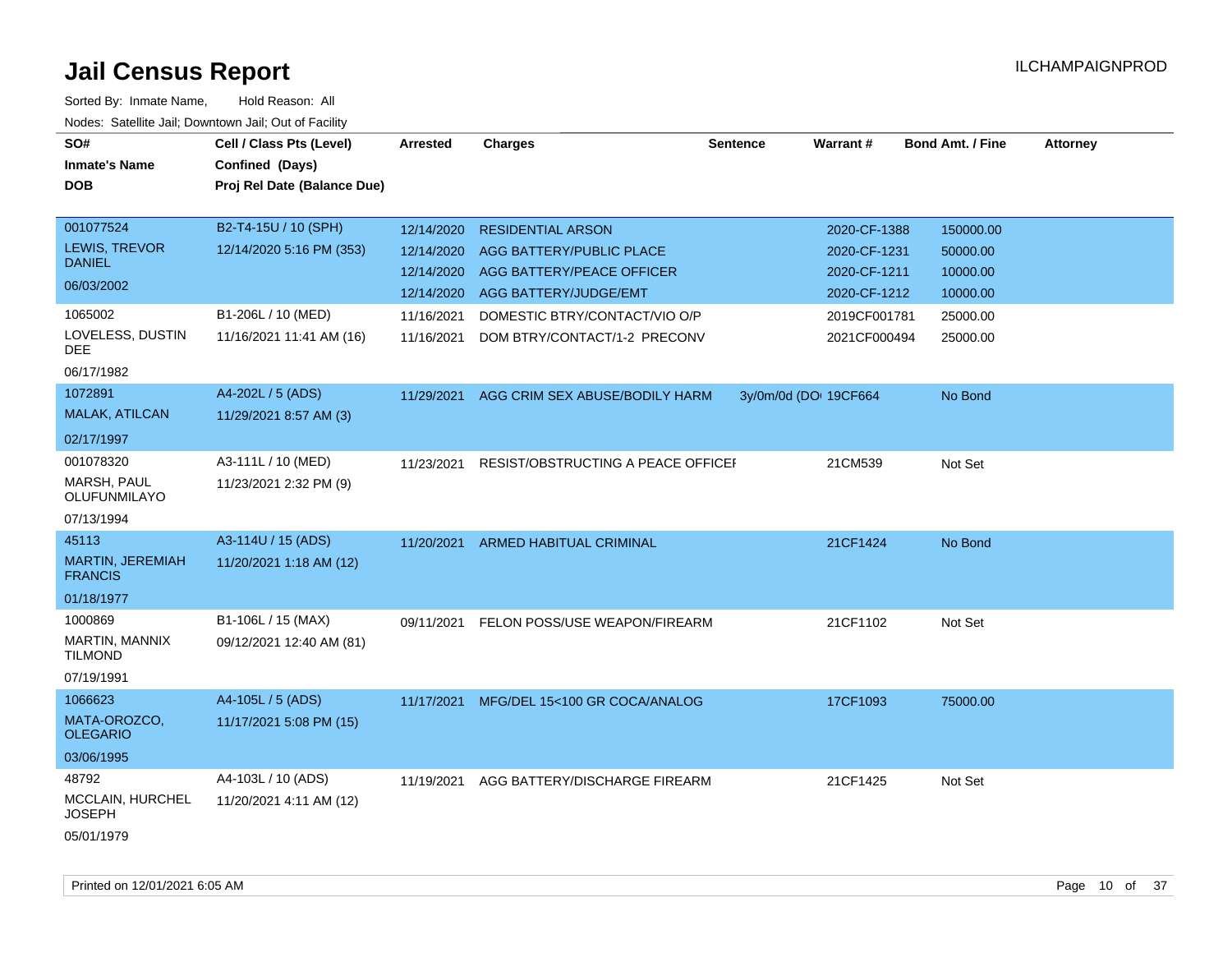| Noucs. Calcillic Jail, Downtown Jail, Out of Facility |                                              |                 |                                          |                 |                 |                         |                 |
|-------------------------------------------------------|----------------------------------------------|-----------------|------------------------------------------|-----------------|-----------------|-------------------------|-----------------|
| SO#                                                   | Cell / Class Pts (Level)                     | <b>Arrested</b> | <b>Charges</b>                           | <b>Sentence</b> | <b>Warrant#</b> | <b>Bond Amt. / Fine</b> | <b>Attorney</b> |
| <b>Inmate's Name</b>                                  | Confined (Days)                              |                 |                                          |                 |                 |                         |                 |
| <b>DOB</b>                                            | Proj Rel Date (Balance Due)                  |                 |                                          |                 |                 |                         |                 |
|                                                       |                                              |                 |                                          |                 |                 |                         |                 |
| 001077938                                             | <b>BOOKH-2 / 15 (ADS)</b>                    | 05/10/2021      | AGG KIDNAPING DISCH FIR/HARM             |                 | 21CF532         | Not Set                 |                 |
| MCGAHA,                                               | 05/10/2021 7:02 PM (206)                     | 05/11/2021      | <b>MURDER</b>                            |                 | 2021-CF-215     | No Bond                 |                 |
| <b>CHRISTOPHER D</b>                                  |                                              | 05/27/2021      | ESCAPE FROM DEPT OF CORRECTION           |                 | 21CF600         | Not Set                 |                 |
| 07/27/1991                                            |                                              |                 |                                          |                 |                 |                         |                 |
| 1043071                                               | A2-220L / 10 (MED)                           | 11/08/2021      | CRIM DMG/GOVT PROP/<\$500                |                 | 21CF1378        | Not Set                 |                 |
| MERRELL-                                              | 11/08/2021 2:22 AM (24)                      | 11/08/2021      | CRIM TRESPASS TO STATE LAND              |                 | 2021CM208       | 25000.00                |                 |
| SUTHERLAND, ALICIA                                    |                                              |                 |                                          |                 |                 |                         |                 |
| 11/26/1972                                            |                                              |                 |                                          |                 |                 |                         |                 |
| 001077902                                             | A2-123L / 5 (ADS)                            | 11/21/2021      | CRIM DAMAGE TO PROPERTY <\$500           |                 | 21CF1427        | <b>Not Set</b>          |                 |
| MOFFETT, CAROLYN<br><b>REENE</b>                      | 11/21/2021 10:31 AM (11)                     | 11/23/2021      | BATTERY/CAUSE BODILY HARM                |                 | 21CM187         | Not Set                 |                 |
| 10/23/1988                                            |                                              |                 |                                          |                 |                 |                         |                 |
| 39106                                                 | B4-121L / 10 (MED)                           | 10/12/2021      | DOMESTIC BATTERY/OTHER PRIOR             |                 | 21CF1217        | Not Set                 |                 |
| Junior                                                | MOORE, ANDREW LEE, 10/12/2021 1:02 AM (51)   |                 |                                          |                 |                 |                         |                 |
| 04/12/1973                                            |                                              |                 |                                          |                 |                 |                         |                 |
| 1076384                                               | A2-120L / 5 (ADS)                            | 10/28/2021      | RETAIL THEFT/DISP MERCH/<\$300           |                 | 21CM149         | 12500.00                |                 |
|                                                       | MURPHY, AZIA CIMONE 10/29/2021 12:49 AM (34) |                 |                                          |                 |                 |                         |                 |
|                                                       |                                              |                 |                                          |                 |                 |                         |                 |
| 09/23/1995                                            |                                              |                 |                                          |                 |                 |                         |                 |
| 001078517                                             | B2-T1-02L / 15 (SPH)                         |                 | 10/19/2021 ATTEMPT (FIRST DEGREE MURDER) |                 | 21CF1267        | Not Set                 |                 |
| NELSON, RORY<br>DEMOND                                | 10/19/2021 3:55 AM (44)                      |                 |                                          |                 |                 |                         |                 |
| 08/14/1984                                            |                                              |                 |                                          |                 |                 |                         |                 |
| 1064809                                               | B4-127L / 10 (MED)                           | 11/03/2021      | <b>CRIMINAL TRESPASS TO LAND</b>         |                 | 21CF1318        | 50000.00                |                 |
| PARKER, ALVIN                                         | 11/03/2021 2:39 PM (29)                      | 11/08/2021      | <b>FELON POSS/USE FIREARM PRIOR</b>      |                 | 21CF635         | 25000.00                |                 |
| <b>JARELL</b>                                         |                                              |                 |                                          |                 |                 |                         |                 |
| 08/24/1982                                            |                                              |                 |                                          |                 |                 |                         |                 |
| 001077249                                             | BOOKF-1 / 10 (ADS)                           | 11/23/2021      | AGG BATTERY/PEACE OFFICER                |                 | 21CF1432        | No Bond                 |                 |
| PETRACEK, ROBIN<br><b>DENISE</b>                      | 11/23/2021 2:52 AM (9)                       |                 |                                          |                 |                 |                         |                 |
| 03/09/1972                                            |                                              |                 |                                          |                 |                 |                         |                 |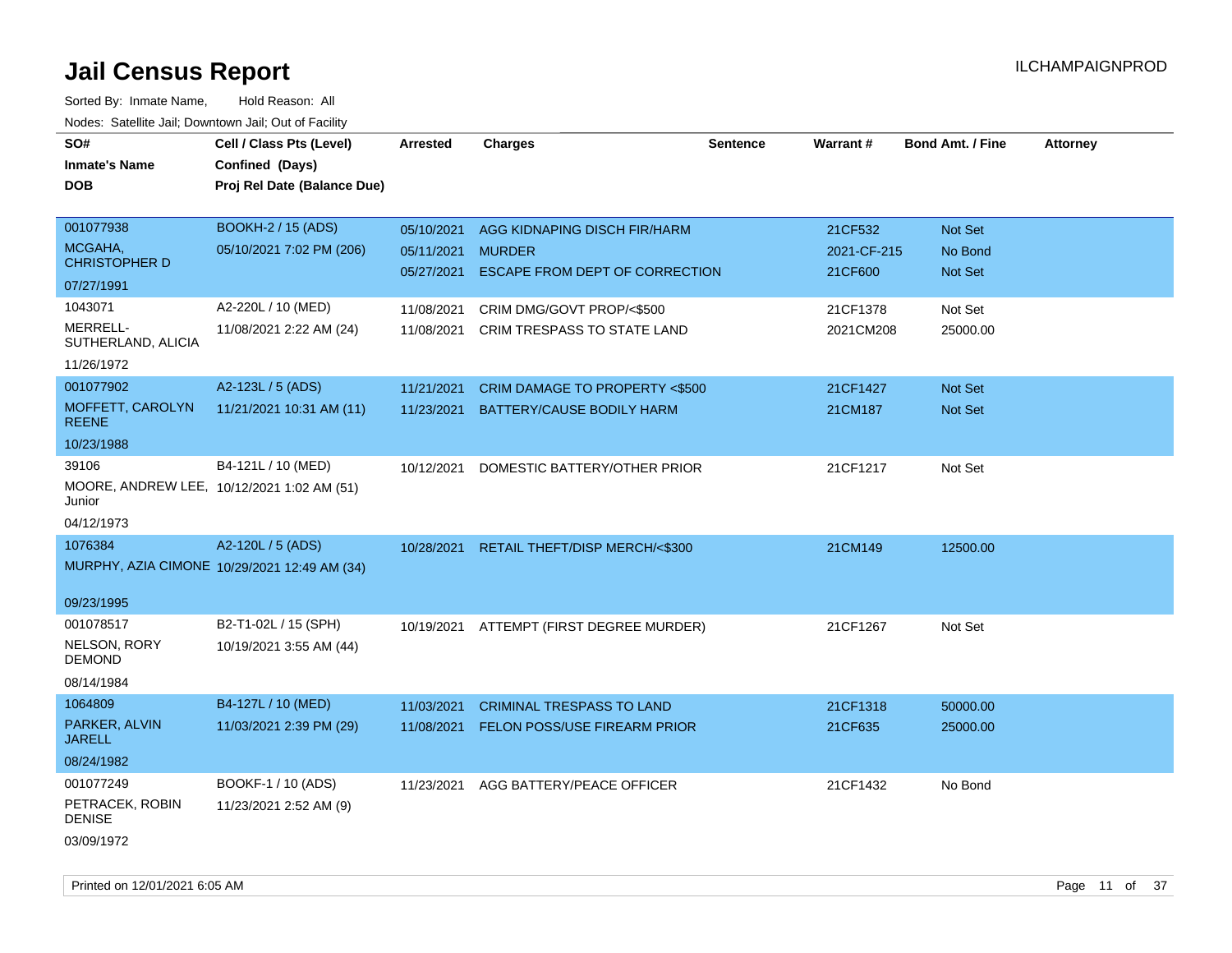| SO#                                      | Cell / Class Pts (Level)    | Arrested   | <b>Charges</b>                         | <b>Sentence</b> | Warrant#  | <b>Bond Amt. / Fine</b> | <b>Attorney</b> |
|------------------------------------------|-----------------------------|------------|----------------------------------------|-----------------|-----------|-------------------------|-----------------|
| <b>Inmate's Name</b>                     | Confined (Days)             |            |                                        |                 |           |                         |                 |
|                                          |                             |            |                                        |                 |           |                         |                 |
| <b>DOB</b>                               | Proj Rel Date (Balance Due) |            |                                        |                 |           |                         |                 |
|                                          |                             |            |                                        |                 |           |                         |                 |
| 965211                                   | A3-112U / 10 (ADS)          | 11/23/2021 | VIOLATE SEX OFFENDER REGIS/2+          |                 | 21CF648   | 2410.00                 |                 |
| PINE, DUSTIN LAYNE                       | 11/23/2021 11:28 PM (9)     |            | 11/23/2021 MFG/DISTRIB LOOK-ALIKE SUB  |                 | 19CF46    | 3000.00                 |                 |
| 11/30/1988                               |                             |            |                                        |                 |           |                         |                 |
| 999352                                   | B3-W5-20L / 10 (MED)        | 09/09/2021 | VIOLATE OP/OTHER PRIOR                 |                 | 21CF1092  | Not Set                 |                 |
| PIRLOT, JUSTIN LEE                       | 09/09/2021 11:28 AM (84)    | 10/23/2021 | <b>FALSE REPORT OF OFFENSE</b>         |                 | 2019CF836 | 5000.00                 |                 |
|                                          |                             |            |                                        |                 |           |                         |                 |
| 11/08/1982                               |                             |            |                                        |                 |           |                         |                 |
| 1069524                                  | B4-224L / 15 (MAX)          | 08/08/2021 | MFG/DEL CANNABIS/30-500 GRAMS          |                 | 21CF953   | Not Set                 |                 |
| RAY DAVIS, KAMARI<br><b>DAYVON</b>       | 08/09/2021 2:44 AM (115)    |            |                                        |                 |           |                         |                 |
| 03/30/2000                               |                             |            |                                        |                 |           |                         |                 |
| 45473                                    | A3-112L / 15 (ADS)          | 11/23/2021 | CHIL SEX OFFEN/RESIDE DAY CARE         |                 | 21CF1275  | 10000.00                |                 |
| REXROAD, CALVIN<br><b>ALLEN</b>          | 11/23/2021 6:27 PM (9)      |            | 11/23/2021 VIOLATE SEX OFFENDER REGIS  |                 | 21CF546   | 50000.00                |                 |
| 10/04/1970                               |                             |            |                                        |                 |           |                         |                 |
| 001078602                                | A3-215L / 10 (ADS)          |            | 11/21/2021 AGGRAVATED DOMESTIC BATTERY |                 | 21CF1428  | Not Set                 |                 |
| RICHARDSON,<br><b>JOHNNY LINDAL</b>      | 11/21/2021 10:00 AM (11)    |            |                                        |                 |           |                         |                 |
| 06/27/2000                               |                             |            |                                        |                 |           |                         |                 |
| 979485                                   | B2-T4-16L / 15 (ADS)        | 03/12/2021 | PRED CRIM SEX ASLT/VICTIM <13          |                 | 21CF282   | Not Set                 |                 |
| RODRIGUEZ, JOSHUA<br><b>ANTHONY</b>      | 03/12/2021 1:57 PM (265)    |            |                                        |                 |           |                         |                 |
| 04/06/1990                               |                             |            |                                        |                 |           |                         |                 |
| 1068592                                  | A3-115L / 15 (ADS)          | 11/12/2021 | <b>BURGLARY</b>                        |                 | 21CF1393  | Not Set                 |                 |
| <b>ROSS, TEVONTAE</b><br><b>TERRANCE</b> | 11/12/2021 8:41 AM (20)     |            |                                        |                 |           |                         |                 |
| 12/15/1998                               |                             |            |                                        |                 |           |                         |                 |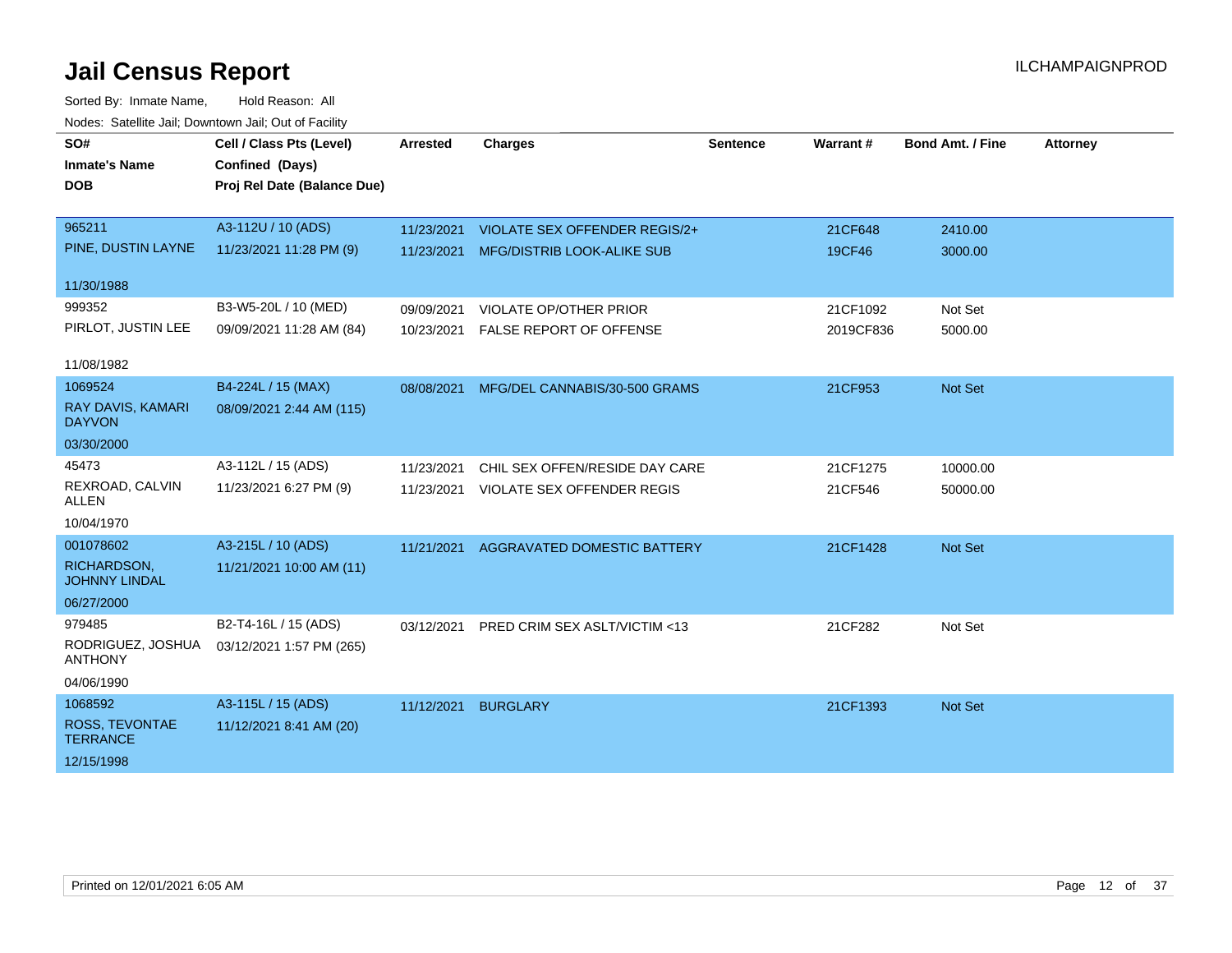| SO#<br><b>Inmate's Name</b><br><b>DOB</b><br>61330<br><b>RUFFIN, JONATHON</b> | Cell / Class Pts (Level)<br>Confined (Days)<br>Proj Rel Date (Balance Due)<br><b>BOOKH-7</b><br>12/01/2021 5:34 AM (1) | <b>Arrested</b><br>12/01/2021<br>12/01/2021          | <b>Charges</b><br>OBSTRUCTING JUSTICE<br>DELIVERY OF OR POSSESSION OF W/INT                                             | <b>Sentence</b> | Warrant#<br>21CFAWOW<br>21CFAWOW             | <b>Bond Amt. / Fine</b><br>Not Set<br>Not Set                        | <b>Attorney</b> |
|-------------------------------------------------------------------------------|------------------------------------------------------------------------------------------------------------------------|------------------------------------------------------|-------------------------------------------------------------------------------------------------------------------------|-----------------|----------------------------------------------|----------------------------------------------------------------------|-----------------|
| <b>CECIL</b><br>05/10/1984                                                    |                                                                                                                        | 12/01/2021<br>12/01/2021<br>12/01/2021<br>12/01/2021 | AGG UNLAWFUL USE OF WEAPON<br>POSSESSION OF STOLEN FIREARM<br>ARMED VIOLENCE/DISCH WEAPON<br>MFG/DISTRIB LOOK-ALIKE SUB |                 | 21CFAWOW<br>21CFAWOW<br>21CFAWOW<br>21CFAWOW | <b>Not Set</b><br><b>Not Set</b><br><b>Not Set</b><br><b>Not Set</b> |                 |
| 1071161<br>SANDERS, MARKELL<br>LAMAR<br>02/02/2000                            | B4-124L / 15 (MAX)<br>08/18/2021 6:18 PM (106)                                                                         | 08/18/2021<br>08/19/2021                             | DELIVERY OF OR POSSESSION OF W/IN1<br>PAROLE REVOCATION                                                                 |                 | 21CF1008<br>CH2105176                        | No Bond<br>No Bond                                                   |                 |
| 1047469<br><b>SCHINDLER, RICHARD</b><br><b>ALLEN</b><br>10/16/1979            | B3-W5-18L / 10 (MED)<br>07/03/2021 10:25 PM (152)                                                                      | 07/03/2021                                           | <b>CRIMINAL SEX ASSAULT/CONSENT</b>                                                                                     |                 | 21CF773                                      | Not Set                                                              |                 |
| 001077488<br>SESSUM, NICHOLAS C 11/30/2021 6:56 AM (2)<br>06/22/1989          | <b>BOOKH-8 / 5 (MIN)</b>                                                                                               | 11/30/2021                                           | POSSESSING A CONTROLLED SUBSTANC                                                                                        |                 | 21CF1459                                     | Not Set                                                              |                 |
| 001078441<br><b>SINGLETON, CORRIE</b><br><b>DERRELL</b><br>05/07/1983         | BOOKF-3 / 15 (ADS)<br>10/01/2021 12:36 PM (62)                                                                         | 10/01/2021                                           | ARMED HABITUAL CRIMINAL                                                                                                 |                 | 21CF1182                                     | Not Set                                                              |                 |
| 773264<br>SMITH, JENNIFER<br><b>LYNNE</b><br>05/26/1985                       | BOOKF-2 / 10 (MED)<br>11/29/2021 1:52 PM (3)                                                                           | 11/29/2021                                           | FORGERY/ISSUE/DELIVER DOCUMENT                                                                                          |                 | 21CF1156                                     | No Bond                                                              |                 |
| 960772<br><b>STARK, FARON</b><br><b>MICHAEL</b><br>05/12/1988                 | A4-101L / 5 (ADS)<br>11/11/2021 10:28 PM (21)                                                                          | 11/11/2021                                           | POSSESSION OF METH< 5 GRAMS                                                                                             | 3y (DOC)        | 2020CF362                                    | No Bond                                                              |                 |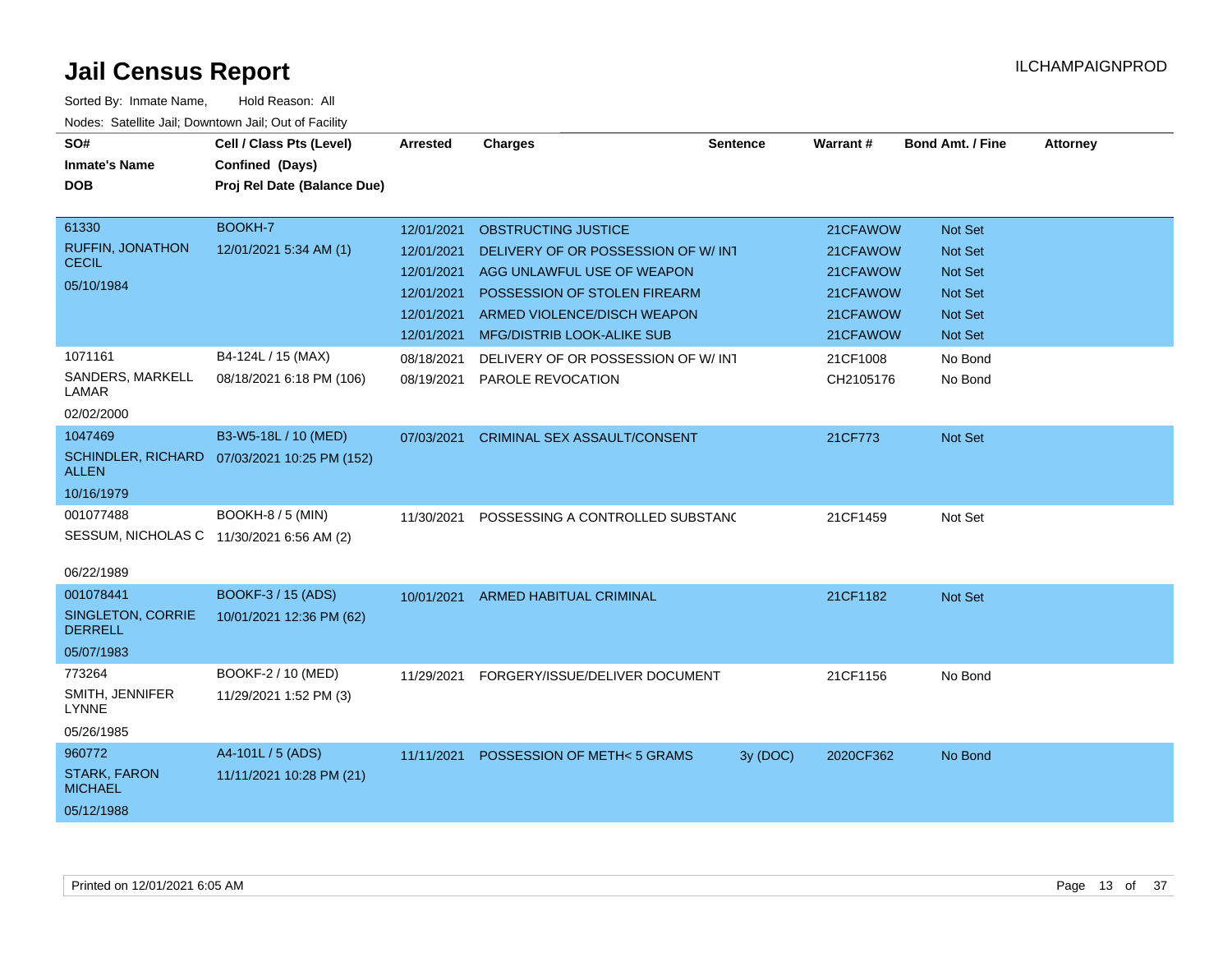| <b>NOULD:</b> Catoline bail, Downtown bail, Out of I dollty          |                                                                            |                 |                                   |                 |                 |                         |                 |
|----------------------------------------------------------------------|----------------------------------------------------------------------------|-----------------|-----------------------------------|-----------------|-----------------|-------------------------|-----------------|
| SO#<br><b>Inmate's Name</b><br><b>DOB</b>                            | Cell / Class Pts (Level)<br>Confined (Days)<br>Proj Rel Date (Balance Due) | <b>Arrested</b> | <b>Charges</b>                    | <b>Sentence</b> | <b>Warrant#</b> | <b>Bond Amt. / Fine</b> | <b>Attorney</b> |
| 38305<br>STOVER, JOSH<br><b>ANDREW</b>                               | B2-T2-06L / 10 (SPH)<br>03/18/2020 10:24 AM (624)                          |                 | 03/18/2020 CRIMINAL SEXUAL ABUSE  |                 | 20CF-343        | 500000.00               |                 |
| 08/18/1973                                                           |                                                                            |                 |                                   |                 |                 |                         |                 |
| 001078436<br>STRONG, CORTEZ                                          | B2-T1-04L / 10 (SPH)<br>09/30/2021 2:47 PM (63)                            | 09/30/2021      | CRIMINAL SEX ASSAULT/CONSENT      |                 | 20CF255         | 150000.00               |                 |
| 04/13/1996                                                           |                                                                            |                 |                                   |                 |                 |                         |                 |
| 1030307<br><b>SUTTON, FRANKIE</b><br><b>DMARVIO</b>                  | A4-201L / 10 (MED)<br>11/28/2021 11:16 PM (4)                              | 11/28/2021      | DOMESTIC BATTERY/OTHER PRIOR      |                 | 21CF1450        | No Bond                 |                 |
| 07/03/1983                                                           |                                                                            |                 |                                   |                 |                 |                         |                 |
| 1066794<br>TAYLOR, STANLEY<br><b>JAMES</b>                           | B3-W2-07U / 5 (MIN)<br>09/07/2021 7:01 AM (86)                             |                 | 09/07/2021 VIOLATE OP/OTHER PRIOR |                 | 21CF1061        | Not Set                 |                 |
| 01/05/1994                                                           |                                                                            |                 |                                   |                 |                 |                         |                 |
| 001078471<br><b>THATCH, OMARION</b><br><b>DIAMONTE</b><br>09/05/2003 | B4-222L / 10 (MED)<br>10/11/2021 1:26 AM (52)                              |                 | 10/11/2021 AGG UUW/VEHICLE/<21    |                 | 21CF1210        | 100.00                  |                 |
| 21252<br>THOMAS, ELIJAH<br>07/31/1962                                | B4-121U / 15 (MAX)<br>10/18/2021 12:35 AM (45)                             | 10/18/2021      | MFG/DEL 1<15 GR COCAINE/ANLG      |                 | 2021CF172       | 25000.00                |                 |
| 32058<br>THOMPSON, STEVEN<br><b>ONEAL</b><br>03/14/1969              | B4-123U / 15 (MAX)<br>06/14/2021 6:44 AM (171)                             | 06/14/2021      | <b>AGG DISCH FIREARM</b>          |                 | 21CF690         | <b>Not Set</b>          |                 |
| 32910<br>TULL, CHRISTOPHER<br><b>MICHAEL</b><br>04/02/1971           | B3-W4-14L / 10 (MED)<br>10/04/2021 10:53 PM (59)                           | 10/04/2021      | DOM BTRY/HARM/1-2 PRECONV         |                 | 21CF1189        | Not Set                 |                 |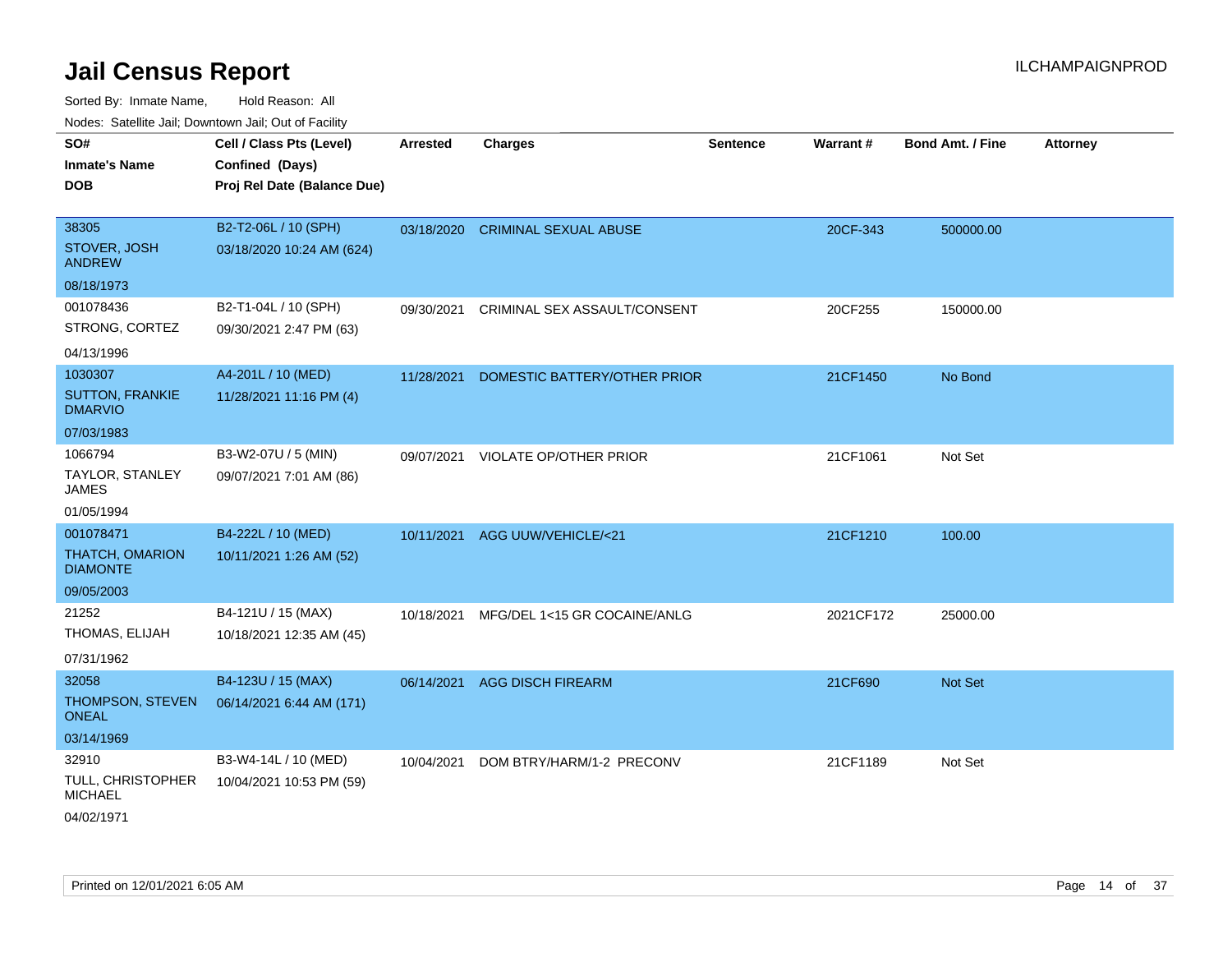| SO#<br><b>Inmate's Name</b><br><b>DOB</b>                                            | Cell / Class Pts (Level)<br>Confined (Days)<br>Proj Rel Date (Balance Due) | <b>Arrested</b>                                      | <b>Charges</b>                                                                                                                     | <b>Sentence</b> | Warrant#                                    | <b>Bond Amt. / Fine</b>                                | <b>Attorney</b> |
|--------------------------------------------------------------------------------------|----------------------------------------------------------------------------|------------------------------------------------------|------------------------------------------------------------------------------------------------------------------------------------|-----------------|---------------------------------------------|--------------------------------------------------------|-----------------|
| 1071858<br>TURNER, DEVONTE<br><b>ADONIS</b>                                          | <b>BOOKH-3/5 (MIN)</b><br>11/30/2021 2:11 PM (2)                           | 11/30/2021<br>11/30/2021<br>11/30/2021<br>11/30/2021 | OBSTRUCT JUST/DESTROY EVIDENCE<br>RESIST/OBSTRUCTING A PEACE OFFICEF<br>POSS CAN/>10-30 GRAM/1ST<br>RETAIL THEFT/DISP MERCH/<\$300 |                 | 21CFAWOW<br>21CFAWOW<br>21CFAWOW<br>19CM115 | Not Set<br><b>Not Set</b><br><b>Not Set</b><br>1000.00 |                 |
| 02/26/2000<br>001078529<br>VANHOOK, ALEXIS<br><b>ANNE</b>                            | A2-122L / 10 (ADS)<br>10/23/2021 5:50 PM (40)                              | 10/23/2021                                           | ARMED ROBBERY/NO FIREARM                                                                                                           |                 | 21CF1286                                    | Not Set                                                |                 |
| 10/25/1998<br>1070737<br><b>WASHINGTON,</b><br><b>JASTINA VIRGINIA</b><br>04/11/2000 | A1-126L / 15 (MAX)<br>10/14/2021 12:02 PM (49)                             | 10/14/2021                                           | AGG KIDNAPG/<13/INTEL DISABL                                                                                                       |                 | 2020CF418                                   | 250000.00                                              |                 |
| 977140<br>WEBSTER, DERRIAL<br><b>DEVON</b><br>01/14/1990                             | B1-203L / 10 (MED)<br>10/24/2021 2:46 AM (39)                              | 10/24/2021                                           | ARMED HABITUAL CRIMINAL                                                                                                            |                 | 21CF1289                                    | Not Set                                                |                 |
| 001078328<br><b>WHITE, JUSTIN</b><br><b>STEVEN</b><br>10/25/1995                     | B1-207U / 15 (MAX)<br>08/30/2021 10:48 AM (94)                             | 08/30/2021                                           | FELON POSS/USE WEAPON/FIREARM                                                                                                      |                 | 21CF1045                                    | Not Set                                                |                 |
| 503631<br>WILLIAMS, DOUGLAS<br>LAMAR<br>03/01/1991                                   | B4-223U / 10 (MED)<br>11/10/2021 1:11 PM (22)                              | 11/10/2021<br>11/10/2021                             | PAROLE REVOCATION<br>AGG BATTERY/USE DEADLY WEAPON                                                                                 |                 | CH2100061<br>20CF1340                       | No Bond<br>25000.00                                    |                 |
| 638552<br><b>WILLIAMS, MICHAEL</b><br><b>JAMES</b><br>03/29/1964                     | B2-DR / 5 (SPH)<br>10/07/2021 12:20 PM (56)                                | 10/07/2021                                           | CHILD PORNOGRAPHY/PHOTOGRAPH                                                                                                       |                 | 2021CF1207                                  | No Bond                                                |                 |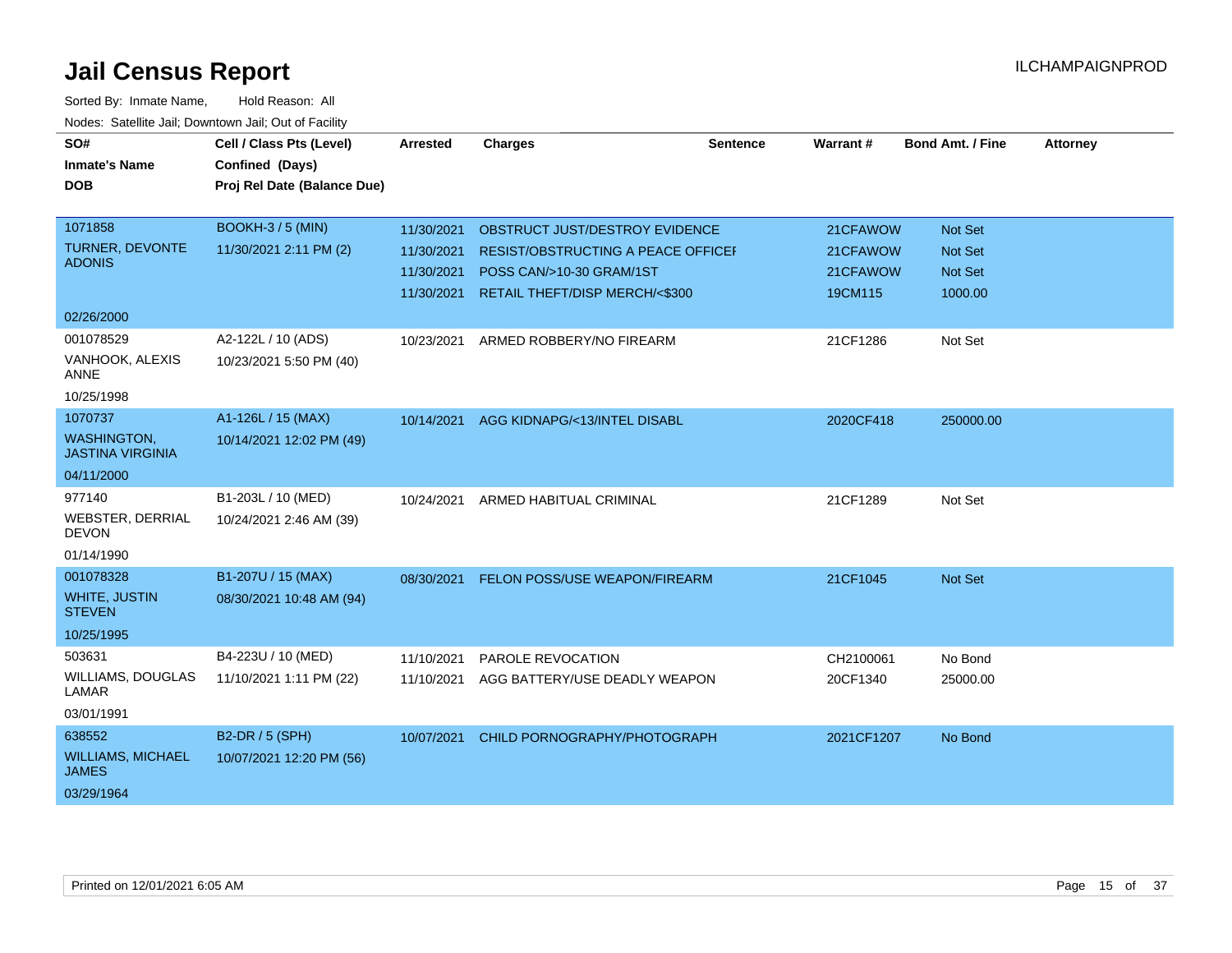| SO#<br><b>Inmate's Name</b>             | Cell / Class Pts (Level)<br>Confined (Days) | Arrested   | <b>Charges</b>                 | <b>Sentence</b> | Warrant#    | <b>Bond Amt. / Fine</b> | <b>Attorney</b> |
|-----------------------------------------|---------------------------------------------|------------|--------------------------------|-----------------|-------------|-------------------------|-----------------|
| <b>DOB</b>                              | Proj Rel Date (Balance Due)                 |            |                                |                 |             |                         |                 |
|                                         |                                             |            |                                |                 |             |                         |                 |
| 1066370                                 | B1-101L / 15 (MAX)                          | 07/28/2021 | ARMED VIOLENCE/CATEGORY III    |                 | 2021 CF 882 | Not Set                 |                 |
| <b>WILLIAMS, REONTE</b><br><b>REMIR</b> | 07/28/2021 5:40 AM (127)                    |            |                                |                 |             |                         |                 |
| 05/14/1999                              |                                             |            |                                |                 |             |                         |                 |
| 001078494                               | B1-104L / 15 (MAX)                          | 10/15/2021 | AGG UNLAWFUL USE OF WEAPON/VEH |                 | 21CF1254    | No Bond                 |                 |
| WILLIAMS, TAVARAZ<br>LASHAWN            | 10/15/2021 12:17 PM (48)                    |            |                                |                 |             |                         |                 |
| 04/19/1990                              |                                             |            |                                |                 |             |                         |                 |
| <b>Total Satellite Jail: 115</b>        |                                             | Males: 99  | Unknown: 0<br>Females: 16      |                 |             |                         |                 |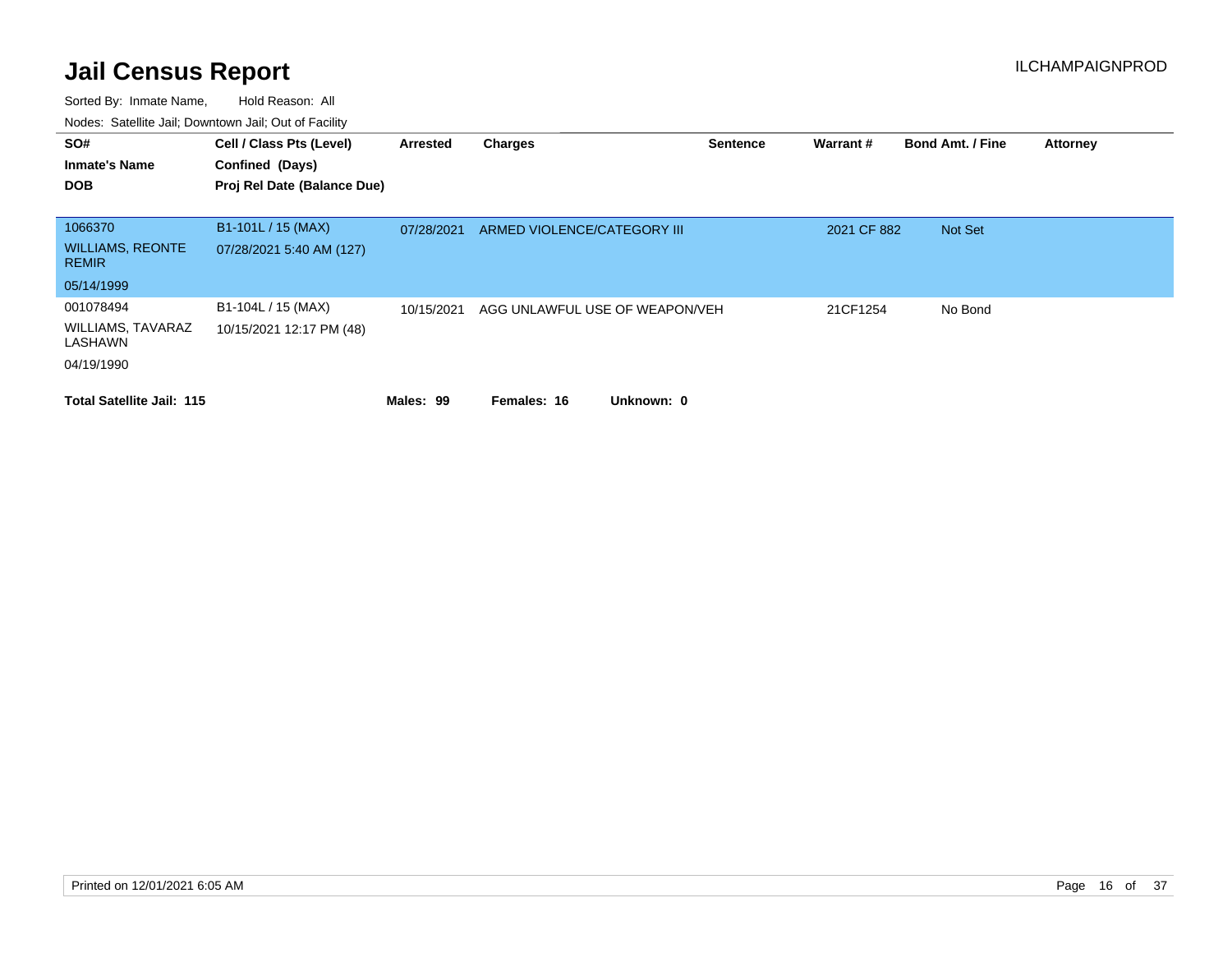| <b>Downtown Jail</b><br>SO#<br><b>Inmate's Name</b><br><b>DOB</b>                           | Cell / Class Pts (Level)<br>Confined (Days)<br>Proj Rel Date (Balance Due)             | <b>Arrested</b>                                                                  | <b>Charges</b>                                                                                                                                             | <b>Sentence</b> | Warrant#                                                         | Bond Amt. / Fine                                                          | <b>Attorney</b> |
|---------------------------------------------------------------------------------------------|----------------------------------------------------------------------------------------|----------------------------------------------------------------------------------|------------------------------------------------------------------------------------------------------------------------------------------------------------|-----------------|------------------------------------------------------------------|---------------------------------------------------------------------------|-----------------|
| 1073165<br>ACKERMAN, CODY<br><b>JAMES</b><br>02/01/1989<br>517915<br><b>BOXLEY, CHARLES</b> | G4L / 5 (MIN)<br>04/30/2021 4:48 PM (216)<br>G8U / 5 (MIN)<br>08/03/2021 2:18 PM (121) | 04/30/2021<br>04/30/2021<br>04/30/2021<br>05/03/2021<br>08/03/2021<br>08/03/2021 | UNLWFL POSS/DRIVER/VEH/STOLEN<br>FORGERY/ISSUE/DELIVER DOCUMENT<br><b>BURGLARY</b><br>FORGERY/ISSUE/DELIVER DOCUMENT<br><b>BURGLARY</b><br><b>BURGLARY</b> |                 | 21CF486<br>19CF143<br>21CF516<br>2018CF689<br>21CF289<br>21CF679 | Not Set<br>75000.00<br>Not Set<br>2500.00 / 75.00<br>20000.00<br>20000.00 |                 |
| <b>OMAR</b><br>01/10/1985                                                                   |                                                                                        | 08/03/2021                                                                       | FORGERY/ISSUE/DELIVER DOCUMENT                                                                                                                             |                 |                                                                  | No Bond                                                                   |                 |
| 1075941<br><b>BROWN, LIONEL</b><br><b>TERRELL</b><br>10/19/1981                             | G2L / 5 (MIN)<br>10/08/2021 5:16 PM (55)                                               | 10/08/2021                                                                       | <b>HARASS WITNESS/FAMILY MBR/REP</b>                                                                                                                       |                 | 2021CF1188                                                       | 500000.00                                                                 |                 |
| 61904<br><b>BURNETT, TIMOTHY</b><br><b>LYNN</b><br>09/09/1983                               | D4 / 15 (ADS)<br>10/23/2021 5:43 PM (40)                                               | 10/23/2021                                                                       | <b>ROBBERY</b>                                                                                                                                             |                 | 21CF1287                                                         | Not Set                                                                   |                 |
| 56936<br><b>CALDWELL, STEVEN</b><br><b>ANDRE</b><br>04/19/1982                              | C1L / 15 (MAX)<br>11/01/2021 1:09 PM (31)                                              | 11/01/2021                                                                       | PUBLIC INDECENCY/EXPOSURE/3+                                                                                                                               |                 |                                                                  | Not Set                                                                   |                 |
| 960551<br>COFFIN, KYLE LAIR<br>09/21/1988                                                   | C6L / 10 (MED)<br>08/26/2021 4:43 AM (98)                                              | 08/26/2021<br>08/26/2021                                                         | DOMESTIC BATTERY/HARM/VIO O/P<br>POSS HYPO/SYRINGE/NEEDLES/1ST                                                                                             |                 | 21CF1035<br>2021 CM116                                           | 100000.00<br>1000.00                                                      |                 |
| 1075361<br><b>COWART, TORREY</b><br><b>BENJAMEN, Junior</b><br>11/22/1987                   | J6L / 5 (ADS)<br>04/16/2021 9:17 PM (230)                                              | 04/16/2021                                                                       | <b>BURGLARY</b>                                                                                                                                            |                 | 21CF414                                                          | Not Set                                                                   |                 |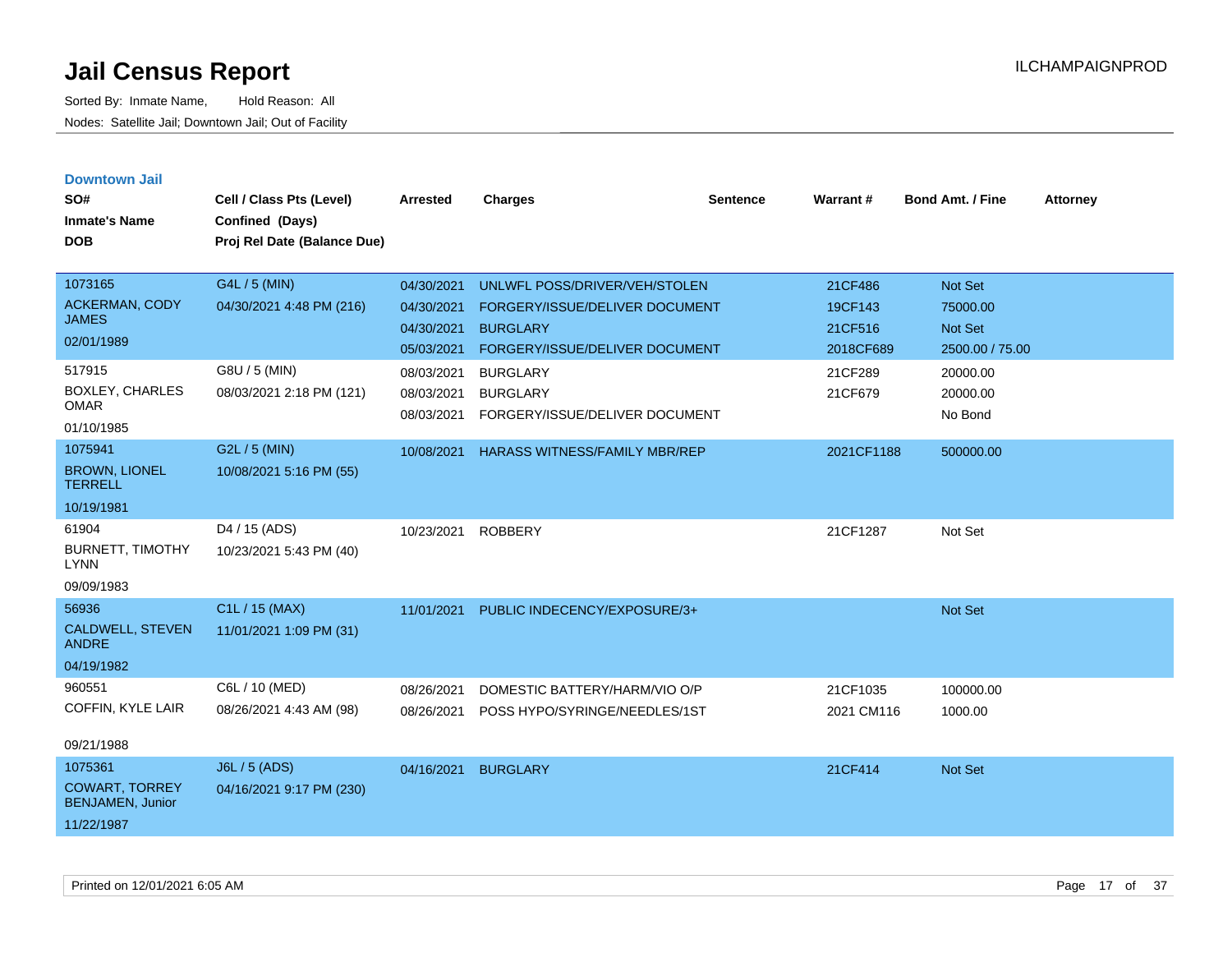Sorted By: Inmate Name, Hold Reason: All Nodes: Satellite Jail; Downtown Jail; Out of Facility

| rouco. Calcillo Jali, Downtown Jali, Out of Facility |                                             |                 |                                           |                 |            |                         |                 |
|------------------------------------------------------|---------------------------------------------|-----------------|-------------------------------------------|-----------------|------------|-------------------------|-----------------|
| SO#<br><b>Inmate's Name</b>                          | Cell / Class Pts (Level)<br>Confined (Days) | <b>Arrested</b> | <b>Charges</b>                            | <b>Sentence</b> | Warrant#   | <b>Bond Amt. / Fine</b> | <b>Attorney</b> |
| DOB                                                  | Proj Rel Date (Balance Due)                 |                 |                                           |                 |            |                         |                 |
| 34111                                                | G6L / 5 (MIN)                               |                 | 10/29/2021 OBSTRUCT JUST/DESTROY EVIDENCE |                 | 2018CF1243 | 50000.00                |                 |
| <b>CROSSLAND, KEVIN</b><br>SHAWN                     | 10/29/2021 10:15 PM (34)                    |                 |                                           |                 |            |                         |                 |
| 10/02/1967                                           |                                             |                 |                                           |                 |            |                         |                 |
| 1067370                                              | F5L / 15 (MAX)                              | 11/05/2021      | FIREARM/FOID INVALID/NOT ELIG             |                 | 21CF1370   | Not Set                 |                 |
| DAVIS, AUSTIN<br>CHRISTOPHER                         | 11/06/2021 12:23 AM (26)                    |                 |                                           |                 |            |                         |                 |
| 08/11/1997                                           |                                             |                 |                                           |                 |            |                         |                 |
| 56063                                                | H4L / 10 (ADS)                              | 09/18/2021      | <b>AGGRAVATED BATTERY</b>                 |                 | 21CF1127   | <b>Not Set</b>          |                 |
| DAVIS, DAMIEN                                        | 09/18/2021 4:25 AM (75)                     | 09/19/2021      | <b>AGGRAVATED BATTERY</b>                 |                 | 21CF1132   | <b>Not Set</b>          |                 |
| <b>DOMINIQUE</b>                                     |                                             | 11/24/2021      | <b>FUGITIVE FROM JUSTICE</b>              |                 | 21CF1454   | <b>Not Set</b>          |                 |
| 02/28/1977                                           |                                             |                 |                                           |                 |            |                         |                 |
| 1066719                                              | C5L / 10 (MED)                              | 06/09/2021      | AGG DOMESTIC BATTERY/STRANGLE             |                 | 21CF310    | 100000.00               |                 |
| DAVIS, TAVEON<br><b>CORNELIUS</b>                    | 06/09/2021 10:50 PM (176)                   | 06/09/2021      | RET THEFT/DISP MERCH/>\$300               |                 | 19CF959    | 5000.00                 |                 |
| 12/21/1997                                           |                                             | 06/09/2021      | RETAIL THEFT/DISP MERCH/<\$300            |                 | 19CM897    | 3000.00                 |                 |
| 001078538                                            | C4L / 10 (MED)                              | 10/26/2021      | <b>CRIM SEX ASSAULT/FORCE</b>             |                 | 21CF1301   | <b>Not Set</b>          |                 |
| DAWKINS, LEN                                         | 10/26/2021 8:18 PM (37)                     |                 |                                           |                 |            |                         |                 |
| 03/23/1987                                           |                                             |                 |                                           |                 |            |                         |                 |
| 001078223                                            | G9L / 5 (MIN)                               | 11/09/2021      | AGG DUI/NO VALID DL                       |                 | 21CF1382   | Not Set                 |                 |
| DIEGO-MATEO,<br>JOAQUIN                              | 11/09/2021 10:52 PM (23)                    |                 |                                           |                 |            |                         |                 |
| 01/23/2002                                           |                                             |                 |                                           |                 |            |                         |                 |
| 571307                                               | J3L / 15 (ADS)                              | 09/14/2020      | <b>CRIM SEXUAL ABUSE/CONSENT</b>          |                 | 2020CF1026 | <b>Not Set</b>          |                 |
| DOMINGO-<br>CASTANEDA,                               | 09/14/2020 11:19 PM (444)                   | 09/14/2020      | <b>PRED CRIM SEX ASLT/VICTIM &lt;13</b>   |                 | 2020CF1025 | <b>Not Set</b>          |                 |
| 09/29/1989                                           |                                             |                 |                                           |                 |            |                         |                 |
| 527379                                               | C9U / 15 (ADS)                              | 10/25/2021      | ARMED HABITUAL CRIMINAL                   |                 | 21CF1297   | Not Set                 |                 |
| DRAKE, MARCELL<br>DEON                               | 10/25/2021 5:05 PM (38)                     | 10/27/2021      | AGG DOMESTIC BATTERY/STRANGLE             |                 | 21CF1245   | Not Set                 |                 |
| 0.410014007                                          |                                             |                 |                                           |                 |            |                         |                 |

04/20/1987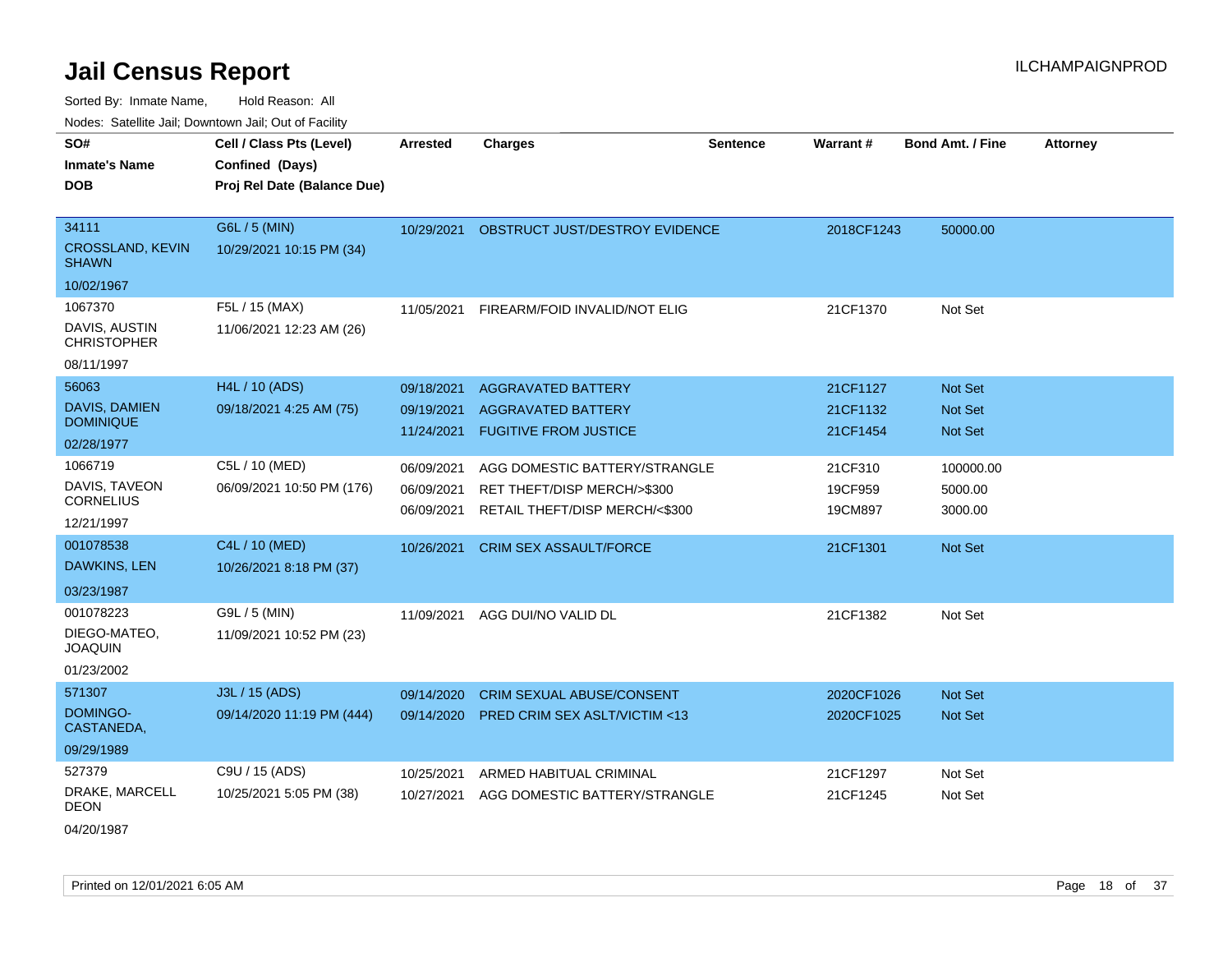Sorted By: Inmate Name, Hold Reason: All

Nodes: Satellite Jail; Downtown Jail; Out of Facility

| SO#<br><b>Inmate's Name</b><br><b>DOB</b>     | Cell / Class Pts (Level)<br>Confined (Days)<br>Proj Rel Date (Balance Due) | <b>Arrested</b> | <b>Charges</b>                         | <b>Sentence</b> | Warrant#   | <b>Bond Amt. / Fine</b> | <b>Attorney</b> |
|-----------------------------------------------|----------------------------------------------------------------------------|-----------------|----------------------------------------|-----------------|------------|-------------------------|-----------------|
|                                               |                                                                            |                 |                                        |                 |            |                         |                 |
| 959292                                        | K1 / 15 (ADS)                                                              | 04/01/2021      | ATTEMPT (FIRST DEGREE MURDER)          |                 | 2020CF565  | 2000000.00              |                 |
| <b>DUNCAN, COREYON</b><br><b>ANTHONY</b>      | 04/01/2021 8:46 PM (245)                                                   |                 |                                        |                 |            |                         |                 |
| 01/17/1989                                    |                                                                            |                 |                                        |                 |            |                         |                 |
| 1053207                                       | K2 / 15 (SPH)                                                              | 06/06/2019      | MURDER/INTENT TO KILL/INJURE           |                 | 2019-CF849 | 2000000.00              |                 |
| FAUST, JAQUAVEON<br>LAVELL                    | 06/06/2019 2:24 PM (910)                                                   |                 |                                        |                 |            |                         |                 |
| 07/25/1996                                    |                                                                            |                 |                                        |                 |            |                         |                 |
| 962759                                        | E6L / 5 (ADS)                                                              | 07/16/2021      | <b>METH DELIVERY&lt;5 GRAMS</b>        |                 | 21CF833    | Not Set                 |                 |
| FINLEY, KEVIN DANTE                           | 07/16/2021 9:44 PM (139)                                                   |                 | 07/29/2021 AGG CRIM SEX ASSAULT/FELONY |                 | 21CF891    | No Bond                 |                 |
| 12/28/1988                                    |                                                                            |                 |                                        |                 |            |                         |                 |
| 524764                                        |                                                                            |                 |                                        |                 |            |                         |                 |
| <b>FISCUS, ROBERT</b>                         | G3L / 5 (MIN)                                                              | 09/18/2021      | METH DELIVERY/15<100 GRAMS             |                 | 21CF627    | 50000.00                |                 |
| <b>LOWELL</b>                                 | 09/18/2021 10:50 AM (75)                                                   |                 |                                        |                 |            |                         |                 |
| 02/17/1986                                    |                                                                            |                 |                                        |                 |            |                         |                 |
| 1068917                                       | H1L / 5 (MIN)                                                              | 08/11/2021      | VIO ORDER/PRIOR VIO OF ORDER           |                 | 21CF965    | Not Set                 |                 |
| <b>GARCIA, JUAN</b><br><b>CARLOS</b>          | 08/11/2021 9:24 PM (113)                                                   |                 |                                        |                 |            |                         |                 |
| 10/21/1997                                    |                                                                            |                 |                                        |                 |            |                         |                 |
| 1071098                                       | F4L / 15 (MAX)                                                             | 11/06/2021      | AGG CRIM SEX ASSAULT/FIREARM           |                 | 21CF1368   | Not Set                 |                 |
| <b>HARRIS, SHEMAR</b><br><b>HARLEM</b>        | 11/06/2021 8:22 AM (26)                                                    |                 |                                        |                 |            |                         |                 |
| 07/22/2000                                    |                                                                            |                 |                                        |                 |            |                         |                 |
| 1073611                                       | G5L / 5 (MIN)                                                              | 02/09/2021      | MFG 15>100 GR ECSTASY/ANALOG           |                 | 21CF121    | 500000.00               |                 |
| <b>HAYES, CAMERON</b><br><b>TAYLOR MALEEK</b> | 02/09/2021 3:10 PM (296)                                                   | 02/09/2021      | DELIVERY OF OR POSSESSION OF W/ INT    |                 | 21CF160    | <b>Not Set</b>          |                 |
| 08/10/1998                                    |                                                                            |                 |                                        |                 |            |                         |                 |
| 544770                                        | F6L / 10 (MED)                                                             | 08/14/2021      | AGG DOMESTIC BATTERY/STRANGLE          |                 | 2021CF514  | 25000.00                |                 |
| HAYES, DEVON<br><b>JERMAINE</b>               | 08/14/2021 2:56 AM (110)                                                   | 08/14/2021      | AGGRAVATED DOMESTIC BATTERY            |                 | 21CF977    | No Bond                 |                 |
| 11/07/1987                                    |                                                                            |                 |                                        |                 |            |                         |                 |

Printed on 12/01/2021 6:05 AM **Page 19 of 37**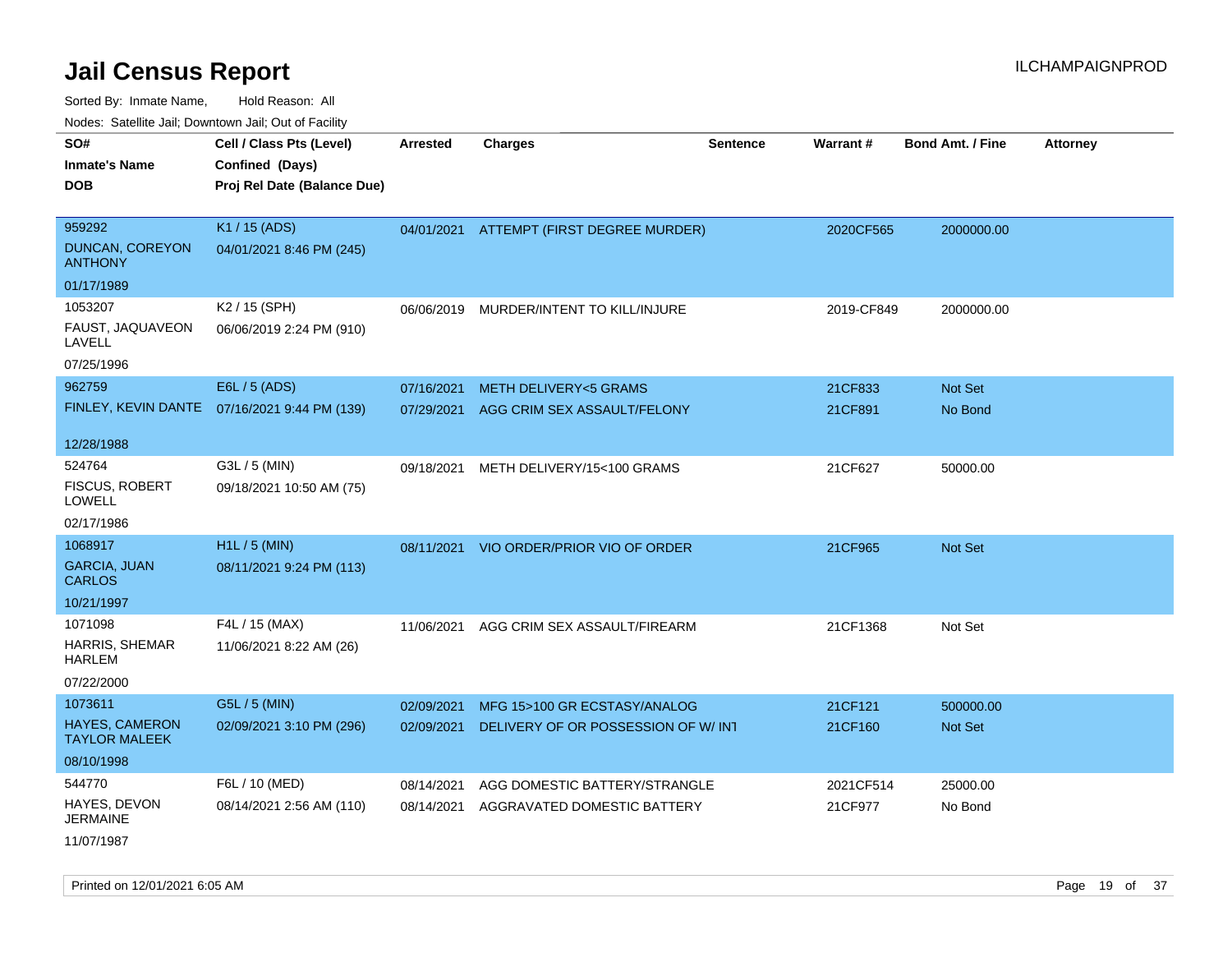Sorted By: Inmate Name, Hold Reason: All Nodes: Satellite Jail; Downtown Jail; Out of Facility

| Noues. Salenne Jan, Downtown Jan, Out of Facility |                                            |            |                                          |                 |                 |                         |                 |
|---------------------------------------------------|--------------------------------------------|------------|------------------------------------------|-----------------|-----------------|-------------------------|-----------------|
| SO#                                               | Cell / Class Pts (Level)                   | Arrested   | <b>Charges</b>                           | <b>Sentence</b> | <b>Warrant#</b> | <b>Bond Amt. / Fine</b> | <b>Attorney</b> |
| <b>Inmate's Name</b>                              | Confined (Days)                            |            |                                          |                 |                 |                         |                 |
| <b>DOB</b>                                        | Proj Rel Date (Balance Due)                |            |                                          |                 |                 |                         |                 |
|                                                   |                                            |            |                                          |                 |                 |                         |                 |
| 1015002                                           | J1L / 10 (ADS)                             | 07/22/2021 | AGGRAVATED BATTERY                       |                 | 2021CF861       | Not Set                 |                 |
| <b>HERRERA, ANDREW</b><br><b>WESLEY</b>           | 07/22/2021 9:17 PM (133)                   |            |                                          |                 |                 |                         |                 |
| 12/17/1993                                        |                                            |            |                                          |                 |                 |                         |                 |
| 1024228                                           | K3 / 15 (SPH)                              | 04/24/2018 | *MURDER/INTENT TO KILL/INJURE            |                 | 2018-CF1170     | 5000000.00              |                 |
| HILL, JAMONTE<br>RASHAD                           | 04/24/2018 4:07 PM (1,318)                 |            |                                          |                 |                 |                         |                 |
| 05/23/1994                                        |                                            |            |                                          |                 |                 |                         |                 |
| 49618                                             | <b>J7L / 5 (ADS)</b>                       | 10/26/2021 | <b>CRIM DAMAGE TO PROPERTY &lt;\$500</b> |                 | 2021CF1300      | 100.00                  |                 |
| HITES, STEVEN<br>WAYNE                            | 10/26/2021 7:42 AM (37)                    | 11/24/2021 | <b>FLEEING/ATTEMPT ELUDE OFFICER</b>     |                 | 2021TR9315      | 1000.00                 |                 |
| 12/31/1979                                        |                                            |            |                                          |                 |                 |                         |                 |
| 1063119                                           | F1L / 10 (MED)                             | 11/05/2021 | <b>BURGLARY</b>                          |                 | 2018CF877       | 10000.00                |                 |
| HUNT, KHALLEEL<br><b>MALIK</b>                    | 11/05/2021 7:47 AM (27)                    | 11/05/2021 | BURGLARY W/O CAUSING DAMAGE              |                 | 2018CF1687      | 10000.00                |                 |
| 03/28/1999                                        |                                            |            |                                          |                 |                 |                         |                 |
| 29206                                             | $11 / 15$ (MAX)                            | 11/09/2021 | <b>AGGRAVATED BATTERY</b>                |                 | 21CF1381        | No Bond                 |                 |
| <b>JOHNSON, REUBEN</b><br><b>MONTE</b>            | 11/09/2021 11:30 AM (23)                   | 11/16/2021 | PROBATION VIOLATION                      |                 | 20CF987         | <b>Not Set</b>          |                 |
| 04/07/1956                                        |                                            |            |                                          |                 |                 |                         |                 |
| 1073894                                           | E4U / 10 (ADS)                             | 09/09/2021 | VIOLATE SEX OFFENDER REGIS/2+            |                 | 2021CF920       | 10000.00                |                 |
|                                                   | JOKICH, ANTON VEGO 09/09/2021 2:14 PM (84) |            |                                          |                 |                 |                         |                 |
| 05/30/1969                                        |                                            |            |                                          |                 |                 |                         |                 |
| 23138                                             | D1 / 15 (MAX)                              | 06/17/2021 | <b>STALKING/TRANSMITS THREAT</b>         |                 | 18CF1332        | <b>Not Set</b>          |                 |
| JONES, GLENN<br><b>CLAYTON</b>                    | 06/17/2021 12:51 PM (168)                  | 06/17/2021 | AGG CRIM SEXUAL ABUSE/FELONY             |                 | 18-CF-1333      | <b>Not Set</b>          |                 |
| 08/17/1958                                        |                                            |            |                                          |                 |                 |                         |                 |
| 1017120                                           | G3U / 5 (MIN)                              | 10/29/2021 | BATTERY/CAUSE BODILY HARM                |                 | 21CM498         | Not Set                 |                 |
|                                                   | JONES, JOSHUA LYNN 10/29/2021 3:15 AM (34) | 10/29/2021 | AGG ASLT/USE DDLY WEAPON                 |                 | 21CM452         | 2500.00                 |                 |
|                                                   |                                            |            |                                          |                 |                 |                         |                 |

05/16/1993

Printed on 12/01/2021 6:05 AM **Page 20 of 37**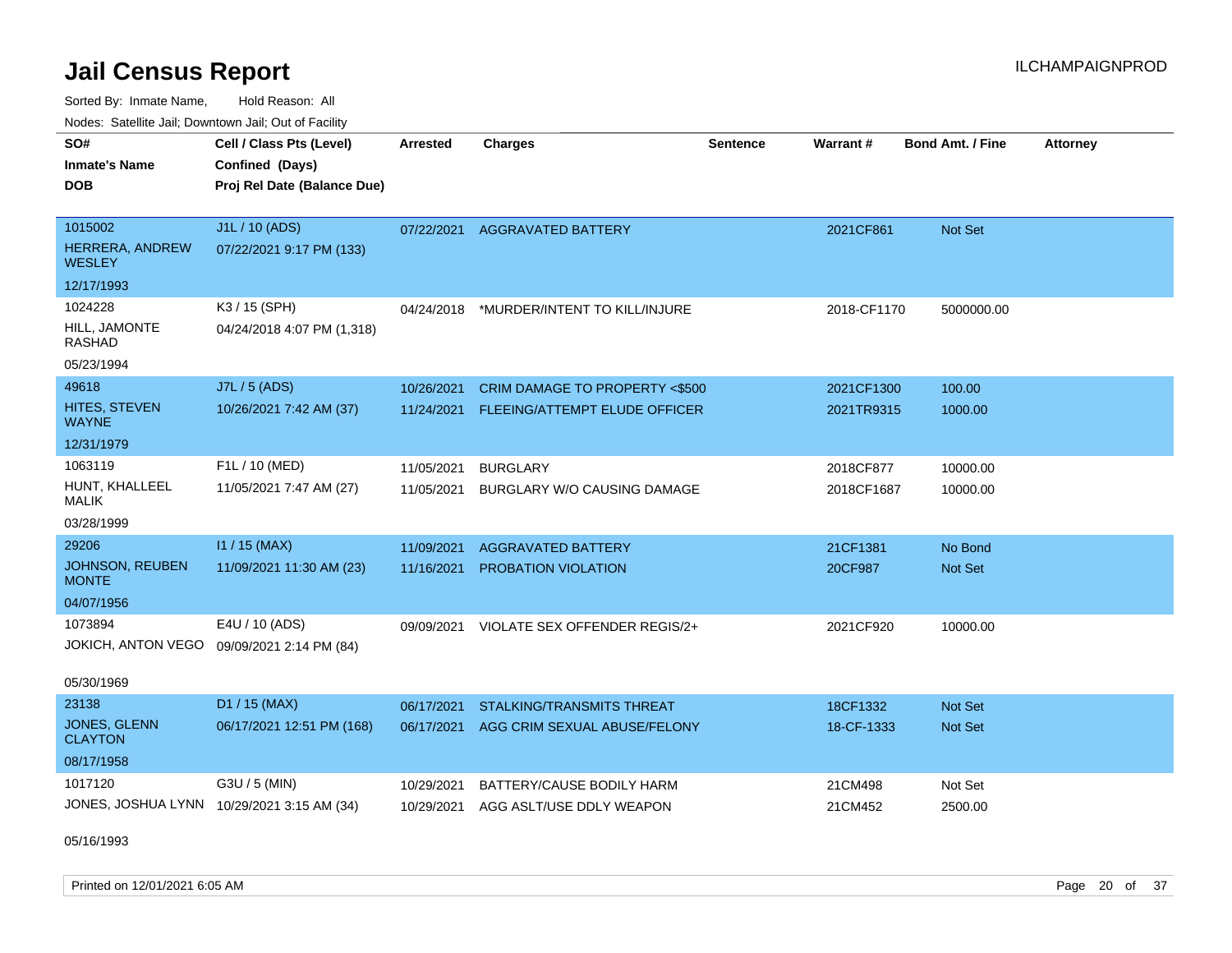| Noues. Salenne Jan, Downlown Jan, Out of Facility |                             |            |                                      |                 |             |                         |                 |
|---------------------------------------------------|-----------------------------|------------|--------------------------------------|-----------------|-------------|-------------------------|-----------------|
| SO#                                               | Cell / Class Pts (Level)    | Arrested   | <b>Charges</b>                       | <b>Sentence</b> | Warrant#    | <b>Bond Amt. / Fine</b> | <b>Attorney</b> |
| <b>Inmate's Name</b>                              | Confined (Days)             |            |                                      |                 |             |                         |                 |
| <b>DOB</b>                                        | Proj Rel Date (Balance Due) |            |                                      |                 |             |                         |                 |
|                                                   |                             |            |                                      |                 |             |                         |                 |
| 001077231                                         | J5L / 10 (ADS)              | 11/02/2021 | RECEIVE/POSS/SELL STOLEN VEH         | 6y (DOC)        |             | 15000.00                |                 |
| KOLESAR, JEREMY J                                 | 11/02/2021 5:51 PM (30)     |            |                                      |                 |             |                         |                 |
| 10/20/1979                                        |                             |            |                                      |                 |             |                         |                 |
| 24308                                             | D <sub>2</sub> / 15 (MAX)   | 06/03/2021 | <b>ROBBERY</b>                       |                 | 21CF625     | No Bond                 |                 |
| KWIATKOWSKI,<br>ROBERT JOHN                       | 06/03/2021 10:40 PM (182)   |            |                                      |                 |             |                         |                 |
| 08/08/1963                                        |                             |            |                                      |                 |             |                         |                 |
| 37260                                             | C2U / 10 (ADS)              | 09/09/2021 | FORGERY/ISSUE DOCUMENT/1 UPC         |                 | 2019 CF 559 | 200000.00               |                 |
| LENARD, DEMETRIUS<br><b>MARQUIS</b>               | 09/09/2021 1:44 AM (84)     |            |                                      |                 |             |                         |                 |
| 07/03/1973                                        |                             |            |                                      |                 |             |                         |                 |
| 29681                                             | J2L / 15 (ADS)              | 07/14/2020 | PREDATORY CRIMINAL SEX ASSLT/CHILE   |                 | 20CF-781    | 250000.00               |                 |
| LENOIR, JOHN<br><b>CHRISTOPHER</b>                | 07/14/2020 12:51 PM (506)   |            |                                      |                 |             |                         |                 |
| 04/20/1966                                        |                             |            |                                      |                 |             |                         |                 |
| 001078249                                         | B3 / 10 (MED)               | 08/07/2021 | <b>FELON POSS/USE WEAPON/FIREARM</b> |                 | 21CF947     | Not Set                 |                 |
| MCCLENDON, CALVIN<br>M                            | 08/07/2021 8:56 AM (117)    |            |                                      |                 |             |                         |                 |
| 04/29/1990                                        |                             |            |                                      |                 |             |                         |                 |
| 40235                                             | G9U / 5 (MIN)               | 10/04/2021 | AGG DUI/4                            |                 | 2021CF1145  | 35000.00                |                 |
| MERRIWEATHER,<br><b>MARCUS TODD</b>               | 10/04/2021 4:41 PM (59)     |            |                                      |                 |             |                         |                 |
| 11/28/1967                                        |                             |            |                                      |                 |             |                         |                 |
| 1040273                                           | E5U / 15 (ADS)              | 09/30/2021 | PRED CRIM SEX ASLT/VICTIM <13        |                 | 21CF329     | 500000.00               |                 |
| METCALFE, LANELL<br>JARON                         | 09/30/2021 11:32 PM (63)    |            |                                      |                 |             |                         |                 |
| 09/22/1988                                        |                             |            |                                      |                 |             |                         |                 |
| 1075635                                           | B <sub>2</sub> / 10 (ADS)   | 05/11/2021 | AGG DISCHARGE FIREARM/OCC VEH        |                 | 21CF538     | Not Set                 |                 |
| MILES, DEVLON VON,<br>Junior                      | 05/11/2021 10:39 PM (205)   | 05/11/2021 | MFG/DEL CANNABIS/30-500 GRAMS        |                 | 20CF1402    | 100000.00               |                 |
| 11/04/2000                                        |                             |            |                                      |                 |             |                         |                 |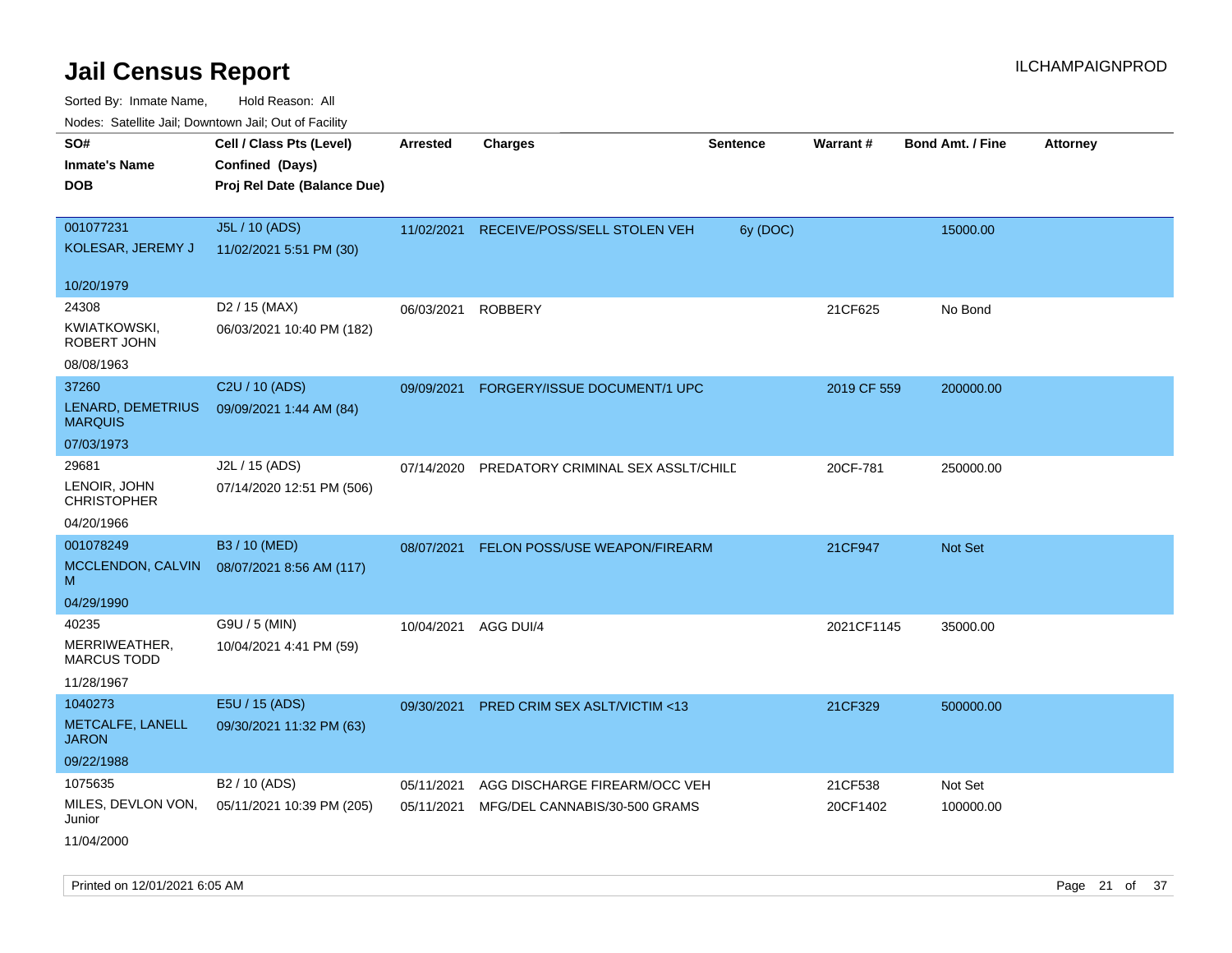| SO#<br>Inmate's Name                      | Cell / Class Pts (Level)<br>Confined (Days)             | <b>Arrested</b>          | <b>Charges</b>                                           | <b>Sentence</b> | Warrant #                  | <b>Bond Amt. / Fine</b> | <b>Attorney</b> |
|-------------------------------------------|---------------------------------------------------------|--------------------------|----------------------------------------------------------|-----------------|----------------------------|-------------------------|-----------------|
| <b>DOB</b>                                | Proj Rel Date (Balance Due)                             |                          |                                                          |                 |                            |                         |                 |
| 1069209<br><b>MOORE, DEVONTE</b><br>JAMAL | H <sub>2</sub> L / 10 (ADS)<br>04/07/2021 6:25 PM (239) | 04/07/2021               | AGG BATTERY/GREAT BODILY HARM                            |                 | 21CF376                    | <b>Not Set</b>          |                 |
| 09/24/1995                                |                                                         |                          |                                                          |                 |                            |                         |                 |
| 966887                                    | F7L / 15 (MAX)                                          | 11/05/2021               | DELIVERY OF OR POSSESSION OF W/IN110y/0m/0d (DC 19CF1425 |                 |                            | No Bond                 |                 |
| NELSON, DARRYL<br>WAYNE                   | 11/05/2021 11:00 AM (27)                                |                          |                                                          |                 |                            |                         |                 |
| 01/16/1984                                |                                                         |                          |                                                          |                 |                            |                         |                 |
| 001078357                                 | H6L / 15 (ADS)                                          | 09/17/2021               | ARMED ROBBERY/ARMED W/FIREARM                            |                 | 21CF1128                   | <b>Not Set</b>          |                 |
| PETTIGREW, CAREY                          | 09/17/2021 9:56 AM (76)                                 | 09/17/2021               | ARMED ROBBERY/ARMED W/FIREARM                            |                 | 21CF1129                   | <b>Not Set</b>          |                 |
| <b>CORNITRIAS DEOBLO</b><br>08/31/1986    |                                                         | 09/17/2021               | ARMED ROBBERY/ARMED W/FIREARM                            |                 | 21CF1230                   | <b>Not Set</b>          |                 |
| 1022441                                   | H3L / 10 (ADS)                                          |                          |                                                          |                 |                            |                         |                 |
| PICKENS, DONTRELL                         | 10/27/2021 1:39 PM (36)                                 | 10/27/2021<br>10/27/2021 | AGG BATTERY/PEACE OFFICER<br>AGG BATTERY/PEACE OFFICER   |                 | 2020 CF 1488<br>2021 CF 12 | No Bond<br>No Bond      |                 |
| DEMAR                                     |                                                         |                          |                                                          |                 |                            |                         |                 |
| 12/10/1993                                |                                                         |                          |                                                          |                 |                            |                         |                 |
| 1072114                                   | A1U / 15 (SPH)                                          | 01/17/2021               | ATTEMPT (FIRST DEGREE MURDER)                            |                 | 2021CF65                   | <b>Not Set</b>          |                 |
|                                           | ROBINSON, DONNELL 01/17/2021 2:40 PM (319)              | 01/17/2021               | ARMED ROBBERY/NO FIREARM                                 |                 | 2020CF824                  | 75000.00                |                 |
| <b>LEVON</b><br>10/23/2000                |                                                         | 02/17/2021               | <b>AGGRAVATED BATTERY</b>                                | 4y (DOC)        |                            | 250000.00               |                 |
| 980761                                    | B1 / 10 (MED)                                           |                          |                                                          |                 |                            |                         |                 |
| ROBINSON, LEON                            | 06/07/2021 1:53 AM (178)                                | 06/07/2021               | DOMESTIC BATTERY/OTHER PRIOR                             | 5y (DOC)        |                            | Not Set                 |                 |
| SOLOMON                                   |                                                         |                          |                                                          |                 |                            |                         |                 |
| 10/22/1983                                |                                                         |                          |                                                          |                 |                            |                         |                 |
| 001078588                                 | G6U / 5 (MIN)                                           | 11/16/2021               | DRVG UNDER INFLU OF ALCOHOL                              |                 | 21DT316                    | 240.00                  |                 |
| <b>ROBINSON, RONALD</b><br>JACK           | 11/16/2021 6:20 PM (16)                                 |                          |                                                          |                 |                            |                         |                 |
| 08/29/1976                                |                                                         |                          |                                                          |                 |                            |                         |                 |
| 1006507                                   | 14 / 10 (ADS)                                           | 10/21/2021               | AGG ASLT/USE DDLY WEAPON                                 |                 | 21CM123                    | 1000.00                 |                 |
| RODGERS, DYLAN                            | 10/21/2021 12:34 AM (42)                                | 10/21/2021               | DOMESTIC BATTERY/OTHER PRIOR                             |                 | 21CF1269                   | Not Set                 |                 |
| ROBERT                                    |                                                         | 10/21/2021               | PROBATION VIOLATION                                      |                 | 2019CF1220                 | 10000.00                |                 |
| 12/12/1991                                |                                                         |                          |                                                          |                 |                            |                         |                 |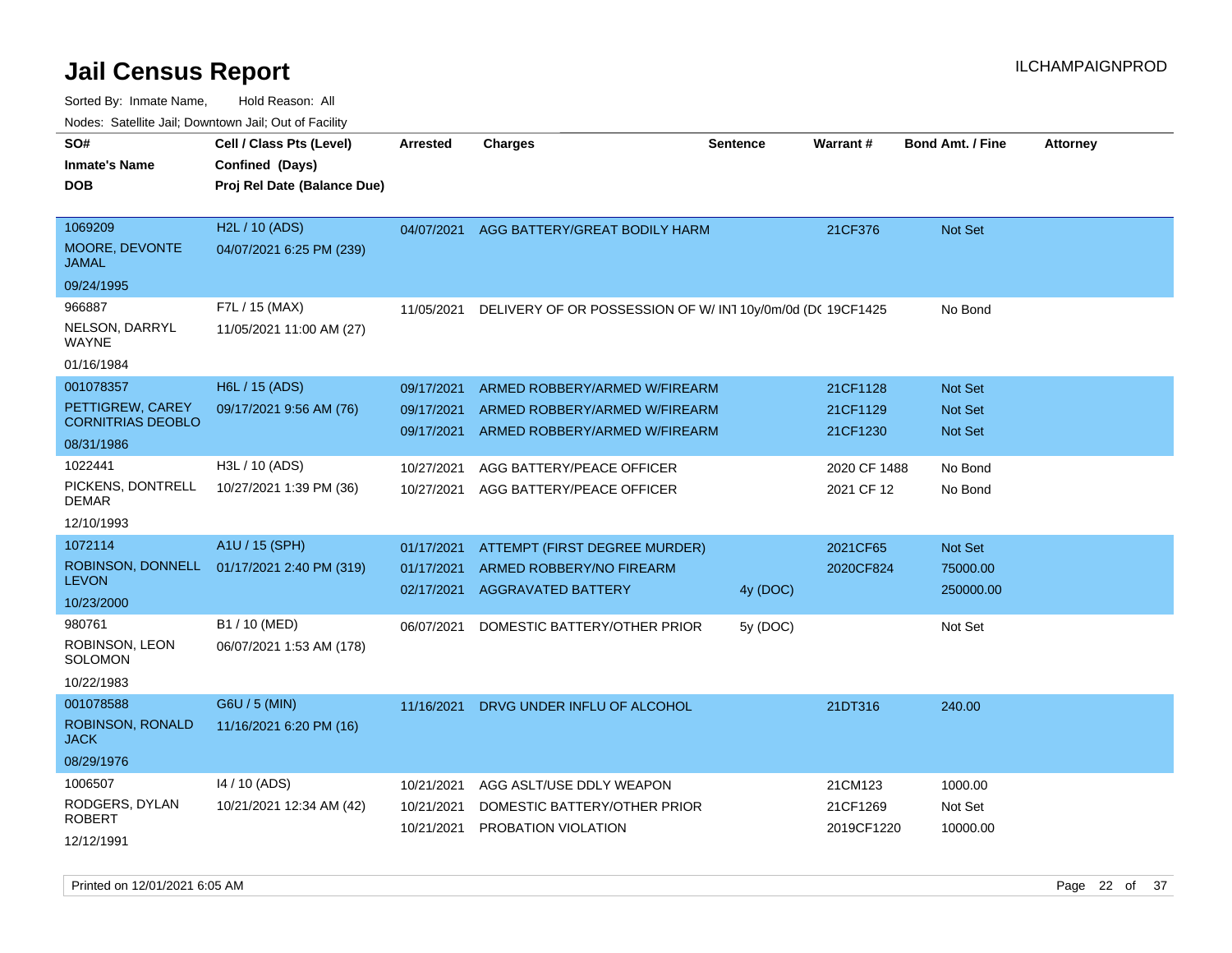Sorted By: Inmate Name, Hold Reason: All Nodes: Satellite Jail; Downtown Jail; Out of Facility

| SO#<br><b>Inmate's Name</b><br>DOB          | Cell / Class Pts (Level)<br>Confined (Days)<br>Proj Rel Date (Balance Due) | Arrested   | <b>Charges</b>                  | <b>Sentence</b> | <b>Warrant#</b> | <b>Bond Amt. / Fine</b> | <b>Attorney</b> |
|---------------------------------------------|----------------------------------------------------------------------------|------------|---------------------------------|-----------------|-----------------|-------------------------|-----------------|
|                                             |                                                                            |            |                                 |                 |                 |                         |                 |
| 1069960                                     | G7L / 5 (MIN)                                                              | 09/28/2021 | IDENTITY THEFT/\$2K-\$10K       |                 | 21CF952         | 10000.00                |                 |
| SHELTON, JOSIAH<br><b>TIMOTHY</b>           | 09/28/2021 2:04 AM (65)                                                    |            |                                 |                 |                 |                         |                 |
| 02/23/1980                                  |                                                                            |            |                                 |                 |                 |                         |                 |
| 1034702                                     | F3L / 10 (MED)                                                             | 10/22/2021 | AGG DOMESTIC BATTERY/STRANGLE   |                 | 21CF1123        | 50000.00                |                 |
| SOULE, AUSTIN TYLER 10/22/2021 6:49 AM (41) |                                                                            |            |                                 |                 |                 |                         |                 |
| 03/18/1995                                  |                                                                            |            |                                 |                 |                 |                         |                 |
| 1057312                                     | G <sub>2U</sub>                                                            | 11/10/2021 | <b>HOME INVASION/FIREARM</b>    |                 | 21CF1388        | Not Set                 |                 |
| <b>STARKS, RAMEON</b><br><b>TAHZIER</b>     | 11/10/2021 9:51 PM (22)                                                    | 11/30/2021 | THEFT                           |                 | 21CF1194        | 100000.00               |                 |
| 12/18/1996                                  |                                                                            |            |                                 |                 |                 |                         |                 |
| 1051104                                     | $G1U / 5$ (MIN)                                                            | 05/26/2021 | <b>BURGLARY</b>                 |                 | 21CF667         | Not Set                 |                 |
| STOVER, ANDREW                              | 05/27/2021 12:59 AM (189)                                                  | 05/26/2021 | METH DELIVERY/5<15 GRAMS        |                 | 21CF598         | Not Set                 |                 |
| WADE                                        |                                                                            | 05/26/2021 | DRIVING ON REVOKED LICENSE      |                 | 21TR4000        | Not Set                 |                 |
| 07/20/1994                                  |                                                                            |            |                                 |                 |                 |                         |                 |
| 1024184                                     | <b>H5L / 10 (ADS)</b>                                                      | 09/08/2021 | AGG ASLT PEACE OFF/FIRE/ER WRK  |                 | 20CF1051        | No Bond                 |                 |
| <b>SULLIVAN, CODY</b><br><b>MICHAEL</b>     | 09/08/2021 3:28 PM (85)                                                    |            |                                 |                 |                 |                         |                 |
| 08/15/1994                                  |                                                                            |            |                                 |                 |                 |                         |                 |
| 1035647                                     | 13 / 10 (ADS)                                                              | 10/29/2021 | CRIM DMG TO PROP \$500-10K      |                 | 21CF983         | 10000.00                |                 |
| SUMO, DAVID KLON                            | 10/29/2021 6:36 PM (34)                                                    | 10/29/2021 | CRIM DMG/GOVT PROP/>\$500-\$10K |                 | 21CF984         | 10000.00                |                 |
| 06/23/1975                                  |                                                                            |            |                                 |                 |                 |                         |                 |
| 1068839                                     | F8L / 15 (MAX)                                                             | 08/07/2020 | <b>HOMICIDE</b>                 |                 | 2020-CF851      | 1000000.00              |                 |
| <b>TAYLOR, LONDON</b><br><b>JAVON</b>       | 08/07/2020 10:30 AM (482)                                                  |            |                                 |                 |                 |                         |                 |
| 08/16/1999                                  |                                                                            |            |                                 |                 |                 |                         |                 |
| 1004142                                     | F9L / 15 (MAX)                                                             | 10/22/2021 | PAROLE REVOCATION               |                 |                 | Not Set                 |                 |
| TOY, KAYON LARENZ                           | 10/22/2021 1:01 PM (41)                                                    | 10/27/2021 | POSSESSION OF METH/15<100GRAMS  |                 | 2021CF1298      | 1500000.00              |                 |

09/12/1991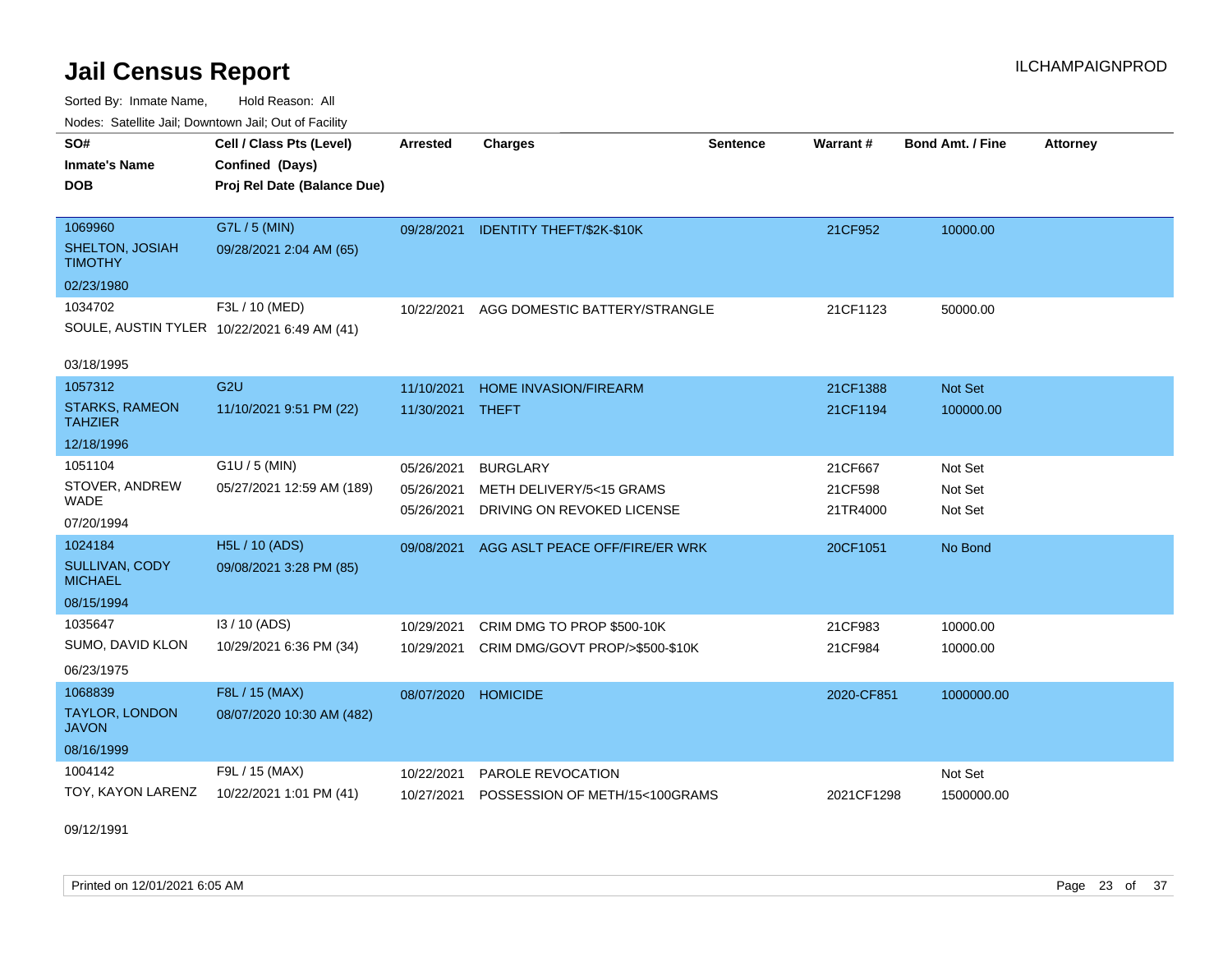| SO#<br><b>Inmate's Name</b><br><b>DOB</b>                          | Cell / Class Pts (Level)<br>Confined (Days)<br>Proj Rel Date (Balance Due) | <b>Arrested</b>                        | <b>Charges</b>                                                                  | <b>Sentence</b> | Warrant#                           | <b>Bond Amt. / Fine</b>                            | <b>Attorney</b> |
|--------------------------------------------------------------------|----------------------------------------------------------------------------|----------------------------------------|---------------------------------------------------------------------------------|-----------------|------------------------------------|----------------------------------------------------|-----------------|
| 1056971<br>TRAVIS, DENZEL<br><b>DANTRELL</b><br>03/21/1993         | D6 / 10 (ADS)<br>08/07/2021 7:36 AM (117)                                  | 08/07/2021<br>08/08/2021               | FELON POSS/USE WEAPON/FIREARM<br>AGG BATTERY/PUBLIC PLACE                       |                 | 21CF948<br>2020CF647               | No Bond<br>25000.00                                |                 |
| 001078250<br>TRAVIS, JORDAN<br><b>TESHAUN</b><br>03/03/1996        | F2L / 10 (MED)<br>08/07/2021 10:27 AM (117)                                | 08/07/2021                             | FELON POSS WEAPON/BODY ARMOR                                                    |                 | 21CF950                            | Not Set                                            |                 |
| 969709<br>TUFTE, BRYCE<br><b>MATTHEW</b><br>05/30/1988             | C7L / 5 (MIN)<br>10/29/2021 3:14 PM (34)                                   | 10/29/2021<br>10/29/2021               | CRIM DMG TO PROP \$500-10K<br>DRIVING ON SUSPENDED LICENSE                      |                 | 20TR2181                           | <b>Not Set</b><br>5000.00                          |                 |
| 30108<br>VANDYKE, DARYL<br><b>ANTHONY</b><br>10/04/1965            | 12/20/2021 (0.00)<br>J4L / 15 (ADS)<br>07/30/2021 8:29 PM (125)            | 07/30/2021                             | <b>MURDER</b>                                                                   |                 | 21CF902                            | 2000000.00                                         |                 |
| 968681<br><b>WADE, DEMETRIUS</b><br>DARYL<br>01/07/1987<br>1070904 | D5 / 15 (ADS)<br>08/27/2021 2:25 AM (97)<br>G7U / 5 (MIN)                  | 08/27/2021<br>08/27/2021<br>10/28/2021 | AGG CRIM SX AB/VIC 13<18/TRUST<br>INDIRECT CRIMINAL CONTEMPT<br><b>BURGLARY</b> | 5y (DOC)        | 2020CF499<br>2021CC16<br>2021CF321 | 250000.00<br>No Bond<br>15000.00                   |                 |
| WANKEL, JONAH<br>JAMES<br>12/15/1993                               | 10/28/2021 3:42 AM (35)                                                    |                                        |                                                                                 |                 |                                    |                                                    |                 |
| 44836<br><b>WESLEY, FRANK</b><br><b>LADELL</b><br>09/17/1977       | E2L / 15 (ADS)<br>11/02/2021 4:08 AM (30)                                  | 11/02/2021<br>11/02/2021<br>11/02/2021 | DISORDERLY CONDUCT<br>CRIM TRESPASS TO STATE LAND<br>THEFT                      |                 | 21118875                           | <b>Not Set</b><br><b>Not Set</b><br><b>Not Set</b> |                 |
| 001078511<br>WILLIAMS, KANAAN<br>AUBREY<br>03/17/2000              | G5U / 5 (MIN)<br>10/18/2021 2:21 PM (45)                                   | 10/18/2021                             | WRIT                                                                            |                 | 20CF1318                           | No Bond                                            |                 |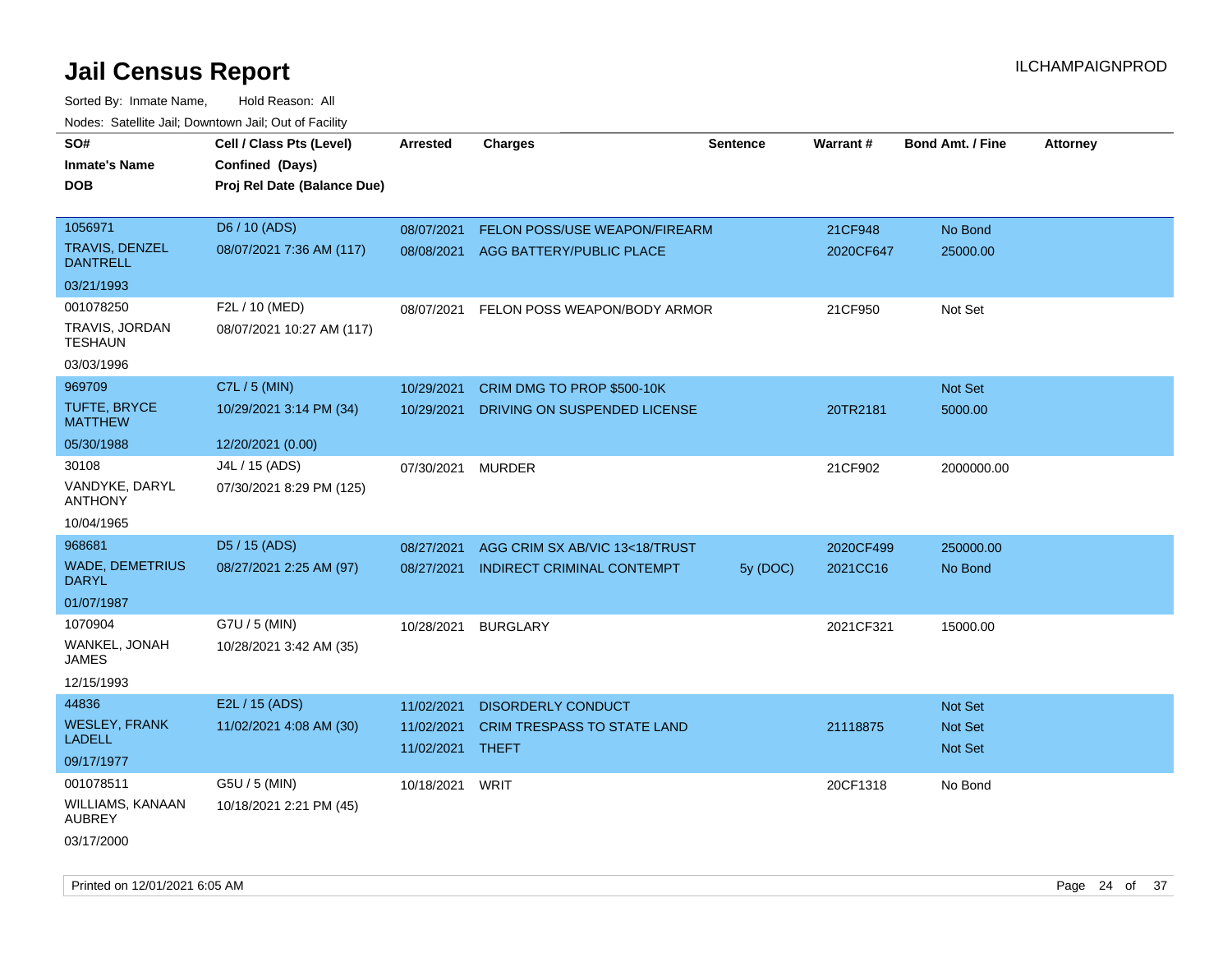| vouco. Calcinio can, Downtown can, Out of Fability |                             |            |                                |                 |             |                         |                 |
|----------------------------------------------------|-----------------------------|------------|--------------------------------|-----------------|-------------|-------------------------|-----------------|
| SO#                                                | Cell / Class Pts (Level)    | Arrested   | <b>Charges</b>                 | <b>Sentence</b> | Warrant#    | <b>Bond Amt. / Fine</b> | <b>Attorney</b> |
| <b>Inmate's Name</b>                               | Confined (Days)             |            |                                |                 |             |                         |                 |
| <b>DOB</b>                                         | Proj Rel Date (Balance Due) |            |                                |                 |             |                         |                 |
|                                                    |                             |            |                                |                 |             |                         |                 |
| 1058072                                            | A2U / 15 (SPH)              | 02/25/2021 | <b>ARMED HABITUAL CRIMINAL</b> |                 |             | Not Set                 |                 |
| <b>WILLIAMS, KENNETH</b><br><b>BERNARD</b>         | 02/25/2021 3:24 PM (280)    |            |                                |                 |             |                         |                 |
| 10/04/1985                                         |                             |            |                                |                 |             |                         |                 |
| 53518                                              | $15/15$ (ADS)               | 08/19/2021 | AGGRAVATED BATTERY             |                 | 21CF1014    | Not Set                 |                 |
| <b>WILLIAMS, TORREY</b><br><b>TOSHIBA</b>          | 08/19/2021 10:10 AM (105)   | 09/01/2021 | PROBATION VIOLATION            |                 | 20CF381     | Not Set                 |                 |
| 03/30/1975                                         |                             |            |                                |                 |             |                         |                 |
| 996311                                             | G4U / 5 (MIN)               | 10/29/2021 | DOMESTIC BATTERY/OTHER PRIOR   |                 | 21CF1326    | No Bond                 |                 |
| WILLIAMS,<br><b>TRAYSHAUN DEVONTA</b>              | 10/29/2021 10:51 PM (34)    |            |                                |                 |             |                         |                 |
| 02/18/1992                                         |                             |            |                                |                 |             |                         |                 |
| 9326                                               | $12/5$ (ADS)                | 06/14/2021 | <b>BURGLARY</b>                |                 | 2020-CF-625 | Not Set                 |                 |
| YOUNG, ANTHONY<br><b>PAUL</b>                      | 06/14/2021 12:07 PM (171)   |            |                                |                 |             |                         |                 |
| 03/13/1954                                         |                             |            |                                |                 |             |                         |                 |
| <b>Total Downtown Jail: 67</b>                     |                             | Males: 67  | Unknown: 0<br>Females: 0       |                 |             |                         |                 |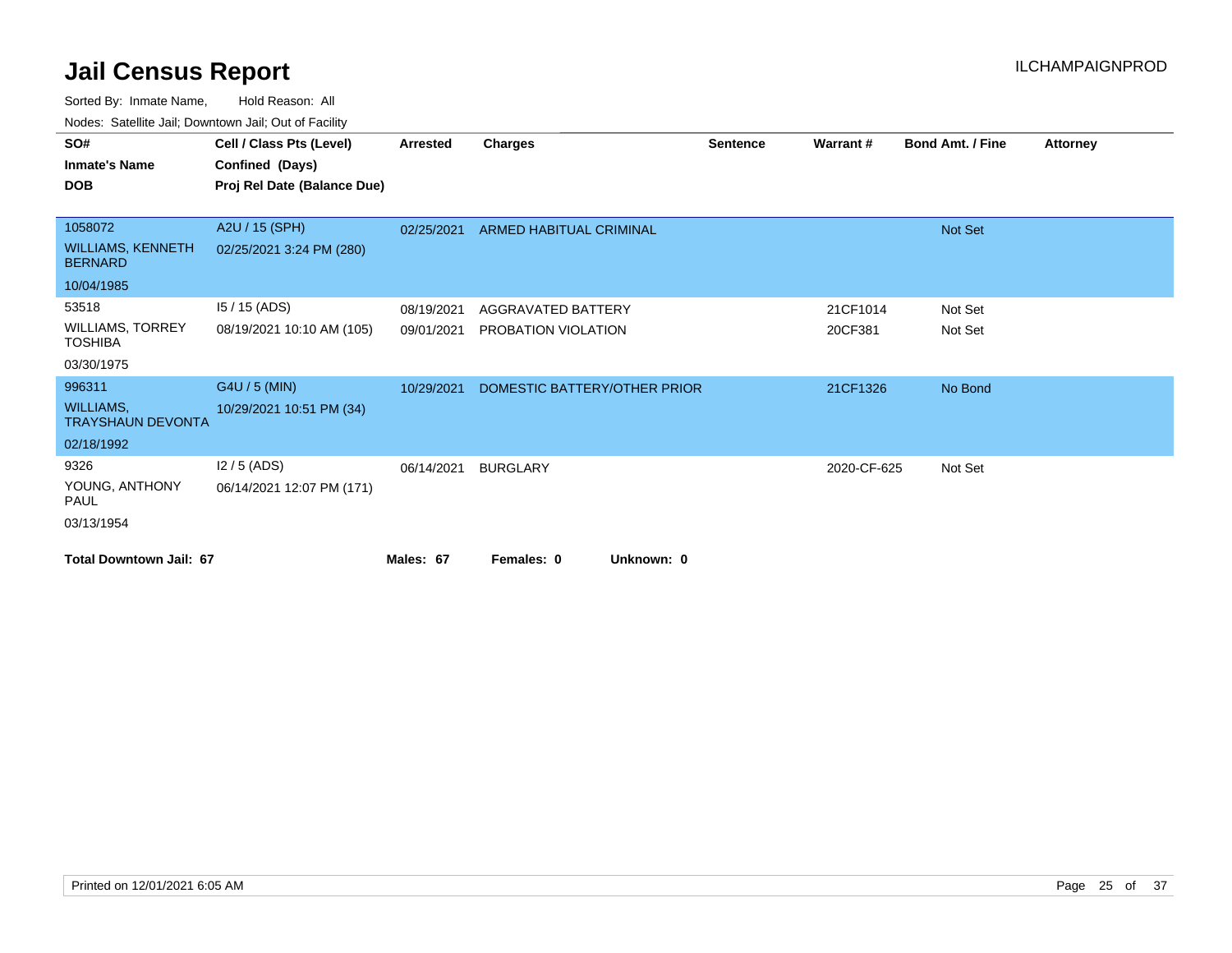|  | <b>Out of Facility</b> |  |
|--|------------------------|--|

| SO#<br><b>Inmate's Name</b><br><b>DOB</b>                                     | Cell / Class Pts (Level)<br>Confined (Days)<br>Proj Rel Date (Balance Due) | <b>Arrested</b>                        | <b>Charges</b>                                                                              | <b>Sentence</b> | Warrant#                        | <b>Bond Amt. / Fine</b>              | <b>Attorney</b> |
|-------------------------------------------------------------------------------|----------------------------------------------------------------------------|----------------------------------------|---------------------------------------------------------------------------------------------|-----------------|---------------------------------|--------------------------------------|-----------------|
| 61095<br>AMOS, DERRICK<br><b>JAMES</b>                                        | <b>DEW / 10 (ADS)</b><br>05/02/2021 9:02 PM (214)                          | 05/02/2021                             | HOME INVASION/CAUSE INJURY                                                                  |                 | 2021CF323                       | 100000.00                            |                 |
| 06/12/1985<br>19971<br><b>LYNN</b><br>08/17/1961                              | <b>EHD</b><br>BARNESKE, RAYMOND 11/09/2021 9:32 AM (23)<br>5/6/2022 (0.00) | 11/09/2021                             | DRIVING RVK/SUSP DUI/SSS 4-9                                                                |                 | 2021CF968                       | Not Set                              |                 |
| 516062<br><b>BENNETT, JOHN</b><br><b>MICHAEL</b><br>04/30/1986                | <b>DEW / 15 (MAX)</b><br>02/22/2021 10:47 AM (283)                         | 02/22/2021<br>02/22/2021               | AGG DISCH FIR/VEH/PC OFF/FRMAN<br><b>PHONE HARASSMENT/2+</b>                                |                 | 21CF210<br>20CF194              | No Bond<br>5000.00                   |                 |
| 976538                                                                        | EHD<br>BLISSIT, WYATT TYRES 10/12/2021 10:05 AM (51)                       | 10/12/2021                             | DOMESTIC BATTERY/OTHER PRIOR                                                                |                 | 2020CF1095                      | Not Set                              |                 |
| 09/05/1989<br>33993<br><b>BOOKER, STEPHON</b><br><b>MONTELL</b><br>06/11/1971 | 1/6/2022 (0.00)<br><b>DEW / 10 (MED)</b><br>06/14/2021 7:42 PM (171)       | 06/14/2021<br>06/14/2021<br>06/14/2021 | AGGRAVATED DOMESTIC BATTERY<br>POSSESSING A CONTROLLED SUBSTANC<br><b>PAROLE REVOCATION</b> |                 | 21CF688<br>21CF657<br>CH2103612 | Not Set<br><b>Not Set</b><br>No Bond |                 |
| 1074315<br><b>BRIGGS, PATRICK</b><br><b>MONTAY</b><br>08/05/2001              | DEW / 15 (MAX)<br>08/03/2021 4:56 PM (121)                                 | 07/27/2021                             | AGG DISCHARGE FIREARM/VEH/SCH                                                               |                 | 21CF927                         | Not Set                              |                 |
| 001078065<br><b>BROWN, CHARMAN</b><br><b>LAKEEF</b><br>11/30/2002             | <b>KAN / 10 (ADS)</b><br>06/17/2021 12:32 PM (168)                         | 06/17/2021                             | AGG BATTERY/DISCHARGE FIREARM                                                               |                 | 21CF704                         | 1000000.00                           |                 |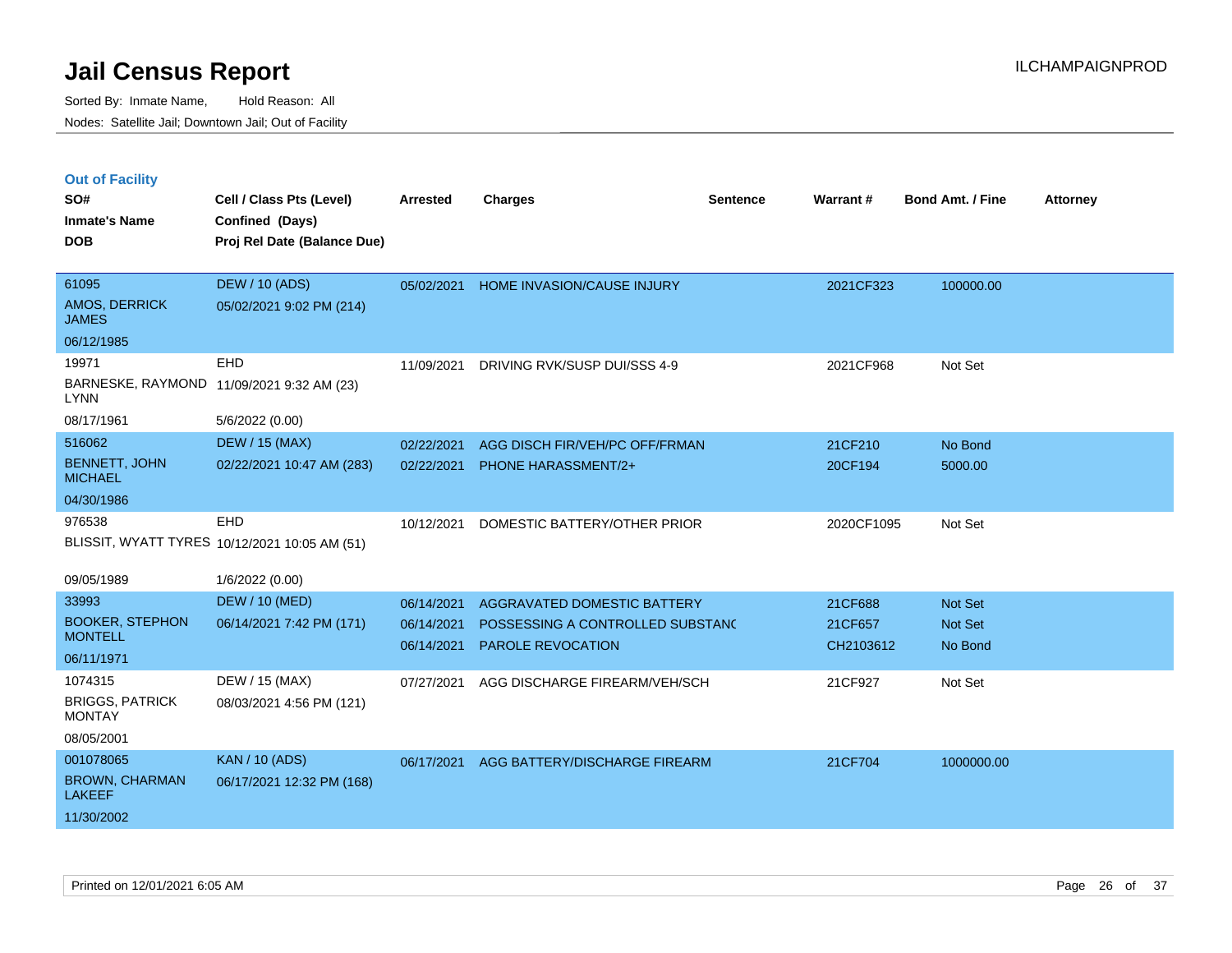| rouce. Calcinic Jan, Downtown Jan, Out or Facility |                             |                 |                                          |                 |            |                         |                 |
|----------------------------------------------------|-----------------------------|-----------------|------------------------------------------|-----------------|------------|-------------------------|-----------------|
| SO#                                                | Cell / Class Pts (Level)    | <b>Arrested</b> | <b>Charges</b>                           | <b>Sentence</b> | Warrant#   | <b>Bond Amt. / Fine</b> | <b>Attorney</b> |
| <b>Inmate's Name</b>                               | Confined (Days)             |                 |                                          |                 |            |                         |                 |
| DOB                                                | Proj Rel Date (Balance Due) |                 |                                          |                 |            |                         |                 |
|                                                    |                             |                 |                                          |                 |            |                         |                 |
| 1038554                                            | <b>KAN / 15 (MAX)</b>       | 08/18/2021      | DELIVERY OF OR POSSESSION OF W/INT       |                 | 21CF1009   | No Bond                 |                 |
| <b>BROWN, CORRION</b><br><b>DEVONTAE</b>           | 08/18/2021 5:40 PM (106)    | 08/18/2021      | ARMED HABITUAL CRIMINAL                  |                 | 21CF1162   | Not Set                 |                 |
| 04/19/1995                                         |                             |                 |                                          |                 |            |                         |                 |
| 1062585                                            | EHD                         | 11/30/2021      | AGG DUI/LIC SUSP OR REVOKED              |                 | 2020CF1152 | Not Set                 |                 |
| <b>BROWN, ERRICK</b><br>LAMONT, Junior             | 11/30/2021 9:39 AM (2)      |                 |                                          |                 |            |                         |                 |
| 02/12/1994                                         | 12/20/2021 (0.00)           |                 |                                          |                 |            |                         |                 |
| 1071662                                            | <b>KAN / 15 (MAX)</b>       | 12/07/2020      | FELON POSS/USE FIREARM PRIOR             | 7y (DOC)        | 20CF1418   | 250000.00               |                 |
| <b>BROWN, JAWON</b><br><b>EDWARD</b>               | 12/14/2020 6:02 PM (353)    |                 |                                          |                 |            |                         |                 |
| 04/21/2000                                         |                             |                 |                                          |                 |            |                         |                 |
| 1038579                                            | KAN / 15 (MAX)              | 08/18/2021      | FELON POSS/USE WEAPON/FIREARM            |                 | 21CF1010   | Not Set                 |                 |
| <b>BROWN, MARKEL</b><br>rikki                      | 08/18/2021 2:05 PM (106)    |                 |                                          |                 |            |                         |                 |
| 01/06/1995                                         |                             |                 |                                          |                 |            |                         |                 |
| 1003006                                            | <b>KAN / 15 (MAX)</b>       | 08/19/2021      | FELON POSS/USE MACHINE GUN               |                 | 21CF1011   | No Bond                 |                 |
| <b>BROWN, ROCKEITH</b><br><b>JAVONTE</b>           | 08/19/2021 12:55 AM (105)   |                 |                                          |                 |            |                         |                 |
| 07/23/1991                                         |                             |                 |                                          |                 |            |                         |                 |
| 987334                                             | DEW / 15 (MAX)              |                 | 03/10/2021 ATTEMPT (FIRST DEGREE MURDER) |                 | 19CF689    | Not Set                 |                 |
| CAIN, ISAIAH<br><b>DEPRIEST</b>                    | 03/10/2021 2:22 PM (267)    |                 |                                          |                 |            |                         |                 |
| 12/23/1990                                         |                             |                 |                                          |                 |            |                         |                 |
| 992962                                             | <b>DEW / 15 (ADS)</b>       | 05/25/2021      | MURDER/INTENT TO KILL/INJURE             |                 | 2018CF1045 | 1000000.00              |                 |
| CAMPBELL, KEITH<br><b>KNAQEEB</b>                  | 05/25/2021 1:19 PM (191)    |                 |                                          |                 |            |                         |                 |
| 07/22/1991                                         |                             |                 |                                          |                 |            |                         |                 |
| 001078576                                          | KAN / 15 (MAX)              | 11/09/2021      | UNLAWFUL USE OF A WEAPON                 |                 | 21CF1383   | Not Set                 |                 |
| CARTER, DEMONDRE<br>DAVON                          | 11/09/2021 6:01 PM (23)     |                 |                                          |                 |            |                         |                 |
| 05/27/2001                                         |                             |                 |                                          |                 |            |                         |                 |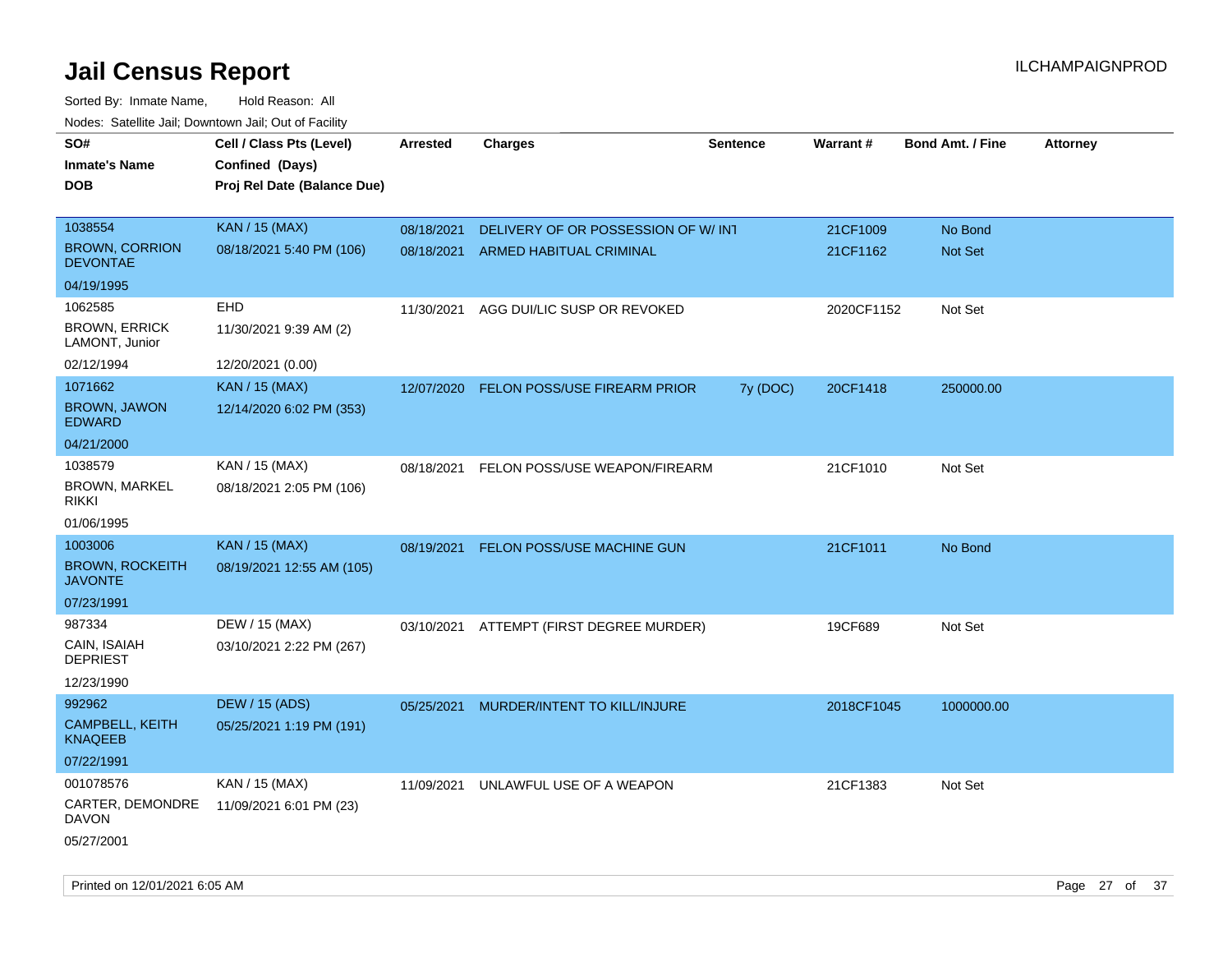Sorted By: Inmate Name, Hold Reason: All Nodes: Satellite Jail; Downtown Jail; Out of Facility

| SO#<br><b>Inmate's Name</b>               | Cell / Class Pts (Level)<br>Confined (Days) | <b>Arrested</b> | <b>Charges</b>                 | <b>Sentence</b> | <b>Warrant#</b> | <b>Bond Amt. / Fine</b> | <b>Attorney</b> |
|-------------------------------------------|---------------------------------------------|-----------------|--------------------------------|-----------------|-----------------|-------------------------|-----------------|
|                                           |                                             |                 |                                |                 |                 |                         |                 |
| <b>DOB</b>                                | Proj Rel Date (Balance Due)                 |                 |                                |                 |                 |                         |                 |
|                                           |                                             |                 |                                |                 |                 |                         |                 |
| 1064992                                   | <b>KAN / 15 (MAX)</b>                       | 09/20/2021      | ARMED VIOLENCE/CATEGORY I      |                 | 21CF1137        | <b>Not Set</b>          |                 |
| <b>CARTER, KEJUAN</b><br><b>JAVONTE</b>   | 09/20/2021 11:42 PM (73)                    |                 |                                |                 |                 |                         |                 |
| 06/27/1998                                |                                             |                 |                                |                 |                 |                         |                 |
| 959420                                    | EHD                                         | 11/16/2021      | AGG DUI/NO VALID DL            |                 | 2021CF673       | Not Set                 |                 |
| CHAPPLE, RAYMOND<br><b>DEONTE</b>         | 11/16/2021 9:49 AM (16)                     |                 |                                |                 |                 |                         |                 |
| 06/30/1988                                | 12/29/2021 (0.00)                           |                 |                                |                 |                 |                         |                 |
| 1068848                                   | <b>KAN / 15 (MAX)</b>                       | 02/06/2020      | MURDER/INTENT TO KILL/INJURE   |                 | 20CF-156        | No Bond                 |                 |
| <b>CHATMAN, MICHAEL</b><br><b>DAISEAN</b> | 02/06/2020 5:22 PM (665)                    |                 |                                |                 |                 |                         |                 |
| 11/12/1999                                |                                             |                 |                                |                 |                 |                         |                 |
| 001078461                                 | KAN / 10 (MED)                              | 10/07/2021      | AGG UNLAWFUL USE WEAPON/PERSON |                 | 2021CF1209      | No Bond                 |                 |
| COLE, ERIC JOSE                           | 10/08/2021 12:25 AM (55)                    | 10/07/2021      | AGG DOMESTIC BATTERY/STRANGLE  |                 | 2021CF1208      | Not Set                 |                 |
| 01/24/2002                                |                                             | 10/08/2021      | HARASS WITNESS/FAMILY MBR/REP  |                 | 21CF1218        | Not Set                 |                 |
| 57733                                     | <b>KAN / 15 (SPH)</b>                       | 02/25/2020      | <b>HOMICIDE</b>                |                 | 2020-CF250      | 2000000.00              |                 |
| <b>CRAIG, ANTOINE</b><br><b>DARRELL</b>   | 02/25/2020 4:08 PM (646)                    | 02/25/2020      | FELON POSS/USE WEAPON/FIREARM  |                 | 19CF-1827       | 80000.00                |                 |
| 10/09/1982                                |                                             |                 |                                |                 |                 |                         |                 |
| 001077939                                 | DEW / 10 (MED)                              | 05/10/2021      | FIREARM/FOID INVALID/NOT ELIG  |                 | 21CF526         | No Bond                 |                 |
| <b>CROSS, PATRICK</b><br><b>DONTRELLE</b> | 05/10/2021 7:31 PM (206)                    | 06/02/2021      | POSS STOLEN VEHICLE > \$25,000 |                 | 21CF612         | Not Set                 |                 |
| 11/07/2001                                |                                             |                 |                                |                 |                 |                         |                 |
| 1061304                                   | <b>DEW / 15 (MAX)</b>                       | 10/11/2021      | <b>ARMED HABITUAL CRIMINAL</b> |                 | 21CF1226        | No Bond                 |                 |
| DORRIS, KEMION                            | 10/11/2021 7:30 PM (52)                     | 10/11/2021      | <b>ARMED HABITUAL CRIMINAL</b> |                 | 21CF1227        | No Bond                 |                 |
| <b>DAETOCE</b>                            |                                             | 10/11/2021      | <b>HOME INVASION/FIREARM</b>   |                 | 21CF1228        | No Bond                 |                 |
| 11/19/1997                                |                                             |                 |                                |                 |                 |                         |                 |
| 1076663                                   | DEW / 15 (MAX)                              | 07/15/2020      | *ARMED HABITUAL CRIMINAL       |                 | 2020-CF783      | 500000.00               |                 |
| DYE, KENNE YAKIEM                         | 07/15/2020 11:49 AM (505)                   |                 |                                |                 |                 |                         |                 |

05/30/1988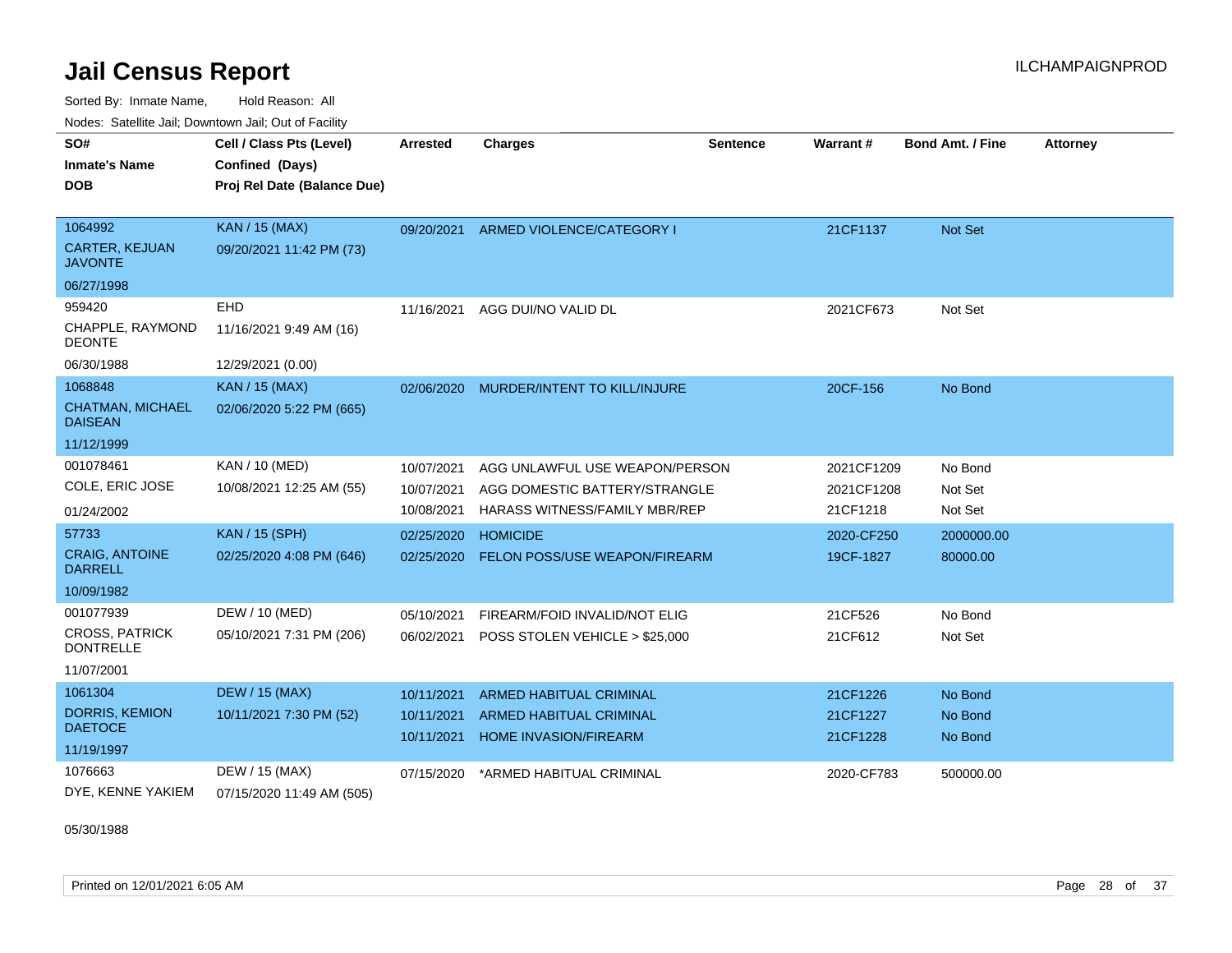| SO#                                    | Cell / Class Pts (Level)                     | <b>Arrested</b> | <b>Charges</b>                      | <b>Sentence</b> | Warrant#   | <b>Bond Amt. / Fine</b> | <b>Attorney</b> |
|----------------------------------------|----------------------------------------------|-----------------|-------------------------------------|-----------------|------------|-------------------------|-----------------|
| <b>Inmate's Name</b>                   | Confined (Days)                              |                 |                                     |                 |            |                         |                 |
| DOB                                    | Proj Rel Date (Balance Due)                  |                 |                                     |                 |            |                         |                 |
|                                        |                                              |                 |                                     |                 |            |                         |                 |
| 995885                                 | <b>EHD</b>                                   | 11/30/2021      | DRIVING ON SUSPENDED LICENSE        |                 | 2021TR4222 | Not Set                 |                 |
| <b>FINLEY, KENON</b><br><b>MARQUIS</b> | 11/30/2021 10:33 AM (2)                      |                 |                                     |                 |            |                         |                 |
| 09/13/1991                             | 12/29/2021 (0.00)                            |                 |                                     |                 |            |                         |                 |
| 27428                                  | EHD                                          | 09/21/2021      | DRIVING RVK/SUSP DUI/SSS 3RD        |                 | 2020CF1368 | Not Set                 |                 |
| <b>FRANKLIN, TYRONE</b><br>Senior      | 09/21/2021 9:27 AM (72)                      | 09/21/2021      | DRIVING RVK/SUSP DUI/SSS 3RD        |                 | 2021CF435  | Not Set                 |                 |
| 09/12/1966                             | 12/19/2021 (0.00)                            |                 |                                     |                 |            |                         |                 |
| 60154                                  | <b>EHD</b>                                   | 10/20/2021      | AGG DUI/LIC SUSP OR REVOKED         |                 | 2021cf261  | Not Set                 |                 |
| GARCIA-MEZA,<br><b>CARLOS</b>          | 10/20/2021 9:23 AM (43)                      |                 |                                     |                 |            |                         |                 |
| 03/06/1983                             | 1/16/2022 (0.00)                             |                 |                                     |                 |            |                         |                 |
| 001077363                              | KAN / 25 (SPH)                               | 10/30/2020      | HOME INVASION/FIREARM               |                 | 20CF1202   | 500000.00               |                 |
| GARY, DAKOTA<br><b>TREVON</b>          | 10/30/2020 10:41 AM (398)                    |                 |                                     |                 |            |                         |                 |
| 12/31/2001                             |                                              |                 |                                     |                 |            |                         |                 |
| 1013012                                | <b>KAN / 15 (MAX)</b>                        | 07/08/2021      | <b>FELON POSS/USE FIREARM PRIOR</b> |                 | 21CF798    | Not Set                 |                 |
|                                        | GARY, XAVIER LAMAR  07/08/2021 9:24 AM (147) | 07/08/2021      | ATTEMPT (FIRST DEGREE MURDER)       |                 | 2021CF790  | 1000000.00              |                 |
|                                        |                                              | 07/08/2021      | FELON POSS/USE FIREARM PRIOR        |                 | 2020CF650  | 25000.00                |                 |
| 12/14/1991                             |                                              |                 |                                     |                 |            |                         |                 |
| 1065946                                | KAN / 10 (MED)                               | 09/04/2021      | AGG BATTERY/DISCHARGE FIREARM       |                 | 21CF1057   | 750000.00               |                 |
| GODBOLT, DESMOND<br><b>DEVONTAE</b>    | 09/04/2021 1:17 AM (89)                      | 09/04/2021      | RESIST/OBSTRUCTING A PEACE OFFICEI  |                 | 21CM407    | Not Set                 |                 |
| 11/15/1997                             |                                              |                 |                                     |                 |            |                         |                 |
| 1070118                                | <b>KAN / 15 (MAX)</b>                        | 08/31/2021      | AGGRAVATED DOMESTIC BATTERY         |                 | 21CF1049   | No Bond                 |                 |
| <b>GRAHAM, CORTEZ</b><br>LAMON         | 08/31/2021 9:32 PM (93)                      | 09/02/2021      | PROBATION VIOLATION                 |                 | 21CF55     | Not Set                 |                 |
| 03/31/1976                             |                                              |                 |                                     |                 |            |                         |                 |
| 1000641                                | KAN / 10 (MED)                               | 09/14/2021      | ARMED HABITUAL CRIMINAL             |                 | 21CF1116   | No Bond                 |                 |
| <b>GRANT, CEDRIC</b><br><b>DYSHAWN</b> | 09/14/2021 6:32 PM (79)                      |                 |                                     |                 |            |                         |                 |
| 01/03/1991                             |                                              |                 |                                     |                 |            |                         |                 |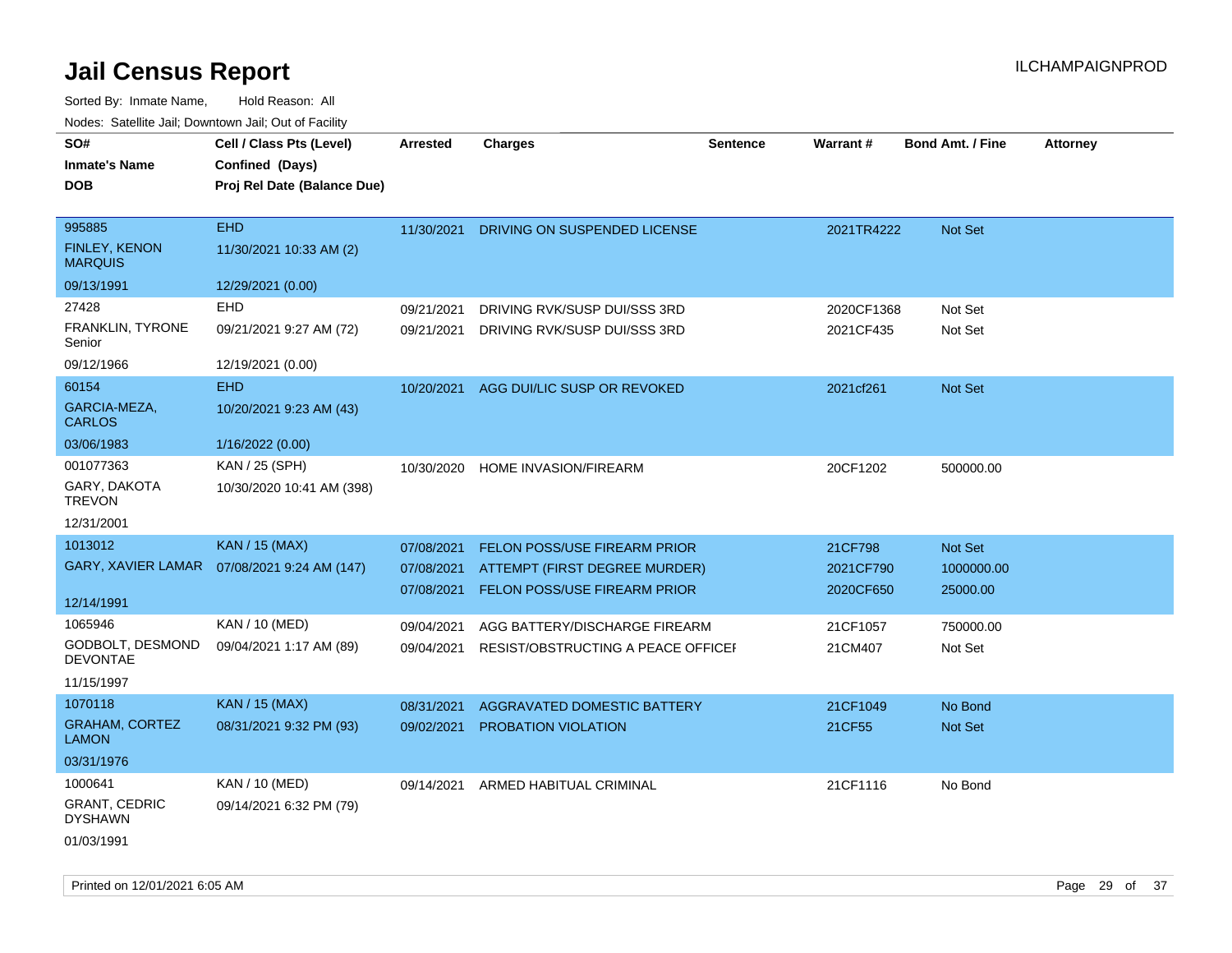| SO#<br><b>Inmate's Name</b><br>DOB             | Cell / Class Pts (Level)<br>Confined (Days)<br>Proj Rel Date (Balance Due) | <b>Arrested</b>          | <b>Charges</b>                                                  | <b>Sentence</b> | Warrant#           | <b>Bond Amt. / Fine</b> | <b>Attorney</b> |    |
|------------------------------------------------|----------------------------------------------------------------------------|--------------------------|-----------------------------------------------------------------|-----------------|--------------------|-------------------------|-----------------|----|
| 46548<br><b>GRAY, DEMARCO</b><br><b>COTESS</b> | <b>EHD</b><br>11/16/2021 9:13 AM (16)                                      | 11/16/2021               | DRIVING RVK/SUSP DUI/SSS 2ND                                    |                 | 2021CF739          | Not Set                 |                 |    |
| 10/19/1976                                     | 12/15/2021 (0.00)                                                          |                          |                                                                 |                 |                    |                         |                 |    |
| 1076506                                        | KAN / 15 (MAX)                                                             | 09/17/2021               | AGG UUW/PERSON/CM THREAT VIOL                                   |                 | 21CF1131           | Not Set                 |                 |    |
|                                                | GRAY, JAMARH EMERE 09/17/2021 10:41 AM (76)                                | 09/20/2021               | DOMESTIC BATTERY                                                |                 | 21CM430            | Not Set                 |                 |    |
| 06/21/2003                                     |                                                                            |                          |                                                                 |                 |                    |                         |                 |    |
| 1041176                                        | <b>DEW / 15 (MAX)</b>                                                      | 10/05/2021               | <b>PAROLE REVOCATION</b>                                        |                 |                    | Not Set                 |                 |    |
| HART, DAVEON<br>LATTEEF                        | 10/05/2021 10:35 AM (58)                                                   | 10/06/2021               | AGGRAVATED DOMESTIC BATTERY                                     |                 |                    | Not Set                 |                 |    |
| 03/15/1996                                     |                                                                            |                          |                                                                 |                 |                    |                         |                 |    |
| 1045186                                        | DEW / 15 (MAX)                                                             | 08/16/2021               | ARMED VIOLENCE/CATEGORY I                                       |                 | 21CF934            | 1000000.00              |                 |    |
| HOLBROOK, JOHNNIE<br><b>MATHIS</b>             | 08/16/2021 11:07 AM (108)                                                  | 08/16/2021               | FELON POSS/USE WEAPON/FIREARM                                   |                 | 19CF968            | Not Set                 |                 |    |
| 07/19/1996                                     |                                                                            | 08/16/2021<br>08/16/2021 | AGG FLEEING POLICE/21 MPH OVER<br>FELON POSS/USE WEAPON/FIREARM |                 | 21CF988<br>21CF989 | Not Set<br>Not Set      |                 |    |
| 001078146                                      | <b>DEW / 15 (MAX)</b>                                                      | 07/09/2021               | AGG BATTERY/DISCHARGE FIREARM                                   |                 | 21CF795            | 1000000.00              |                 |    |
| <b>HUNT, TEIGAN</b><br><b>JAZAIREO</b>         | 07/09/2021 12:41 PM (146)                                                  | 07/09/2021               | ARMED ROBBERY/ARMED W/FIREARM                                   |                 | 21CF806            | Not Set                 |                 |    |
| 05/14/2003                                     |                                                                            |                          |                                                                 |                 |                    |                         |                 |    |
| 989743                                         | DEW / 15 (ADS)                                                             | 04/13/2021               | AGG DISCHARGE FIREARM/VEH/SCH                                   |                 | 21CF400            | Not Set                 |                 |    |
| JACKSON, STEVE<br>ALLEN                        | 04/13/2021 2:45 AM (233)                                                   | 04/13/2021               | AGGRAVATED DOMESTIC BATTERY                                     |                 | 21CF399            | Not Set                 |                 |    |
| 06/04/1991                                     |                                                                            |                          |                                                                 |                 |                    |                         |                 |    |
| 50495                                          | <b>EHD</b>                                                                 | 08/10/2021               | DRIVING RVK/SUSP DUI/SSS 10-14                                  |                 | 2020CF997          | Not Set                 |                 |    |
| <b>JENKINS, ARNOLD</b><br><b>FARRIS</b>        | 08/10/2021 9:08 AM (114)                                                   | 08/10/2021               | DRIVING RVK/SUSP DUI/SSS 10-14                                  |                 | 2019CF1363         | <b>Not Set</b>          |                 |    |
| 04/19/1962                                     | 2/4/2022 (0.00)                                                            |                          |                                                                 |                 |                    |                         |                 |    |
| 001077709                                      | <b>EHD</b>                                                                 | 07/06/2021               | DRIVING RVK/SUSP DUI/SSS 4-9                                    |                 | 2021CF167          | Not Set                 |                 |    |
| JINKINS, DEWAYNE<br><b>ALLEN</b>               | 07/06/2021 9:00 AM (149)                                                   |                          |                                                                 |                 |                    |                         |                 |    |
| 01/02/1967                                     | 1/1/2022 (0.00)                                                            |                          |                                                                 |                 |                    |                         |                 |    |
| Printed on 12/01/2021 6:05 AM                  |                                                                            |                          |                                                                 |                 |                    |                         | Page 30 of      | 37 |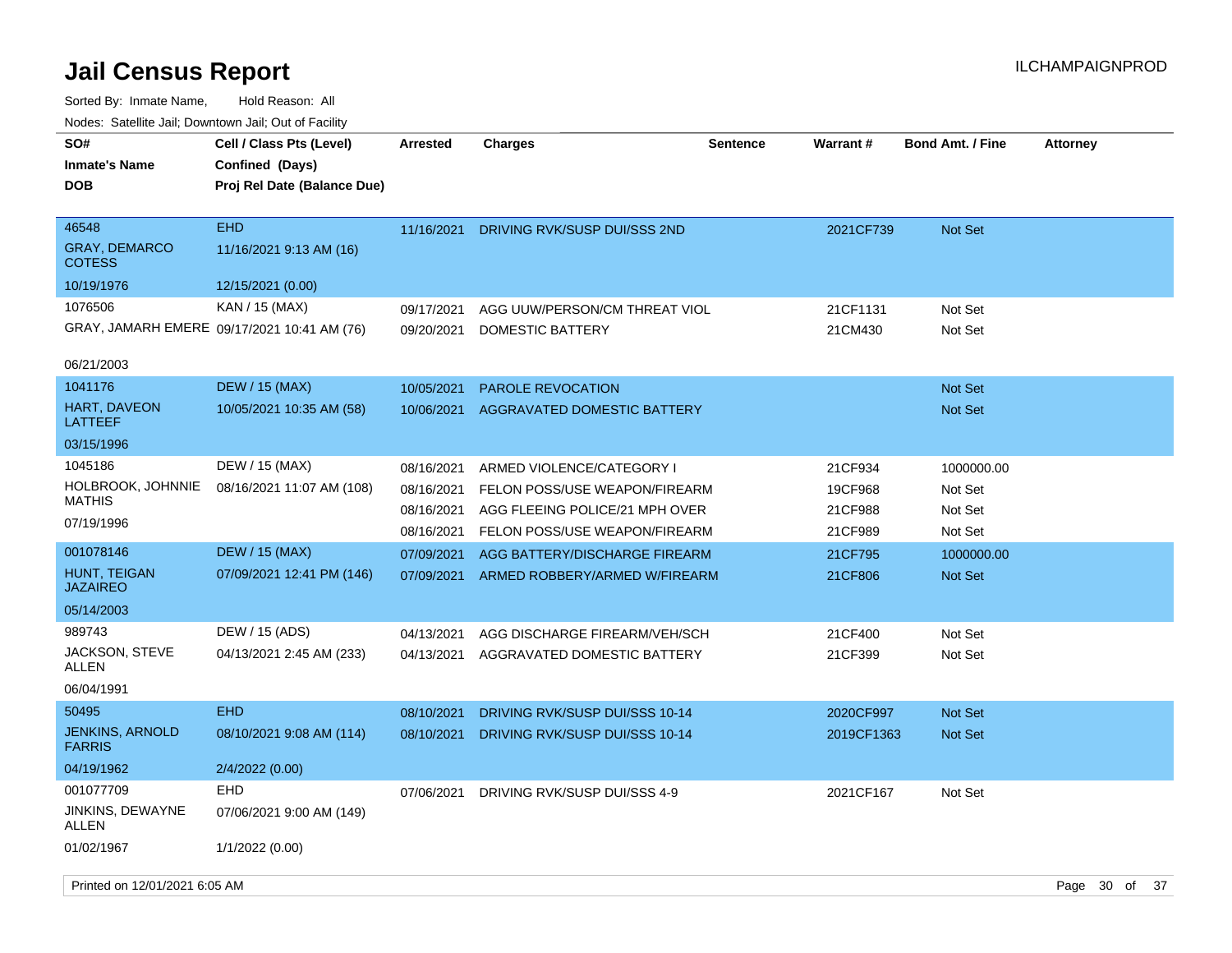| SO#<br><b>Inmate's Name</b><br><b>DOB</b> | Cell / Class Pts (Level)<br>Confined (Days)<br>Proj Rel Date (Balance Due) | <b>Arrested</b> | <b>Charges</b>                       | <b>Sentence</b> | <b>Warrant#</b> | <b>Bond Amt. / Fine</b> | <b>Attorney</b> |
|-------------------------------------------|----------------------------------------------------------------------------|-----------------|--------------------------------------|-----------------|-----------------|-------------------------|-----------------|
|                                           |                                                                            |                 |                                      |                 |                 |                         |                 |
| 1076450                                   | <b>DEW / 15 (MAX)</b>                                                      | 06/25/2020      | MURDER/INTENT TO KILL/INJURE         |                 | 2020-CF703      | 750000.00               |                 |
| <b>JONES, CARLOS</b><br><b>ANTONIO</b>    | 06/25/2020 2:13 PM (525)                                                   | 11/02/2020      | <b>HOME INVASION/FIREARM</b>         |                 | 20CF1204        | 500000.00               |                 |
| 11/18/2001                                |                                                                            |                 |                                      |                 |                 |                         |                 |
| 001077877                                 | DEW / 10 (MED)                                                             | 04/24/2021      | AGG DISCHARGE FIREARM/OCC BLDG       | 5y (DOC)        |                 | Not Set                 |                 |
| JORDAN, PATRICK<br>RODEL                  | 04/24/2021 3:53 PM (222)                                                   |                 |                                      |                 |                 |                         |                 |
| 10/22/2002                                |                                                                            |                 |                                      |                 |                 |                         |                 |
| 998873                                    | <b>EHD</b>                                                                 | 10/12/2021      | DRIVING RVK/SUSP DUI/SSS 3RD         |                 | 2021CF235       | Not Set                 |                 |
| KINCAID, AMANDA<br><b>MICHELLE</b>        | 10/12/2021 11:31 AM (51)                                                   |                 |                                      |                 |                 |                         |                 |
| 01/07/1990                                | 1/9/2022 (0.00)                                                            |                 |                                      |                 |                 |                         |                 |
| 001078401                                 | DEW / 10 (ADS)                                                             | 09/19/2021      | UNLAWFUL VEHICULAR INVASION          |                 | 21CF1134        | Not Set                 |                 |
| KNIGHT, ERIC                              | 09/19/2021 7:32 PM (74)                                                    | 09/19/2021      | HRSMT/THREATEN PERSON/KILL           |                 | 2021CF561       | 50000.00                |                 |
| 07/11/1991                                |                                                                            | 09/21/2021      | <b>BURGLARY</b>                      |                 | 21CF1139        | Not Set                 |                 |
| 1064445                                   | <b>DEW / 15 (MAX)</b>                                                      | 04/23/2021      | AGG DISCHARGE FIREARM/OCC VEH        |                 | 2021CF295       | 500000.00               |                 |
| LARUE, TERENCE                            | 04/23/2021 11:18 AM (223)                                                  | 04/23/2021      | POSSESS 15<100 GRAMS COCAINE         |                 | 19CF1052        | 10000.00                |                 |
| <b>TRAMEL</b>                             |                                                                            | 04/23/2021      | <b>FELON POSS/USE FIREARM/PAROLE</b> |                 | 21CF899         | Not Set                 |                 |
| 12/23/1998<br>001078237                   | KAN / 15 (ADS)                                                             |                 |                                      |                 |                 |                         |                 |
| LAWS, TERON                               |                                                                            | 08/03/2021      | AGG DISCHARGE FIREARM/OCC VEH        |                 | 21CF928         | No Bond                 |                 |
| <b>RAMONTE</b>                            | 08/03/2021 6:29 PM (121)                                                   |                 |                                      |                 |                 |                         |                 |
| 04/03/2001                                |                                                                            |                 |                                      |                 |                 |                         |                 |
| 001078470                                 | <b>DEW / 15 (MAX)</b>                                                      | 10/10/2021      | MURDER/INTENT TO KILL/INJURE         |                 | 21CF1221        | Not Set                 |                 |
| LEE, AMAHRION<br><b>JA'MERE</b>           | 10/10/2021 1:23 PM (53)                                                    |                 |                                      |                 |                 |                         |                 |
| 11/05/2002                                |                                                                            |                 |                                      |                 |                 |                         |                 |
| 001078170                                 | KAN / 10 (MED)                                                             | 09/07/2021      | AGG UNLAWFUL USE OF WEAPON/VEH       |                 | 21CF1060        | Not Set                 |                 |
| LEMONS, DEANGELO<br>DEVELLE               | 09/07/2021 12:49 AM (86)                                                   |                 |                                      |                 |                 |                         |                 |
| 05/29/2003                                |                                                                            |                 |                                      |                 |                 |                         |                 |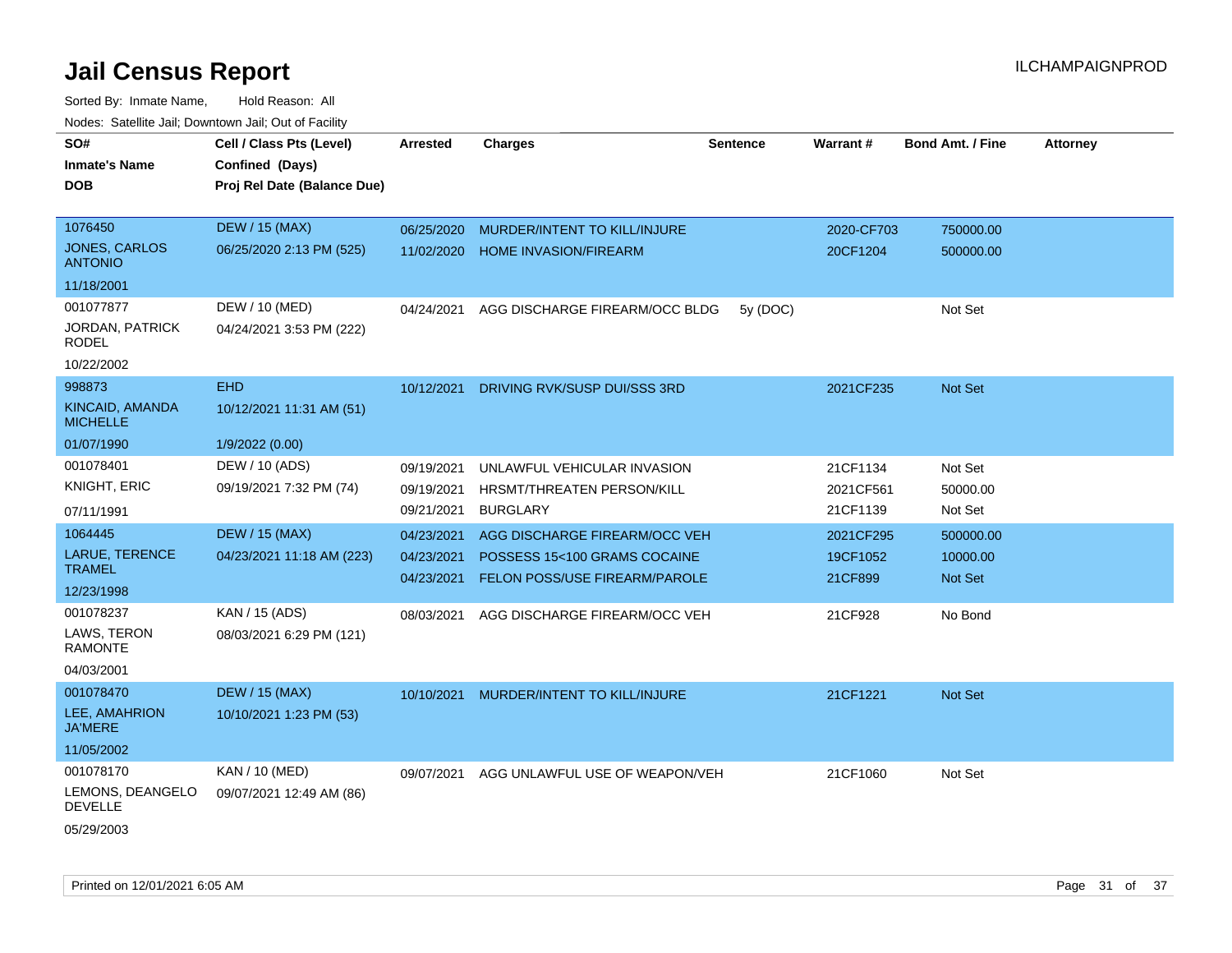| SO#                                 |                                             |                 |                                          |                 |              | <b>Bond Amt. / Fine</b> |          |
|-------------------------------------|---------------------------------------------|-----------------|------------------------------------------|-----------------|--------------|-------------------------|----------|
| Inmate's Name                       | Cell / Class Pts (Level)<br>Confined (Days) | <b>Arrested</b> | <b>Charges</b>                           | <b>Sentence</b> | Warrant#     |                         | Attorney |
| DOB                                 | Proj Rel Date (Balance Due)                 |                 |                                          |                 |              |                         |          |
|                                     |                                             |                 |                                          |                 |              |                         |          |
| 56792                               | <b>DEW / 10 (MED)</b>                       | 02/02/2021      | <b>ARMED HABITUAL CRIMINAL</b>           |                 | 2021CF141    | 500000.00               |          |
| LILLARD, LAWRENCE<br><b>TYRONE</b>  | 02/02/2021 2:11 PM (303)                    | 02/22/2021      | DRIVING ON REVOKED LICENSE               |                 | 21TR426      | 5000.00                 |          |
| 10/20/1982                          |                                             |                 |                                          |                 |              |                         |          |
| 001078407                           | EHD                                         | 09/21/2021      | DRIVING ON SUSPENDED LICENSE             |                 | 2019TR16777  | Not Set                 |          |
| LOVE, BRANDON<br><b>TERRELL</b>     | 09/21/2021 11:26 AM (72)                    |                 |                                          |                 |              |                         |          |
| 06/13/1994                          | 12/19/2021 (0.00)                           |                 |                                          |                 |              |                         |          |
| 46837                               | <b>KAN / 15 (MAX)</b>                       | 09/07/2021      | <b>RESIDENTIAL BURGLARY</b>              |                 | 2019-CF-1207 | 25000.00                |          |
| <b>MARCRUM, JEFFERY</b><br>LEE      | 09/07/2021 11:43 AM (86)                    |                 |                                          |                 |              |                         |          |
| 11/17/1968                          |                                             |                 |                                          |                 |              |                         |          |
| 1069949                             | EHD                                         | 11/30/2021      | DRIVING ON REVOKED LICENSE               |                 | 2021TR1726   | Not Set                 |          |
| MARSHALL, ERIC<br>VONTREAL          | 11/30/2021 3:13 PM (2)                      |                 |                                          |                 |              |                         |          |
| 04/28/1997                          | 12/29/2021 (0.00)                           |                 |                                          |                 |              |                         |          |
| 001078575                           | <b>KAN / 10 (MED)</b>                       | 11/09/2021      | <b>GUNRUNNING</b>                        |                 | 21CF1330     | 750000.00               |          |
| <b>MCLAURIN, KEYON A</b>            | 11/09/2021 12:41 PM (23)                    |                 |                                          |                 |              |                         |          |
| 11/19/2002                          |                                             |                 |                                          |                 |              |                         |          |
| 1011046                             | KAN / 15 (ADS)                              |                 | 04/10/2021 ATTEMPT (FIRST DEGREE MURDER) |                 | 21CF392      | Not Set                 |          |
| MILES, DARRION<br>ANTONIO KEVONTA   | 04/11/2021 12:46 AM (235)                   |                 |                                          |                 |              |                         |          |
| 03/18/1990                          |                                             |                 |                                          |                 |              |                         |          |
| 001077278                           | <b>DEW / 15 (MAX)</b>                       | 10/06/2020      | MURDER/INTENT TO KILL/INJURE             |                 | 2020CF146    | 2000000.00              |          |
| MILLER, D'ANDRE                     | 10/06/2020 12:49 PM (422)                   | 10/06/2020      | AGG FLEEING POLICE/21 MPH OVER           |                 | 2019CF1171   | 50000.00                |          |
| 09/08/1986                          |                                             |                 |                                          |                 |              |                         |          |
| 963426                              | EHD                                         | 09/14/2021      | ACCIDENT INJURY/DEATH/11-403             |                 | 2020CF1367   | Not Set                 |          |
| MITCHELL, MARCELL<br><b>MARTELL</b> | 09/14/2021 9:03 AM (79)                     |                 |                                          |                 |              |                         |          |
| 12/19/1987                          | 12/10/2021 (0.00)                           |                 |                                          |                 |              |                         |          |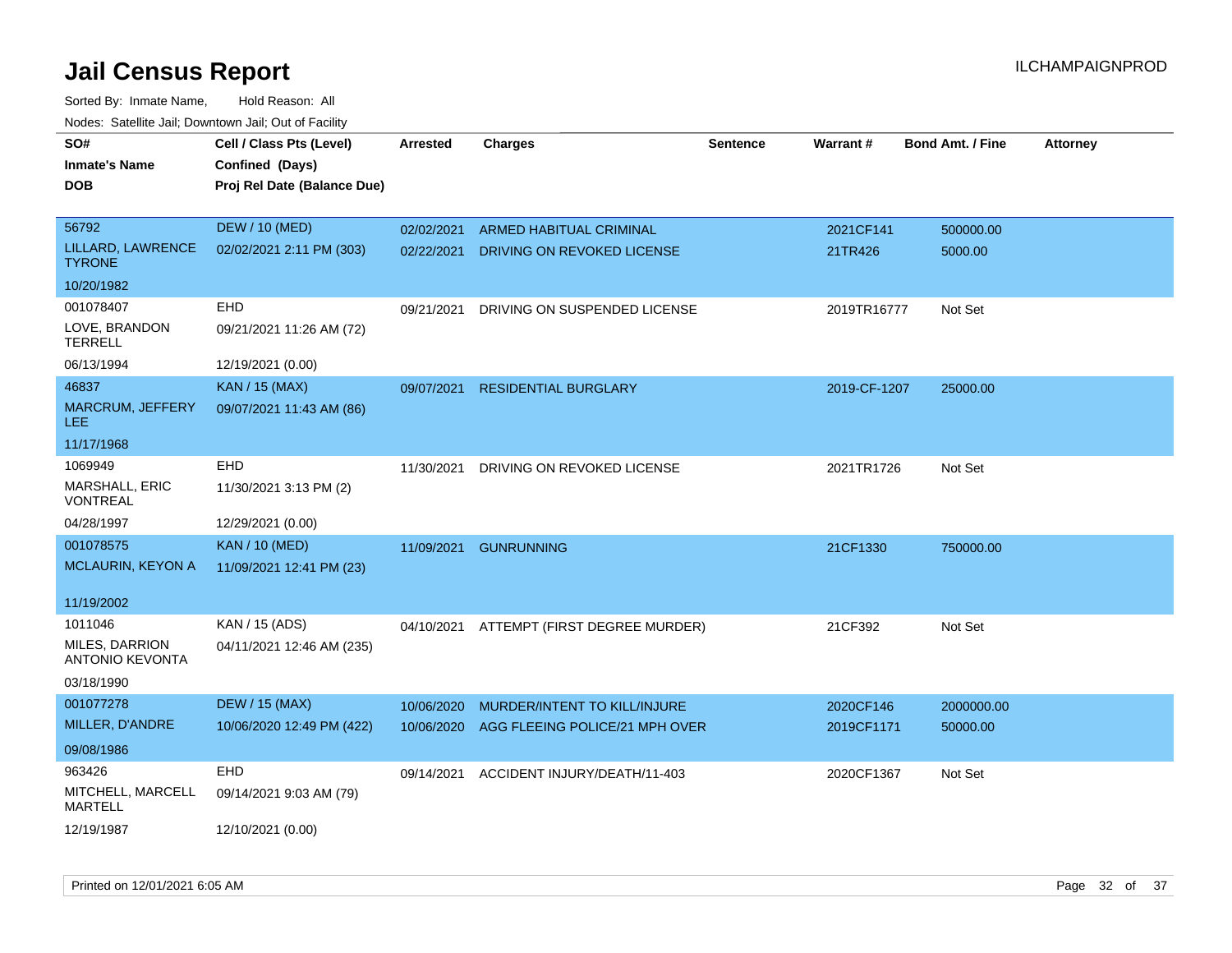| rouce. Calcinic Jan, Downtown Jan, Out or Facility |                                               |                 |                                          |                 |                 |                         |                 |
|----------------------------------------------------|-----------------------------------------------|-----------------|------------------------------------------|-----------------|-----------------|-------------------------|-----------------|
| SO#                                                | Cell / Class Pts (Level)                      | <b>Arrested</b> | <b>Charges</b>                           | <b>Sentence</b> | <b>Warrant#</b> | <b>Bond Amt. / Fine</b> | <b>Attorney</b> |
| <b>Inmate's Name</b>                               | Confined (Days)                               |                 |                                          |                 |                 |                         |                 |
| <b>DOB</b>                                         | Proj Rel Date (Balance Due)                   |                 |                                          |                 |                 |                         |                 |
|                                                    |                                               |                 |                                          |                 |                 |                         |                 |
| 1026477                                            | <b>KAN / 15 (ADS)</b>                         | 09/21/2021      | AGG DISCHARGE FIREARM/OCC VEH            |                 | 21CF1138        | Not Set                 |                 |
| NEWBILL, DEVONTRE<br><b>LAMONT</b>                 | 09/21/2021 2:27 AM (72)                       | 09/22/2021      | PROBATION VIOLATION                      |                 | 20CF577         | Not Set                 |                 |
| 11/22/1993                                         |                                               |                 |                                          |                 |                 |                         |                 |
| 1072907                                            | <b>KAN</b>                                    | 07/14/2021      | ATTEMPT (FIRST DEGREE MURDER)            |                 | 2021-CF-832     | 2000000.00              |                 |
|                                                    | NIKOLAEV, YEVGENIY 07/14/2021 10:10 PM (141)  |                 |                                          |                 |                 |                         |                 |
| 10/06/1983                                         |                                               |                 |                                          |                 |                 |                         |                 |
| 001078558                                          | <b>DEW / 10 (MED)</b>                         | 11/03/2021      | UNLAWFUL USE OF A WEAPON                 |                 | 21CF1352        | Not Set                 |                 |
| PARRISH, DOMINIC<br><b>WALTER</b>                  | 11/03/2021 1:25 PM (29)                       |                 |                                          |                 |                 |                         |                 |
| 08/23/2001                                         |                                               |                 |                                          |                 |                 |                         |                 |
| 001077928                                          | <b>EHD</b>                                    | 09/01/2021      | AGG DOMESTIC BATTERY/STRANGLE            |                 | 2021CF515       | Not Set                 |                 |
| PATTON, MICHAEL<br>RYAN                            | 09/01/2021 9:43 AM (92)                       |                 |                                          |                 |                 |                         |                 |
| 08/15/1994                                         | 12/31/2021 (0.00)                             |                 |                                          |                 |                 |                         |                 |
| 001078063                                          | <b>DEW / 15 (MAX)</b>                         | 06/15/2021      | AGG CRIM SEX ASSAULT/WEAPON              |                 | 2021CF678       | 1000000.00              |                 |
|                                                    | PERRY, ROBERT Junior 06/15/2021 4:37 PM (170) | 06/15/2021      | <b>ROBBERY</b>                           |                 | 2021CF159       | 25000.00                |                 |
|                                                    |                                               |                 |                                          |                 |                 |                         |                 |
| 12/21/1990                                         |                                               |                 |                                          |                 |                 |                         |                 |
| 1072761                                            | <b>EHD</b>                                    | 11/03/2021      | DRIVING ON SUSPENDED LICENSE             |                 | 2020TR5958      | Not Set                 |                 |
| POWELL, KYESHA<br><b>MONAE</b>                     | 11/03/2021 10:01 AM (29)                      |                 |                                          |                 |                 |                         |                 |
| 07/14/2000                                         | 12/17/2021 (0.00)                             |                 |                                          |                 |                 |                         |                 |
| 001077614                                          | <b>KAN / 15 (MAX)</b>                         |                 | 01/17/2021 ATTEMPT (FIRST DEGREE MURDER) |                 | 21CF66          | Not Set                 |                 |
| <b>DEVON</b>                                       | ROBINSON, DONTRELL 01/17/2021 3:08 PM (319)   |                 |                                          |                 |                 |                         |                 |
| 09/22/2002                                         |                                               |                 |                                          |                 |                 |                         |                 |
| 1061216                                            | KAN / 10 (MED)                                | 06/22/2021      | HOME INVASION/FIREARM                    |                 | 21CF727         | Not Set                 |                 |
| RUNGE, ANDRE<br><b>MARSEAN</b>                     | 06/22/2021 4:42 PM (163)                      |                 |                                          |                 |                 |                         |                 |
| 12/05/1997                                         |                                               |                 |                                          |                 |                 |                         |                 |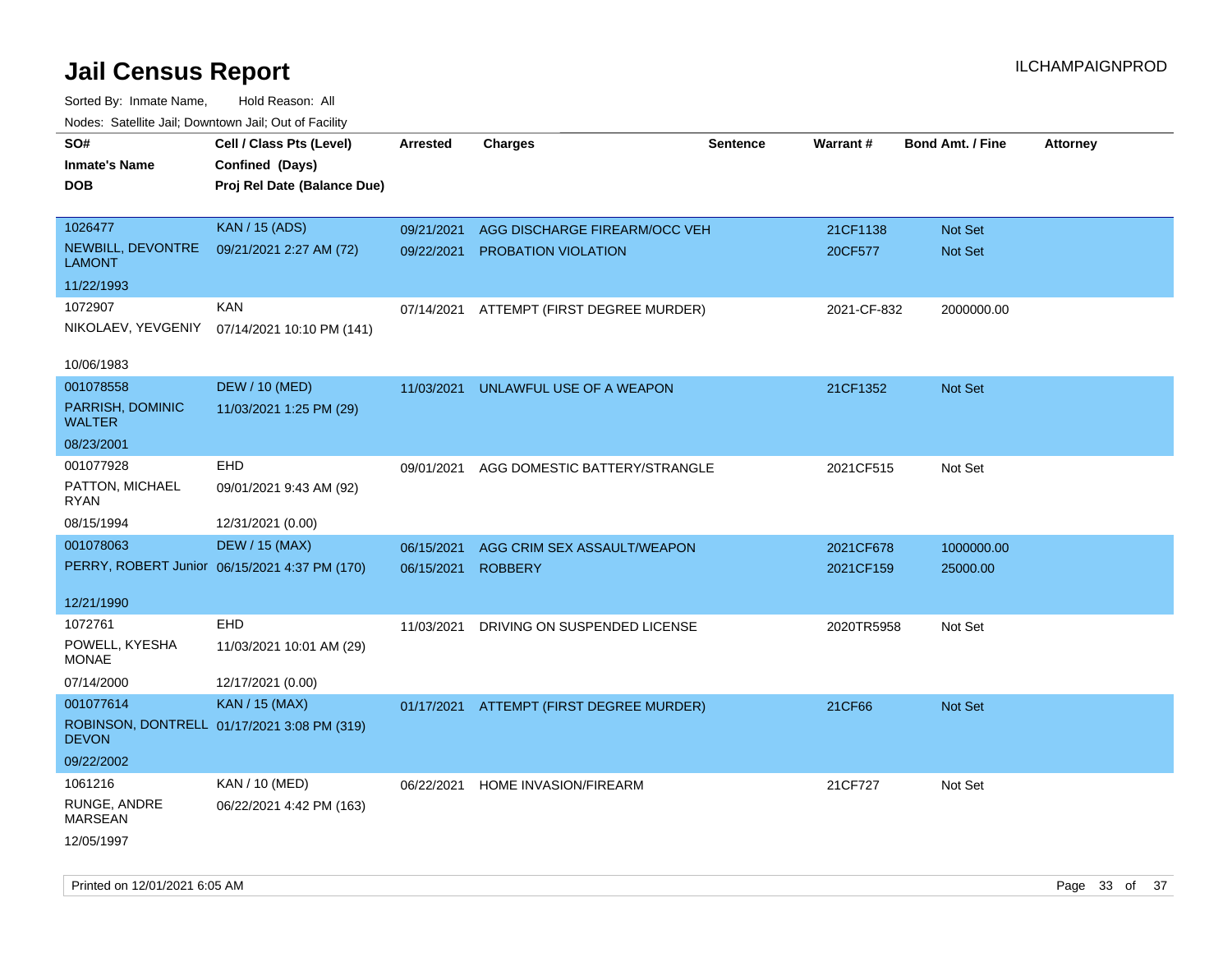| SO#<br><b>Inmate's Name</b><br><b>DOB</b>                                                        | Cell / Class Pts (Level)<br>Confined (Days)<br>Proj Rel Date (Balance Due)                      | <b>Arrested</b>                                                                                | <b>Charges</b>                                                                                                                                                                                                                    | <b>Sentence</b> | Warrant#                                                                                    | <b>Bond Amt. / Fine</b>                                                               | <b>Attorney</b> |
|--------------------------------------------------------------------------------------------------|-------------------------------------------------------------------------------------------------|------------------------------------------------------------------------------------------------|-----------------------------------------------------------------------------------------------------------------------------------------------------------------------------------------------------------------------------------|-----------------|---------------------------------------------------------------------------------------------|---------------------------------------------------------------------------------------|-----------------|
| 650295<br>SANDAGE, JERALD<br><b>EUGENE</b><br>06/07/1971<br>1062194<br>SIMMONS, MICHAEL<br>JAMAL | <b>PIA / 50 (MAX)</b><br>04/22/2020 6:30 AM (589)<br>DEW / 15 (MAX)<br>02/27/2020 1:11 PM (644) | 04/22/2020<br>04/22/2020<br>04/22/2020<br>04/22/2020<br>04/22/2020<br>02/27/2020<br>09/23/2020 | <b>CRIMINAL SEXUAL ASSAULT</b><br><b>CRIMINAL SEXUAL ASSAULT</b><br><b>CRIMINAL SEXUAL ABUSE</b><br><b>CRIMINAL SEXUAL ASSAULT</b><br><b>OFFICIAL MISCONDUCT</b><br>MURDER/OTHER FORCIBLE FELONY<br>AGG BATTERY/DISCHARGE FIREARM |                 | 2020-CF407<br>2020-CF408<br>2020-CF409<br>2020-CF410<br>2019-CF1811<br>20CF-247<br>20CF1061 | 750000.00<br>750000.00<br>750000.00<br>750000.00<br>25000.00<br>1000000.00<br>Not Set |                 |
| 11/03/1997<br>001078115<br><b>SMITH, JAMES</b><br>NASHAUN, Junior                                | <b>KAN / 15 (MAX)</b><br>07/01/2021 2:44 PM (154)                                               | 07/01/2021<br>07/30/2021                                                                       | ARMED VIOLENCE/CATEGORY I<br>DRIVING ON SUSPENDED LICENSE                                                                                                                                                                         |                 | 21CF772<br>21TR5804                                                                         | Not Set<br>1500.00                                                                    |                 |
| 09/18/2000<br>55331<br>SMITH, TARRIO<br><b>TERRELLE</b><br>04/25/1982                            | DEW / 15 (MAX)<br>07/31/2021 2:22 AM (124)                                                      | 07/31/2021                                                                                     | ARMED HABITUAL CRIMINAL                                                                                                                                                                                                           | 10y/0m/0d (DC   |                                                                                             | Not Set                                                                               |                 |
| 001077868<br>SPEARMENT,<br><b>KENTRELL</b><br>01/21/2002                                         | <b>DEW / 15 (MAX)</b><br>04/21/2021 9:48 PM (225)                                               | 04/21/2021                                                                                     | ARMED ROBBERY/ARMED W/FIREARM<br>08/19/2021 FLEEING/ATTEMPT ELUDE OFFICER                                                                                                                                                         |                 | 21CF445<br>2021TR1053                                                                       | <b>Not Set</b><br>1000.00                                                             |                 |
| 001077854<br>STUKINS, DANNY RAY<br>07/05/1985                                                    | EHD<br>09/15/2021 10:17 AM (78)<br>3/13/2022 (0.00)                                             | 09/15/2021                                                                                     | DRIVING RVK/SUSP DUI/SSS 4-9                                                                                                                                                                                                      |                 | 2021CF306                                                                                   | Not Set                                                                               |                 |
| 1046632<br>08/10/1996                                                                            | <b>KAN / 15 (MAX)</b><br>TATE, JAVON MARQUIS 09/14/2021 12:10 PM (79)                           | 09/14/2021                                                                                     | ARMED VIOLENCE/CATEGORY II                                                                                                                                                                                                        |                 | 21CF912                                                                                     | 750000.00                                                                             |                 |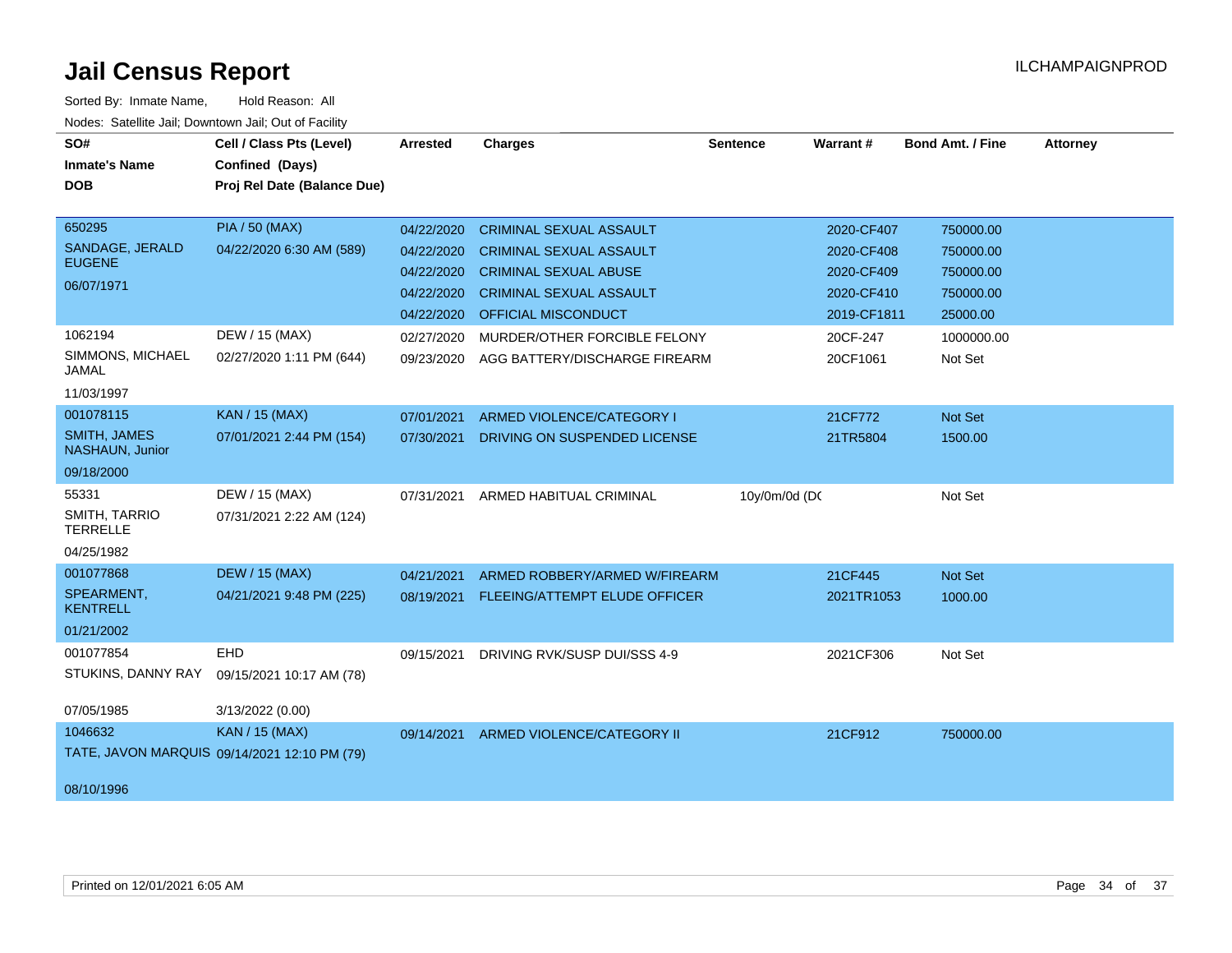| SO#                                     | Cell / Class Pts (Level)    | <b>Arrested</b> | <b>Charges</b>                           | <b>Sentence</b> | Warrant#   | <b>Bond Amt. / Fine</b> | <b>Attorney</b> |
|-----------------------------------------|-----------------------------|-----------------|------------------------------------------|-----------------|------------|-------------------------|-----------------|
| <b>Inmate's Name</b>                    | Confined (Days)             |                 |                                          |                 |            |                         |                 |
| <b>DOB</b>                              | Proj Rel Date (Balance Due) |                 |                                          |                 |            |                         |                 |
|                                         |                             |                 |                                          |                 |            |                         |                 |
| 949990                                  | <b>DEW / 15 (MAX)</b>       | 07/27/2021      | <b>WARRANT OUT OF COUNTY</b>             |                 | 21TR49     | 1500.00                 |                 |
| THATCH, CALVIN<br><b>ANTHONY</b>        | 07/27/2021 5:12 PM (128)    | 07/27/2021      | AGG DISCHARGE FIREARM/OCC VEH            |                 | 2021CF829  | 750000.00               |                 |
| 07/09/1986                              |                             |                 |                                          |                 |            |                         |                 |
| 001077662                               | DEW / 15 (MAX)              | 02/03/2021      | ARMED ROBBERY/ARMED W/FIREARM            |                 | 21CF123    | 250000.00               |                 |
| TIPSORD, NOAH LEE                       | 02/03/2021 4:33 PM (302)    |                 |                                          |                 |            |                         |                 |
|                                         |                             |                 |                                          |                 |            |                         |                 |
| 08/14/1998                              |                             |                 |                                          |                 |            |                         |                 |
| 1033031                                 | <b>KAN / 15 (MAX)</b>       | 08/19/2020      | *AGG BATTERY W/FIREARM/PERSON            |                 | 2020-CF923 | 500000.00               |                 |
| <b>TOMS, ANDREW</b><br><b>CHUCKY</b>    | 08/19/2020 5:59 PM (470)    |                 |                                          |                 |            |                         |                 |
| 09/28/1978                              |                             |                 |                                          |                 |            |                         |                 |
| 27007                                   | KAN / 15 (MAX)              | 09/19/2021      | DOMESTIC BATTERY/OTHER PRIOR             |                 | 21CF1133   | No Bond                 |                 |
| TUELL, ROBERT<br><b>STEPHEN</b>         | 09/19/2021 9:51 AM (74)     |                 |                                          |                 |            |                         |                 |
| 09/25/1967                              |                             |                 |                                          |                 |            |                         |                 |
| 001078263                               | <b>KAN / 10 (ADS)</b>       | 08/11/2021      | AGG BATTERY/PUBLIC PLACE                 |                 | 2020CF420  | 7500.00                 |                 |
| <b>TURK, BRANDON</b><br><b>LARSHAWN</b> | 08/11/2021 6:23 PM (113)    | 08/11/2021      | RECEIVE/POSS/SELL STOLEN VEH             |                 | 2020CF928  | 200000.00               |                 |
| 10/18/1995                              |                             |                 |                                          |                 |            |                         |                 |
| 64700                                   | KAN / 10 (MED)              | 09/07/2021      | UNLAWFUL USE OF A WEAPON                 |                 | 21CF1074   | Not Set                 |                 |
| TURNER, ADAM<br><b>ANTONIO</b>          | 09/08/2021 12:49 AM (85)    |                 |                                          |                 |            |                         |                 |
| 08/29/1985                              |                             |                 |                                          |                 |            |                         |                 |
| 001078386                               | <b>KAN / 10 (MED)</b>       | 09/14/2021      | POSSESSION OF STOLEN FIREARM             |                 | 2021CF1099 | 250000.00               |                 |
| <b>TURNER, AMARIO</b>                   | 09/14/2021 11:42 PM (79)    |                 |                                          |                 |            |                         |                 |
| 09/23/2002                              |                             |                 |                                          |                 |            |                         |                 |
| 1050636                                 | KAN / 15 (MAX)              |                 | 09/24/2021 FELON POSS/USE WEAPON/FIREARM |                 | 21CF1154   | Not Set                 |                 |
| TURNER, TIMOTHY                         | 09/24/2021 9:18 PM (69)     |                 |                                          |                 |            |                         |                 |
| <b>SEANTEZ</b>                          |                             |                 |                                          |                 |            |                         |                 |
| 09/27/1994                              |                             |                 |                                          |                 |            |                         |                 |
|                                         |                             |                 |                                          |                 |            |                         |                 |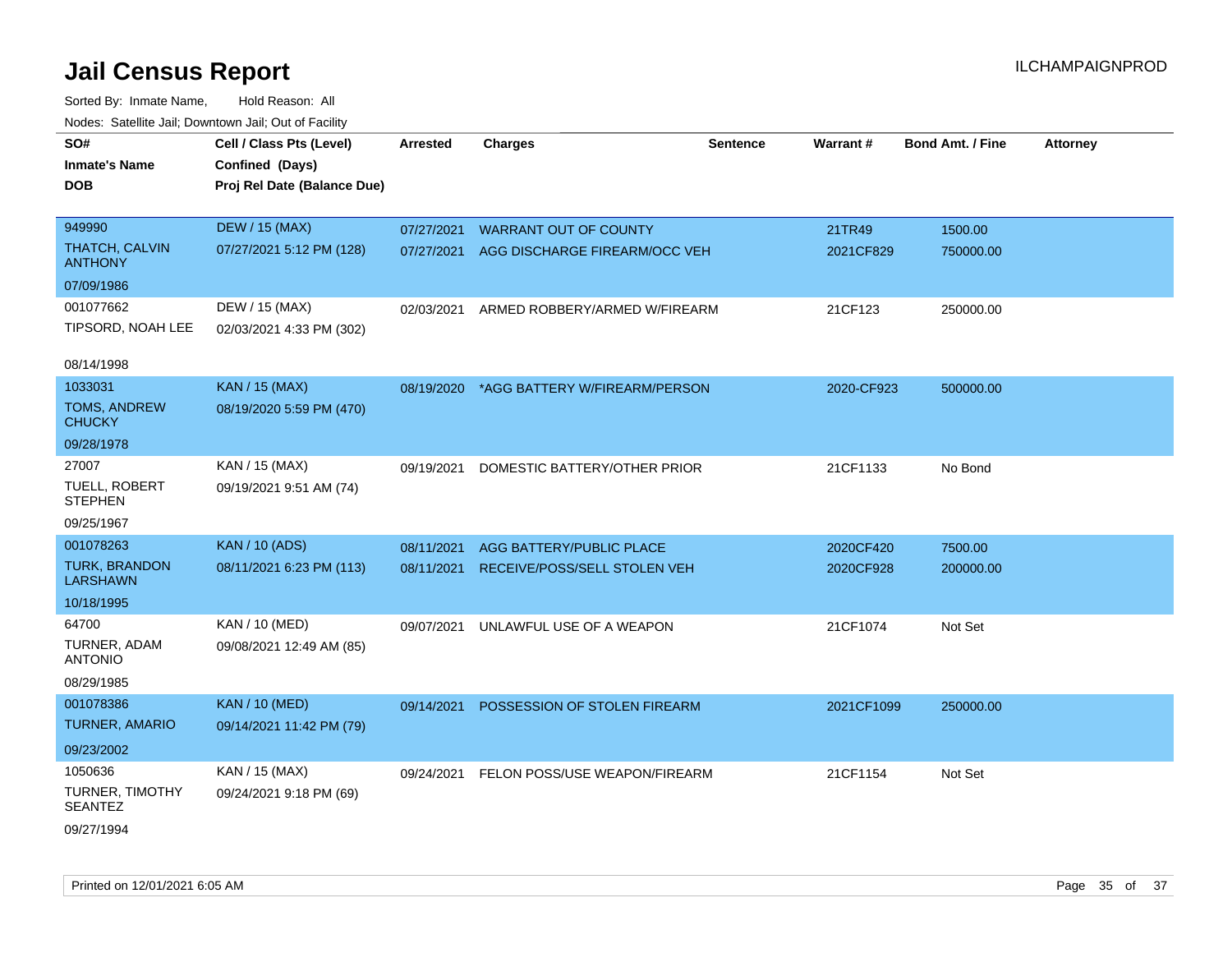| SO#<br><b>Inmate's Name</b>                    | Cell / Class Pts (Level)<br>Confined (Days) | Arrested   | <b>Charges</b>                           | <b>Sentence</b> | Warrant #     | <b>Bond Amt. / Fine</b> | <b>Attorney</b> |
|------------------------------------------------|---------------------------------------------|------------|------------------------------------------|-----------------|---------------|-------------------------|-----------------|
| <b>DOB</b>                                     | Proj Rel Date (Balance Due)                 |            |                                          |                 |               |                         |                 |
| 1040925                                        | <b>KAN / 10 (MED)</b>                       |            | 10/05/2021 AGG BATTERY/DISCHARGE FIREARM |                 | 2021CF1105    | 1000000.00              |                 |
| <b>WEATHERALL,</b><br><b>JOHNNY EARL JAMES</b> | 10/05/2021 4:17 PM (58)                     |            |                                          |                 |               |                         |                 |
| 04/29/1994                                     |                                             |            |                                          |                 |               |                         |                 |
| 1062558                                        | DEW / 10 (MED)                              | 10/02/2021 | FELON POSS/USE WEAPON/FIREARM            |                 | 21CF1185      | Not Set                 |                 |
| <b>WELLS, JIAMANTE</b><br><b>AMORE</b>         | 10/02/2021 8:29 PM (61)                     |            |                                          |                 |               |                         |                 |
| 09/02/1995                                     |                                             |            |                                          |                 |               |                         |                 |
| 1002033                                        | <b>KAN / 15 (MAX)</b>                       | 09/08/2021 | DRIVING ON SUSPENDED LICENSE             |                 | 2019-TR-11944 | 5000.00                 |                 |
| <b>WEST, ANTONIO</b><br><b>DEONTA</b>          | 09/08/2021 11:01 PM (85)                    | 09/08/2021 | ARMED ROBBERY/ARMED W/FIREARM            |                 | 2020-CF-1406  | 500000.00               |                 |
| 04/15/1992                                     |                                             | 09/08/2021 | AGG UNLAWFUL USE OF WEAPON/VEH           |                 | 2021-CF-AWOW  | <b>Not Set</b>          |                 |
|                                                |                                             | 09/08/2021 | <b>OBSTRCT JUSTICE/LEAVE STATE</b>       |                 | 2021-CF-AWOW  | <b>Not Set</b>          |                 |
|                                                |                                             | 09/08/2021 | ARMED VIOLENCE/CATEGORY I                |                 | 2021-CF-AWOW  | <b>Not Set</b>          |                 |
| 1022068                                        | DEW / 15 (ADS)                              | 10/10/2021 | FELON POSS/USE WEAPON/FIREARM            |                 | 21CF1212      | Not Set                 |                 |
| <b>WILKINS, MICHAEL</b><br>CARL                | 10/10/2021 5:07 AM (53)                     |            |                                          |                 |               |                         |                 |
| 07/10/1992                                     |                                             |            |                                          |                 |               |                         |                 |
| 001077508                                      | <b>DEW / 15 (ADS)</b>                       | 12/10/2020 | MURDER/STRONG PROB KILL/INJURE           |                 | 2020CF1293    | No Bond                 |                 |
| <b>WILLIAMS, CALVIN</b><br><b>TIMOTHY</b>      | 12/10/2020 8:55 PM (357)                    |            |                                          |                 |               |                         |                 |
| 10/23/2002                                     |                                             |            |                                          |                 |               |                         |                 |
| 539662                                         | KAN / 10 (MED)                              | 08/14/2021 | <b>AGGRAVATED BATTERY</b>                |                 | 21CF979       | No Bond                 |                 |
| WILLIAMS, JAVONTAE<br><b>DEMAR</b>             | 08/14/2021 1:28 AM (110)                    | 08/14/2021 | AGGRAVATED DOMESTIC BATTERY              |                 | 2020CF1098    | 25000.00                |                 |
| 07/28/1991                                     |                                             | 08/14/2021 | DOM BTRY/CONTACT/1-2 PRECONV             |                 | 2021CF770     | 250000.00               |                 |
|                                                |                                             | 08/14/2021 | <b>CITY OV ARREST</b>                    |                 | 2017OV893     | 1000.00                 |                 |
| 1037579                                        | <b>KAN / 10 (MED)</b>                       | 08/17/2021 | FELON POSS/USE WEAPON/FIREARM            |                 | 2019CF73      | No Bond                 |                 |
| <b>WILLIAMS, STEVEN</b><br>PATRICK, Second     | 08/17/2021 8:16 PM (107)                    |            |                                          |                 |               |                         |                 |
| 11/25/1994                                     |                                             |            |                                          |                 |               |                         |                 |